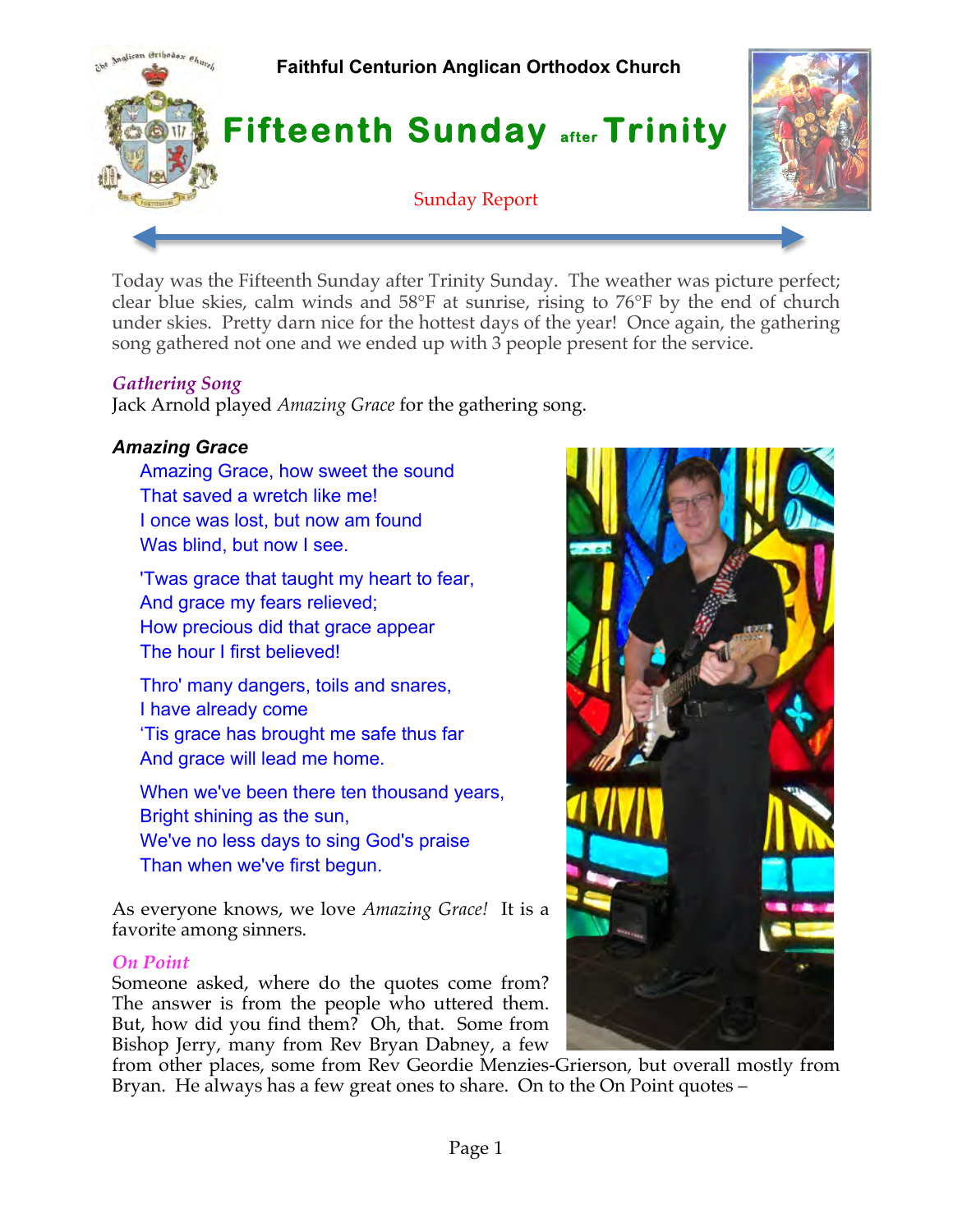"[T]he propitious smiles of Heaven, can never be expected on a nation that disregards the eternal rules of order and right, which Heaven itself has ordained."

*George Washington* First Inaugural Address, 1789

Beware lest any man spoil you through philosophy and vain deceit, after the tradition of men, after the rudiments of the world, and not after Christ.

*Colossians 2:8*

There is a rank due to the United States, among nations, which will be withheld, if not absolutely lost, by the reputation of weakness.

*George Washington*  1793

Before a standing army can rule, the people must be disarmed; as they are in almost every kingdom in Europe. The supreme power in America cannot enforce unjust laws by the sword; because the whole body of the people are armed, and constitute a force superior to any band of regular troops that can be, on any pretense, raised in the United States. A military force, at the command of Congress, can execute no laws, but such as the people perceive to be just and constitutional; for they will possess the power, and jealousy will instantly inspire the inclination, to resist the execution of a law which appears to them unjust and oppressive.

*Noah Webster* 

An Examination into the Leading Principles of the Federal Constitution 10 October 1787

Then Jesus beholding him loved him, and said unto him, One thing thou lackest: go thy way, sell whatsoever thou hast, and give to the poor, and thou shalt have treasure in heaven: and come, take up the cross, and follow me.

*St. Mark 10:21*

For I will give you a mouth and wisdom, which all your adversaries shall not be able to gainsay nor resist.

*St. Luke 21:15*

Unto the pure all things are pure: but unto them that are defiled and unbelieving is nothing pure; but even their mind and conscience is defiled. They profess that they know God; but in works they deny him, being abominable, and disobedient, and unto every good work reprobate.

*Titus 1:15-16*

When days of darkness come upon us, let us not count it a strange thing. Rather let us remember that lessons are learned on such days which would never have been learned in sunshine.

> *JC Ryle* 19<sup>th</sup> century Anglican bishop and author (Holiness, p. 123)

Satan seizes and directs all the mighty forces of this world! War is seized ... and is no longer the patriot's struggle for freedom or the defense of home and native land. Instead, it becomes the tool of despotism; it crushes liberty and enslaves freedom. War carries on a campaign of lust, rape, cruelty, desolation, and death ... Money... is diverted by Satan for selfish and unholy purposes ... Men become illustrious and esteemed ...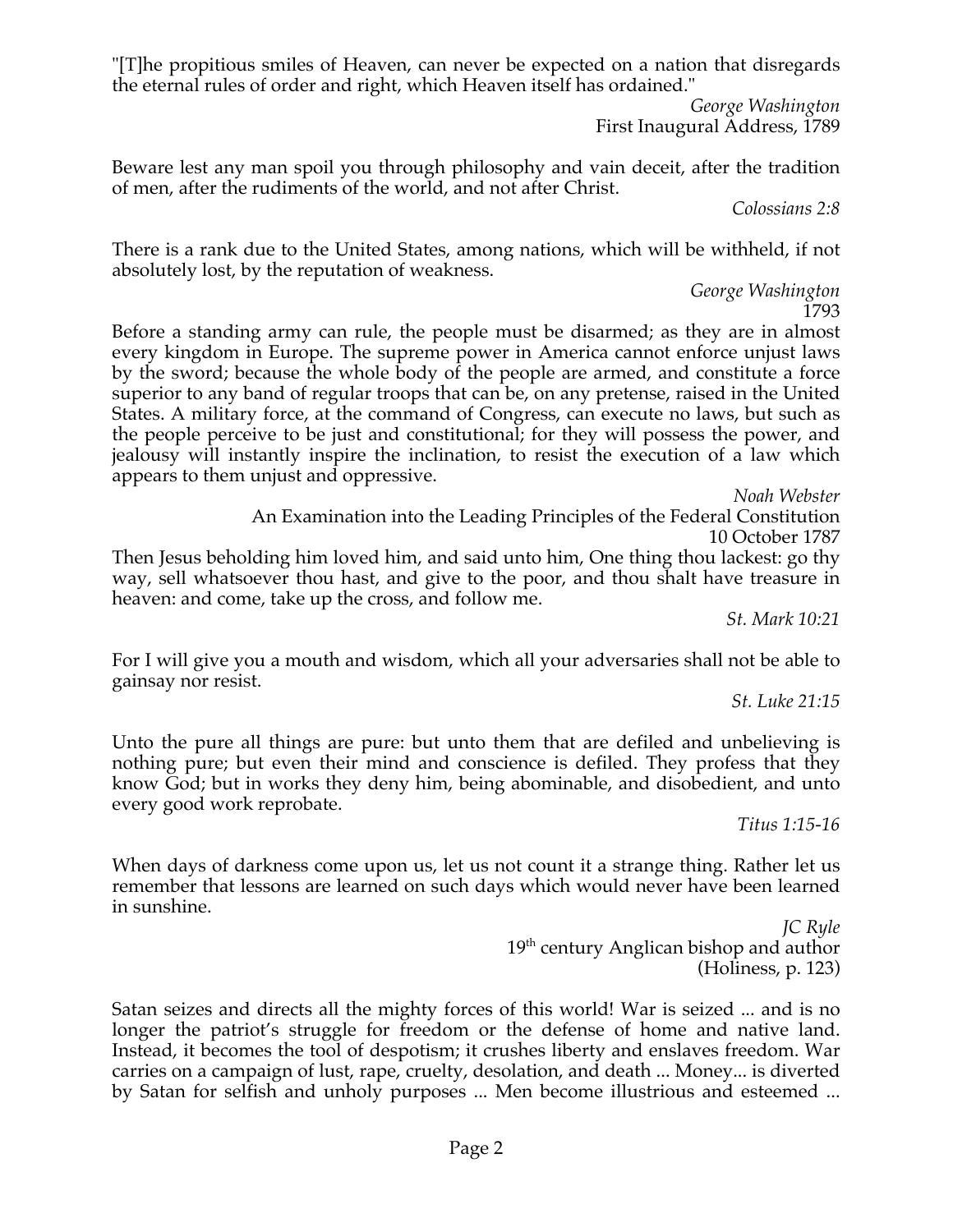when they are money-getters and money- keepers. Education ... becomes a source of pride and ungodly power... Under the guise of Christian learning, education becomes the most powerful ally to Satan by unsettling faith in God's Word and opening a wide door of skepticism in the temple of God.

> *Rev. EM Bounds*  $19<sup>th</sup>$  and  $20<sup>th</sup>$  century theologian and author (Guide to Spiritual Warfare, pp. 72-73)

Do not begin telling me that there is a metaphorical fire in hell. Who worries about that? If a man were to threaten to give me a metaphorical blow on the head, I should worry very little about it. He would be welcome to give me as many as he pleased. And what do the wicked say? 'We do not worry about metaphorical fires.' But they are real, sir, yes, as real as yourself.

> *Charles H. Spurgeon* 19<sup>th</sup> century English pastor and author

The most terrifying words in the English language are: I'm from the government and I'm here to help.

*Ronald Wilson Reagan* 20<sup>th</sup> century American president.

And at the same time the consciousness of being at war, and therefore in danger, makes the handing-over of all power to a small caste seem the natural, unavoidable condition of survival ... It does not matter whether the war is actually happening, and, since no decisive victory is possible, it does not matter whether the war is going well or badly. All that is needed is that a state of war should exist ... The war, therefore, if we judge it by the standards of previous wars, is merely an imposture. It is like the battles between certain ruminant animals whose horns are set at such an angle that they are incapable of hurting one another. But though it is unreal it is not meaningless. It eats up the surplus of consumable goods, and it helps to preserve the special mental atmosphere that a hierarchical society needs. War, it will be seen, is now a purely internal affair. In the past, the ruling groups of all countries, although they might recognize their common interest and therefore limit the destructiveness of war, did fight against one another, and the victor always plundered the vanquished. In our own day they are not fighting against one another at all. The war is waged by each ruling group against its own subjects, and the object of the war is not to make or prevent conquests of territory, but to keep the structure of society intact. The very word "war", therefore, has become misleading. It would probably be accurate to say that by becoming continuous war has ceased to exist.

> *George Orwell*  $20^{\rm th}$  century English author (1984)

### *Propers*

Each Sunday there are Propers: special prayers and readings from the Bible. There is a Collect for the Day; that is a single thought prayer, most written either before the refounding of the Church of England in the 1540s or written by Bishop Thomas Cranmer, the first Archbishop of Canterbury after the re-founding.

The Collect for the Day is to be read on Sunday and during Morning and Evening Prayer until the next Sunday. If you have a hard time remembering, "Do I read the Collect from last Sunday or next Sunday during the week?" Remember Sunday is the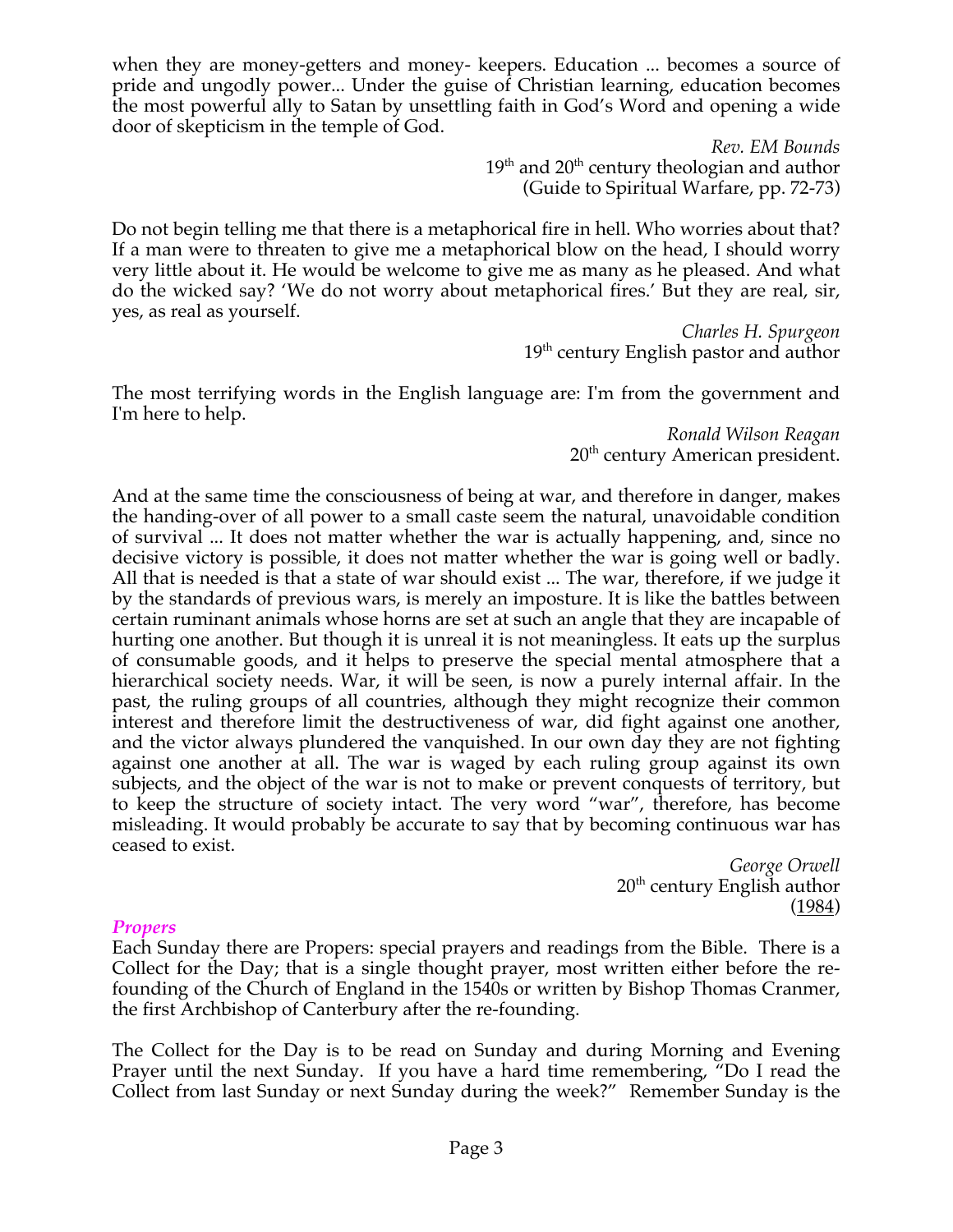first day of the week. There are also two Bible readings, the Epistle and the Gospel. While they are "lessons", they are not the First Lesson and the Second Lesson, they are the Epistle and the Gospel. The Epistle is normally a reading from one of the various Epistles, or letters, in the New Testament. The Gospel is a reading from one of the Holy Gospels: Matthew, Mark, Luke and John. The Collect is said by the priest as a prayer, the Epistle can be read by either a designated reader (as we normally do in our church) or by one of the ministers and the Holy Gospel, which during the service in our church is read by an ordained minister.

The propers are the same each year, except if a Red Letter Feast, that is one with propers in the prayerbook, falls on a Sunday, then those propers are to be read instead, except in a White Season, where it is put off. Red Letter Feast, so called because in the Altar Prayerbooks the titles are in red, are special days. Most of the Red Letter Feasts are dedicated to early saints instrumental in the development of the church, others to special events. Some days are particularly special and the Collect for that day is to be used for an octave (eight days) or an entire season, like Advent or Lent.

The Propers for today are found on Page 210-211, with the Collect first:

# The Fifteenth Sunday after Trinity.

# *The Collect.*

**EEP**, we beseech thee, O Lord, thy Church with thy perpetual mercy; and, because **KEEP**, we beseech thee, O Lord, thy Church with thy perpetual mercy; and, because the frailty of man without thee cannot but fall, keep us ever by thy help from all this cannot but fall, keep us ever by thy help from all things hurtful, and lead us to all things profitable to our salvation; through Jesus Christ our Lord. *Amen*.

Dru Arnold read the Epistle, which came from Saint Paul's Letter to the Galatians, the



Sixth Chapter, beginning at the Eleventh Verse. Paul continues to warn us of the conflict in our lives between the things valued here on earth and those valued by the forces of heaven (God). Writing to the Gentiles in Galatia, using to the rite of circumcision as a symbol for all of The Law, he warns, "As many as desire to make a fair shew in the flesh, they constrain you to be circumcised; only lest they should suffer persecution for the cross of Christ. For neither they themselves who are circumcised keep the law; but desire to have you circumcised, that they may glory in your flesh." Those who are every eager to have you follow "The Law" themselves fail to follow its intent. Paul goes on to say that Jesus' new covenant transcends The Law and The Law no longer has hold over man. For in Jesus there is salvation, may "the grace of our Lord Jesus Christ be with your spirit. Amen."

E see how large a letter I have written unto you with mine own hand. As many as desire to make a fair shew in the flesh, they constrain you to be circumcised; only lest they should suffer persecution for the cross of Christ. For neither they The see how large a letter I have written unto you with mine own hand. As many as desire to make a fair shew in the flesh, they constrain you to be circumcised; only lest they should suffer persecution for the cross of Chr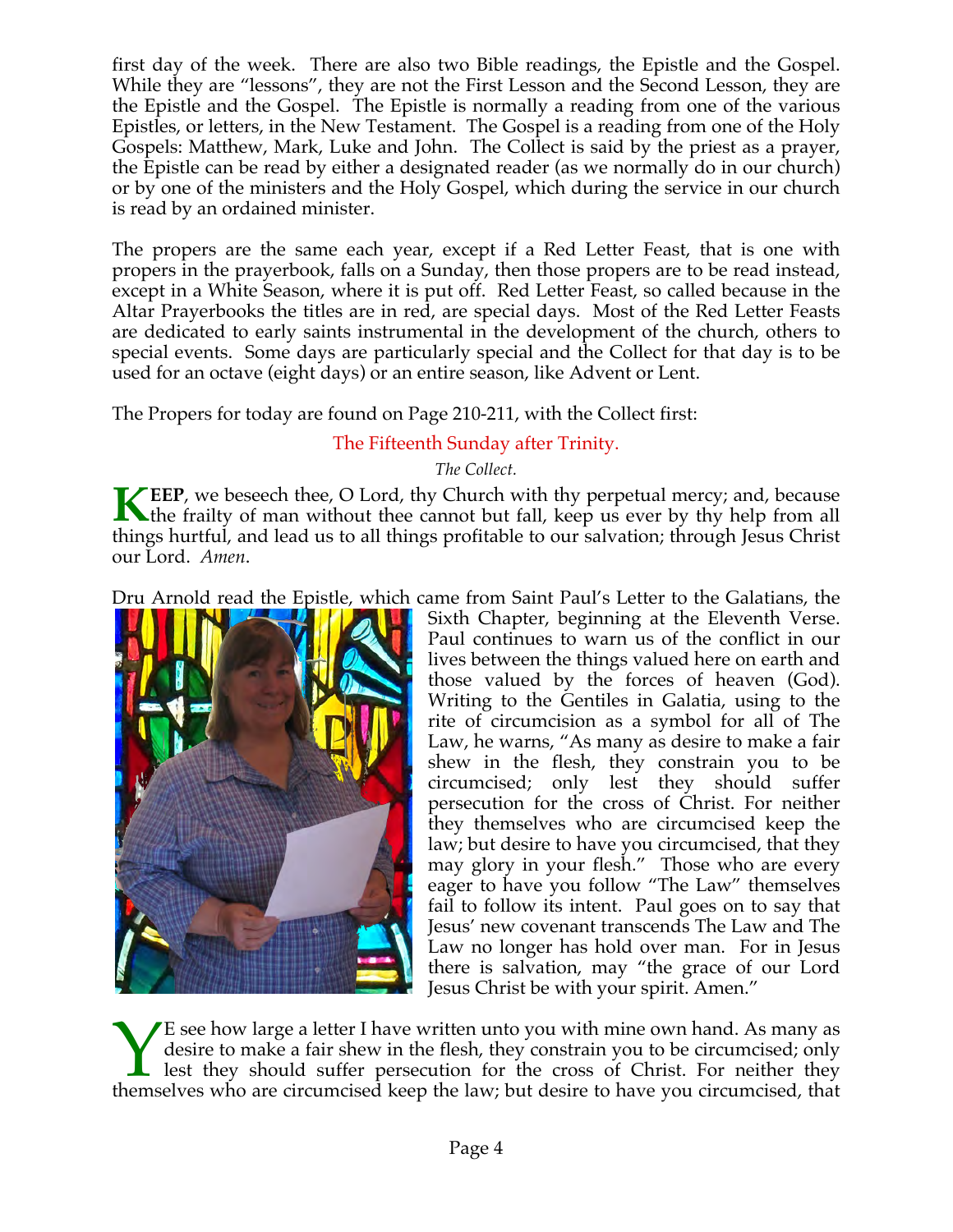they may glory in your flesh. But God forbid that I should glory, save in the cross of our Lord Jesus Christ, by whom the world is crucified unto me, and I unto the world. For in Christ Jesus neither circumcision availeth any thing, nor uncircumcision, but a new creature. And as many as walk according to this rule, peace be on them, and mercy, and upon the Israel of God. From henceforth let no man trouble me: for I bear in my body the marks of the Lord Jesus. Brethren, the grace of our Lord Jesus Christ be with your spirit. Amen.

Hap Arnold read today's Holy Gospel which was written in the Sixth Chapter of the



Gospel according to St. Matthew, beginning at the Twenty-Fourth Verse. Jesus tells us, "No man can serve two masters …Ye cannot serve God and mammon<sup>1</sup>. $\degree$  There is only one first place, only one can be in that place. We either place God in first place or we put something else there. If we wish riches in this world as the most important thing in our life, we place the things of this world in first place. If we follow our Lord Jesus and His instruction, we place God in that first place. But, what of this world? "Be not anxious for your life, what ye shall eat, or what ye shall drink; nor yet for your body, what ye shall put on. Is not the life more than the food, and the body than the raiment? Behold the birds of the heaven, that they sow not, neither do they reap, nor gather into barns; and your heavenly Father feedeth them. Are not ye of much more value than they?" Jesus tells us not to worry, for worry is

of no positive value. When faced with a problem, we must do our best, not merely claim to do our best, and trust in God. For, "which of you by being anxious can add one cubit unto the measure of his life?" God knows we have need of the things of this world while we are in it, he knows we worry about, "What shall we eat? or, What shall we drink? or, Wherewithal shall we be clothed?" If we first seek "His kingdom, and His righteousness" He will take care of all our necessities. But we must do as He asks, not merely say we are doing so. If you follow God's directions, you will be wealthy beyond description. While you will never be "Bill Gates" rich, you will never lack what you need on this earth or in the world to come.

Jesus tells us, "Be not therefore anxious for the morrow: for the morrow will be anxious for itself. Sufficient unto the day is the evil thereof." We are not to worry, but to our best and let the morrow come as it will. We are to do our best, not merely say we are doing our best. For if we truly do our best, then that is all that can be done and there is no point in worrying.

Using an earlier phrase, *Trust in God and Dread Naught*.

1: wealth regarded as an evil influence

<sup>&</sup>lt;sup>1</sup> Mammon - a Chaldee or Syriac word meaning "wealth" or "riches" (Luke 16:9-11); also, by personification, the god of riches (Matt. 6:24; Luke 16:9-11).

<sup>2: (</sup>New Testament) a personification of wealth and avarice as an evil spirit.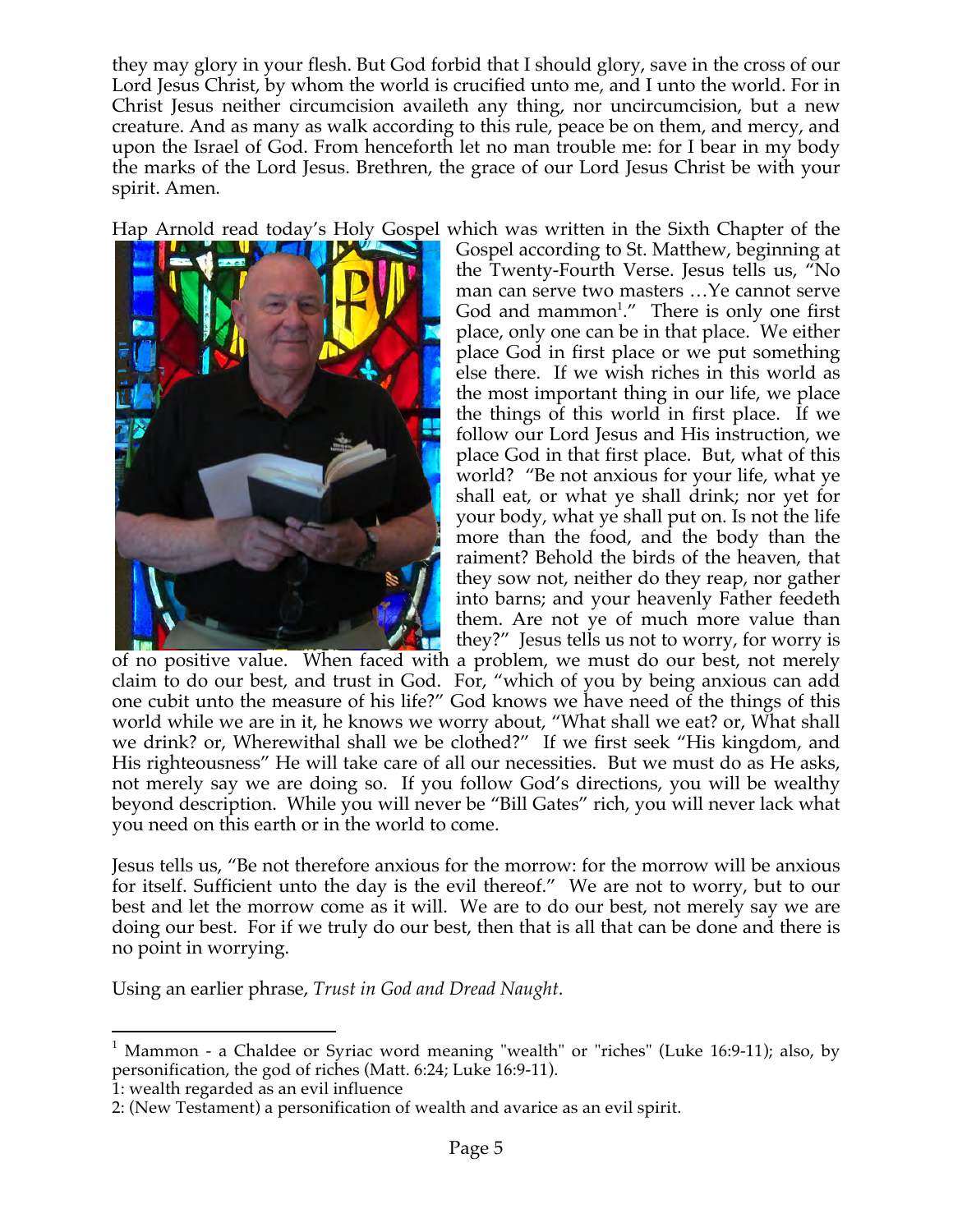O man can serve two masters: for either he will hate the one, and love the other; or else he will hold to the one, and despise the other. Ye cannot serve God and mammon. Therefore I say unto you, Be not anxious for your life, what ye shall C man can serve two masters: for either he will hate the one, and love the other;<br>or else he will hold to the one, and despise the other. Ye cannot serve God and<br>nammon. Therefore I say unto you, Be not anxious for your li more than the food, and the body than the raiment? Behold the birds of the heaven, that they sow not, neither do they reap, nor gather into barns; and your heavenly Father feedeth them. Are not ye of much more value than they? And which of you by being anxious can add one cubit unto the measure of his life? And why are ye anxious concerning raiment? Consider the lilies of the field, how they grow; they toil not, neither do they spin: yet I say unto you, that even Solomon in all his glory was not arrayed like one of these. But if God doth so clothe the grass of the field, which today is, and tomorrow is cast into the oven, shall he not much more clothe you, O ye of little faith? Be not therefore anxious, saying, What shall we eat? or, What shall we drink? or, Wherewithal shall we be clothed? For after all these things do the Gentiles seek; for your heavenly Father knoweth that ye have need of all these things. But seek ye first his kingdom, and his righteousness; and all these things shall be added unto you. Be not therefore anxious for the morrow: for the morrow will be anxious for itself. Sufficient unto the day is the evil thereof.

# *Sermon – Reverend Deacon Jack Arnold - Time and Action*

Today's sermon tied the Collect, Epistle and Gospel together and is partly contained in



circumcision scalpel.

the forewords above.

Consider the words of the Collect, "… Keep … thy Church with thy perpetual mercy; and … keep us ever by thy help from all things hurtful, and lead us to all things profitable to our salvation …"

When the Collect talks about the church, it is not talking about buildings; it is talking about us. Each of us; all of us. We need God's Mercy and Grace to keep us from desiring those things that are bad for us and help us to see we really want those things that are good for us.

Speaking of things, just like the Jewish based Christians of Paul's time, it often seems like everyone has secret rituals, handshakes or hoops they want you to jump through to be really IN. Paul reminds us that all fall short, and special fancy diets, days or outfits do not change us. It is only by the Grace of God through our Lord Jesus that we find real salvation. Our salvation is not based on the ritual, the handshake or even the slice of the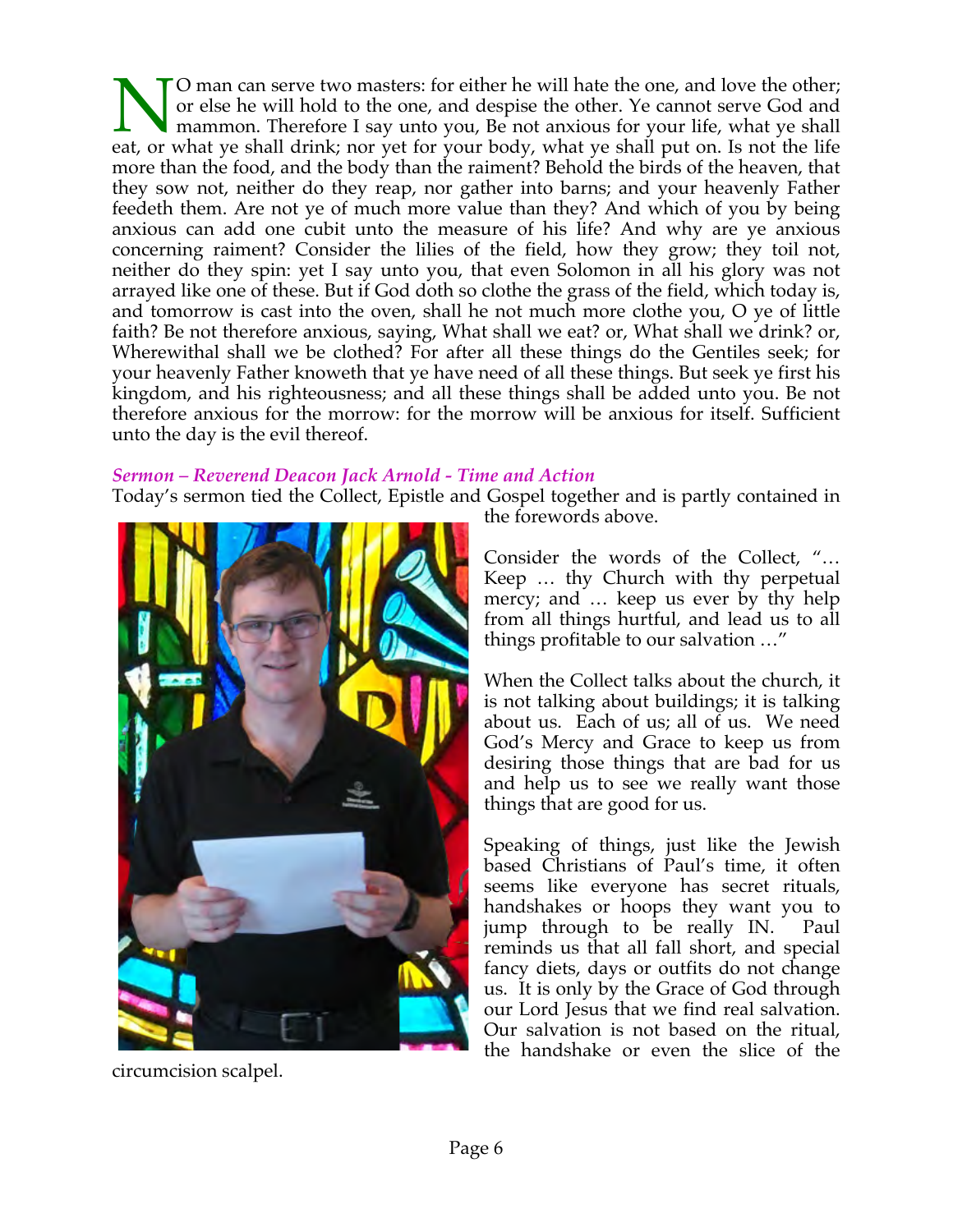Our salvation comes one way, by the Grace of God through our Lord Jesus. It is not through us to decide the salvation, but by God through His Son, who died for our sins. We are not Cramerians, nor are we Calvinists or Lutherans, but we are Christians primarily, who like the ideas of Cramner, et al. We should never be idenitified as followers of man but of Christ and God. When one becomes a follower of man, he ends up following the devil in a fashion, for if we serve ourselves, or follow ourselves, we tend up to end up in death, but if we follow Him, we have the gift of life as St. Paul explains "For the wages of sin is death, but the gift of God is eternal life through Jesus Christ our Lord." (Romans 6:23 KJV)

That brings us to Saint Matthew's point, one cannot serve two masters. Like that bad pun, "When you come to a fork in the road, take it." You cannot travel both paths. We must choose who we will serve: God or the world. If we chose God, that does not mean that we turn our back on the world around us, but rather that we interface with the world using the Rules of Engagement given to us by our Lord. We prioritize our actions with Him first. Our family motto; **God • Honor • Country • Family** is an example of this prioritization. First things first. Build from the inside out and the bottom up. Do not mistake this motto for perfection, we have erred and strayed from our ways like every lost sheep, probably farther than most. But we know which way is The Way and keep correcting back on course.

Prioritization can be as a simple as coming home early on Saturday night so that you get a good night's sleep and are ready for the Sunday church service. It can be as complex as leaving a job that interferes with your honoring God, Country or Family. First things first.

Through out the Bible we are exhorted to respect God, be honorable, work hard and take care of our families. If we do these things, following God's Will, our fiscal standing here on earth will be sound. Follow these precepts, you will never be lacking, but you will never be inordinately wealthy, "Bill Gates rich" so to speak. For to do that requires reprioritization to wealth in the first place. Replacing allegiance to God with allegiance to wealth is a one way ticket to a destination you don't want.

The last part of this reading is the one we often have the most trouble with. We are far too ready to borrow trouble from tomorrow. Every day, I pray at least twice for help with this. It is getting better; I am confident on one thoughtful level that no good comes of worry, yet I have such a hard time acting on that thought.

God wants you to be happy; He knows what will make you happy. God does not mind if you have fun along the way, but never pursue fun confusing it with happiness. In the end, you won't find either.

Heaven is at the end of an uphill trail. The easy downhill trail does not lead to the summit.

The time is now, not tomorrow. The time has come, indeed. How will you ACT?

It is by our actions we are known.

# **Be of God - Live of God - Act of God**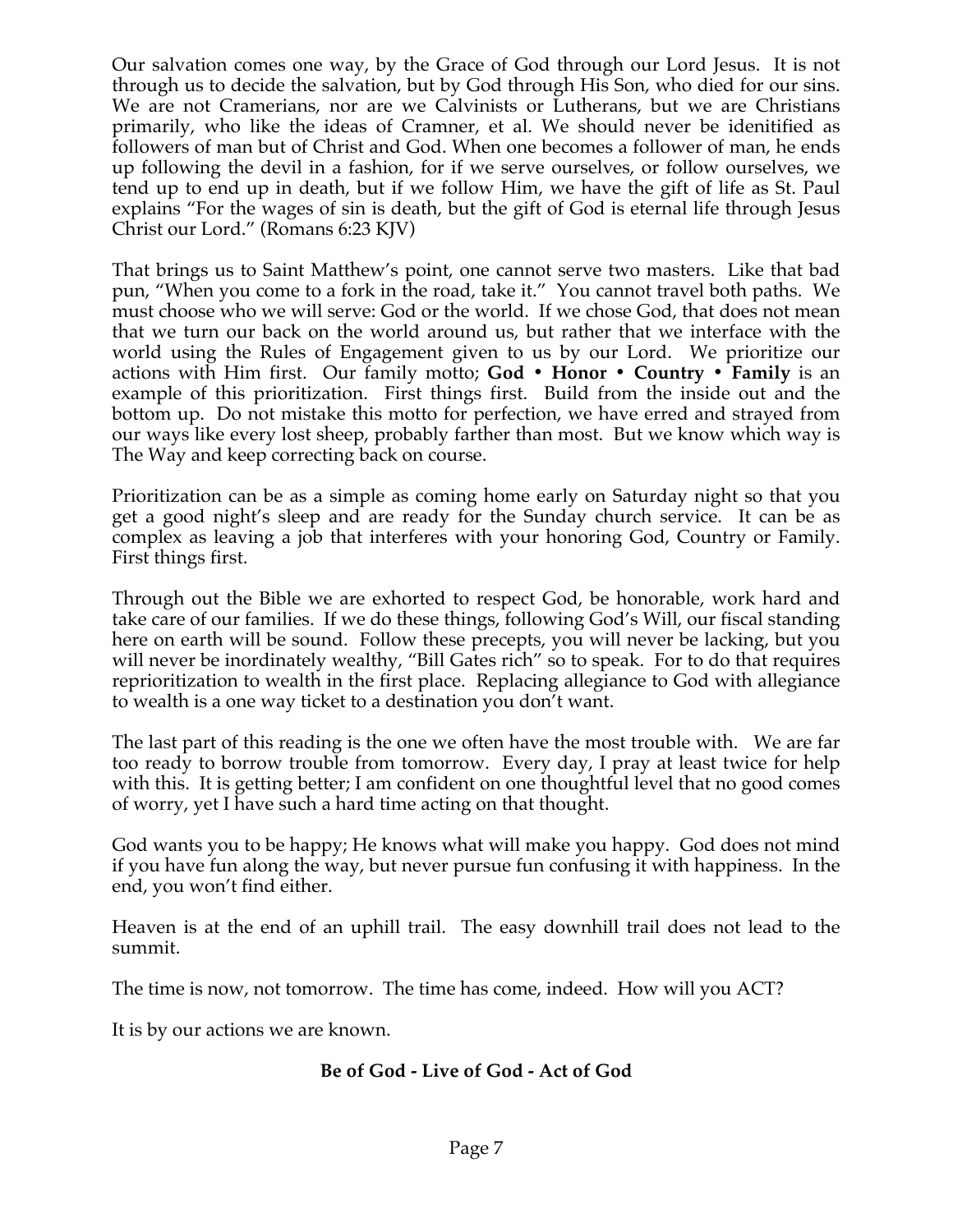#### *Bishop Ogles' Sermon*

We are oft fortunate to get copies of Bishop Jerry's sermon notes. Today is one of those

Sundays. Today's sermon starts off with the collect, and like always, it will give you a lot to consider in your heart.

**Sermon Notes** Fifteenth Sunday after Trinity Saint Andrew's Anglican Orthodox Church 8 September 2013, Anno Domini

 Our Lord, in His Sermon on the Mount, teaches us a believer cannot be divided in his faith. He cannot travel the righteous path that is Narrow, and leads up to Heaven, and the wicked



path called the Broad Way that leads down to destruction, at the same time. There remains before us, just as in the days of Noah's Ark, an open door. It is an invitation to salvation. Whomsoever will may enter in by faith in the Lord Jesus Christ. There is no place in the Church of God for duplicity. If we so much desire to retain our old free will, than we shall also retain the consequences of our sins; but, if we surrender our wills to Christ, and accept His will for our lives, then shall our lives (thought, word, and deed) be directed from on high and not from the depths of Hell.

 As pointed out in the Prayer of Collect, our righteousness is not our own, but belongs to Christ. He covers us with His righteousness else we would fall miserably short of the mark. He sustains us moment by moment in the way that we should go; yet, He knows our frail frames and, as the Good Samaritan, finds us, heals us, provides us transport, and lodges us in the fair harbors of His love as we fail and flounder on the Way. His love and care are a perpetual love and care; and those things that we overcome by faith are profitable to our salvation.

 Paul, in his Epistle to the Galatians for today, warns against any labors of the hand to achieve salvation. It is not the good work we do by our hands that make us worthy of the family of God, but the work that Christ did on the cross – to satisfy the terms of the law on our behalf – that is edifying and efficacious for our salvation. Men will attempt to convince us to do all sorts of works, and comply with all kinds of formulas, to EARN salvation; but it cannot be. There is only One Way – the way of the cross of Christ. He paid it all!

 Just prior to the text today from the Gospel of St. Matthew, Jesus has taught us how to give alms – how to do, as well, our works of good – in secret so that our reward will be in heaven and not seen upon earth for self-gratification. If our gifts are to Heaven, they shall not be seen openly upon the earth; and if they are made openly to be seen on earth, they shall not grace the walls of Heaven. Our Lord also, in verses 5-15 of this same chapter, He teaches us how to pray. He also gives us the Lord's Prayer that is to be prayed in communal worship (i.e. **Our** Father….), as well as private moments of devotion. He gives us a rule for fasting so that we appear to the world not to fast. Our Father in Heaven knows every secret thing, and He cherishes those acts of righteousness that are performed for His own glory alone and not that of any man.

 So Jesus begins today by telling us that we cannot serve two masters. Since as masters has full authority over his subject, such a prospect of having two masters is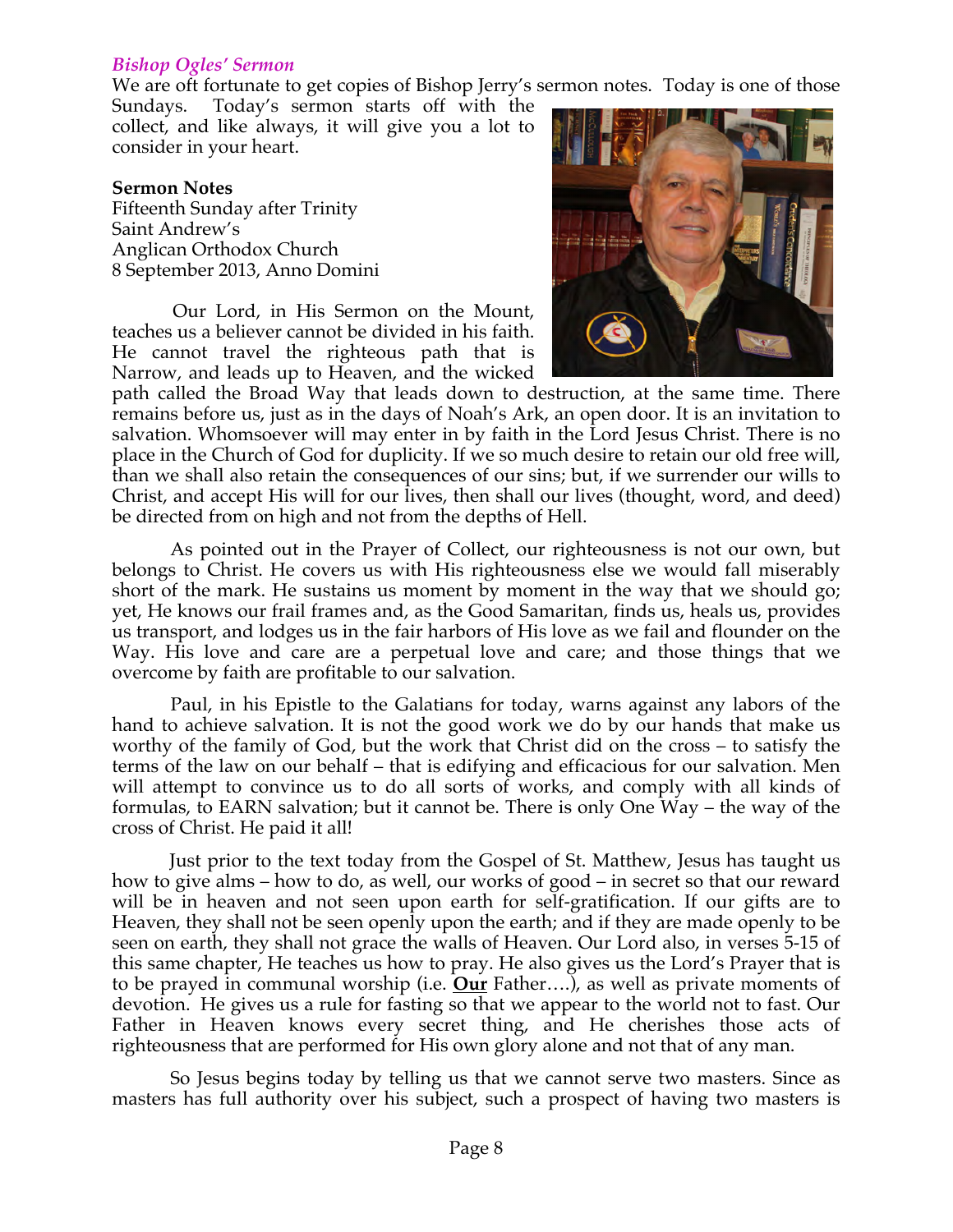logically impossible. *24 "No man can serve two masters: for either he will hate the one, and love the other; or else he will hold to the one, and despise the other. Ye cannot serve God and mammon.*" God is not divided in His sovereignty – He is either the sovereign of our souls, or the flesh is that sovereign. It cannot be both ways. Our flesh is constantly warring to gain the ascendancy, but a firm reliance upon the sweet blessings and leading of the Holy Spirit will give the soul victory in the righteous Way. If we are obsessed with the false and dimming lights of the world, the greater and eternal Light of Heaven will be obscured just as it was to the Wise Men who were blinded to the Star of Bethlehem when they entered the dimly-lit gates of Jerusalem. Consider the matter logically: is it possible to go UP, and to go DOWN, at the same time? Is it possible to love God and His great enemy at once? Can you prize righteousness above all while harboring wicked thoughts in one's heart? Let our master be single, and let that Master be the sweet and loving Teacher of Galilee – the Lord Jesus Christ.

 Are we anxious of tomorrow? Who owns tomorrow? Is it not God Almighty? If He is your Lord, you need not worry of provisions for the day. He has furnished our abode for our comfort and shelter, He has prepared the Bread of Heaven for our sustenance, and He has woven a white and silken Robe for our covering. What profit is in worrying? Will simple worry change any outcome in the slightest? Our Lord was driven into the Wilderness to suffer the trials and temptations of the devil. He went without food that we might be fed. He went without drink that we might have the full cup of His blessings. He vanquished the Devil in the Wilderness of this world. Why do we linger in longing looks back to that Wilderness of sin? *25 "Therefore I say unto you, Take no thought for your life, what ye shall eat, or what ye shall drink; nor yet for your body, what ye shall put on. Is not the life more than meat, and the body than raiment?" Is there not bread enough, and to spare, in my Father's House*? (Prodigal Son) We have been invited to a sumptuous dinner at the House of the King. Shall we bring with us our stale and molding bread of the earth when He has prepared the finest cuisine of Heaven? Shall we lug along our waters from the poison fountain when He has provided the pure Water of Life for our health? Perish the thought!

 Jesus invites our attention to the provision God has made in nature for every creature thereof. Does He not provide for them? What is the source of nourishment to the young calf, the baby lamb, the frail, newborn pony? He has provided a means in nature for each of these to prosper in health and nutrition. It is an unbroken source of plenty. *26 "Behold the fowls of the air: for they sow not, neither do they reap, nor gather into barns; yet your heavenly Father feedeth them. Are ye not much better than they?"* I often wonder where the sparrow goes when the clouds burst open in a deluge. They return in joy to the trees after the rain. Where did they hide from the tempest? They depended upon the protection and care of God unseen to our eyes. They do not worry about harvest and sowing, yet they prosper according to God's perfect plan. A sparrow is of much less value to God than the crowning achievement of His Creation – Man. So why do we worry so that the provision will fail, and we shall perish for want of food, clothing, or shelter?

 We are created in the image of God. Why should we mar that image by tattooing our persons or, more importantly, our souls, with deviant marks and vulgar signs? Can we make ourselves larger than God has made us? Perhaps so if you consider immoderate diet and obesity to be growth. But God has made us to be like unto our Maker. Our only growth can take place when we grow more like Him by surrendering our free wills and taking upon ourselves the Mind and Will that is Christ's. *27 "Which of you by taking thought can add one cubit unto his stature?*" Rather than enlarge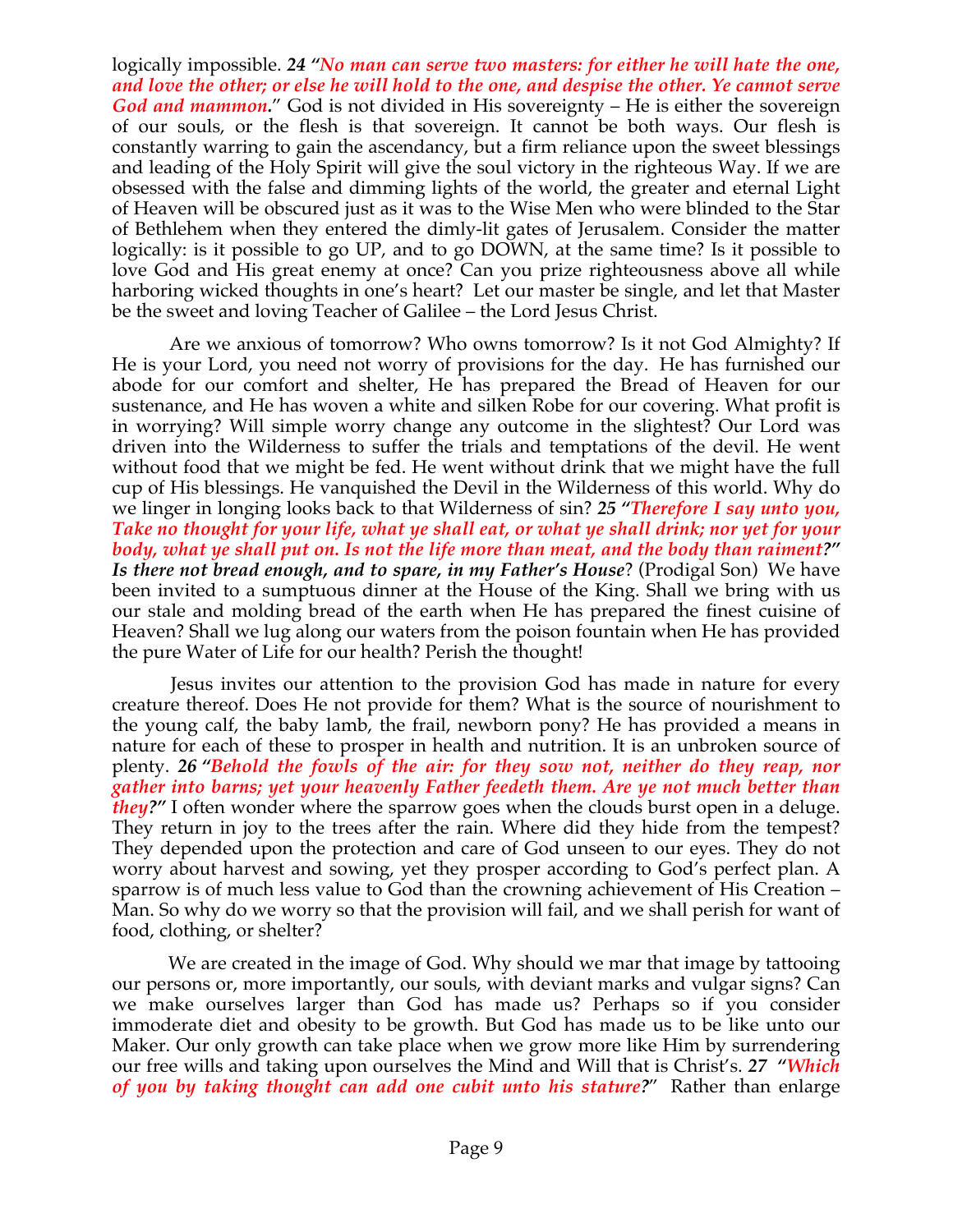ourselves by effort, we grow smaller. Only when we allow God to grow our hearts, minds and bodies may we grow in love and grace.

 Our world today is filled with stress and anxiety. Men's hearts fail them for looking for the things coming upon the earth. Reason teaches us that 95% of those things that occupy our anxious minds in worry never come to pass. So the worry was only a ruse of the devil to distract our hearts and to shorten our lives. *28 "And why take ye thought for raiment? Consider the lilies of the field, how they grow; they toil not, neither do they spin: 29 And yet I say unto you, That even Solomon in all his glory was not arrayed like one of these. 30 Wherefore, if God so clothe the grass of the field, which to day is, and to morrow is cast into the oven, shall he not much more clothe you, O ye of little faith?*" Lilies are beautiful beyond measure, yet, despite our art, the only lilies we can create are unloving ones. But God clothes them, not only with beauty, but with exuberant life! A dead body can be decorated with silken robes to no avail for it remains dead. But God clothes the Lily better than Solomon was able to clothe himself, and the life God gave the Lily is an innate characteristic of His grace to the smallest of creatures. The grass is giving raiment suitable for its living, yet, it has only a short span to run, and is trodden under foot, withers, and is blown away by the wind. Do you worry that the same God who provides for the sparrow, the Lily, and the grass of the fields cannot provide for you whose value far exceeds all these? The soul of man is eternal whether destined for Heaven or Hell, whereas sparrows, grass, and lilies exist only for the present as robes of beauty to cover the earth. Is our faith so small that we cannot acknowledge the care of God sufficient for our preservation?

 So what counsel does our Lord provide for our frailty and doubts? *31 "Therefore take no thought, saying, What shall we eat? or, What shall we drink? or, Wherewithal shall we be clothed? 32 (For after all these things do the Gentiles seek:) for your heavenly Father knoweth that ye have need of all these things.*" If the Christian son or daughter goes about worrying, just as do those who do not know God, of what advantage is there to being a son or daughter of God. Does a prince or princess concern themselves for their basic provisions in life? Is our Father, and King of Kings, not able to supply all things according to His "*riches in glory*?" Do we believe that God is unable to see our need? Perhaps we see only our DESIRES, but God sees our NEED!

 We need not concern ourselves with any worldly concerns if we place God first in all our thoughts, words, and deeds. If our priority in all things is God and His will, we will have no time left for worry and vain pursuits. Our Lord gives solution to all our problems with His concluding counsel for today's text:

*33 "But seek ye first the kingdom of God, and his righteousness; and all these things shall be added unto you. 34 Take therefore no thought for the morrow: for the morrow shall take thought for the things of itself. Sufficient unto the day is the evil thereof*." To those of you who timidly subordinate your duties to God to your perceived obligations to the state and society, Jesus draws a clear line in the sand: We do not seek to please governments or society in politically correct philosophies, but GOD! His will is paramount over every earthly power be it the US Government, or any other government. We observe a hierarchy of government from God above every other government. In America, we have local, state and Federal laws. Does not the ultimate power predominate in law? And even in the Federal Government, we have a separation of powers that must be observed so that not entity has absolute power even at the Federal head. But God is the ultimate Law-Giver. His law takes precedence above every law of man. Too many believers today have bought into the lie of a separation of church and state. What does that mean? Does it mean that religious morality cannot influence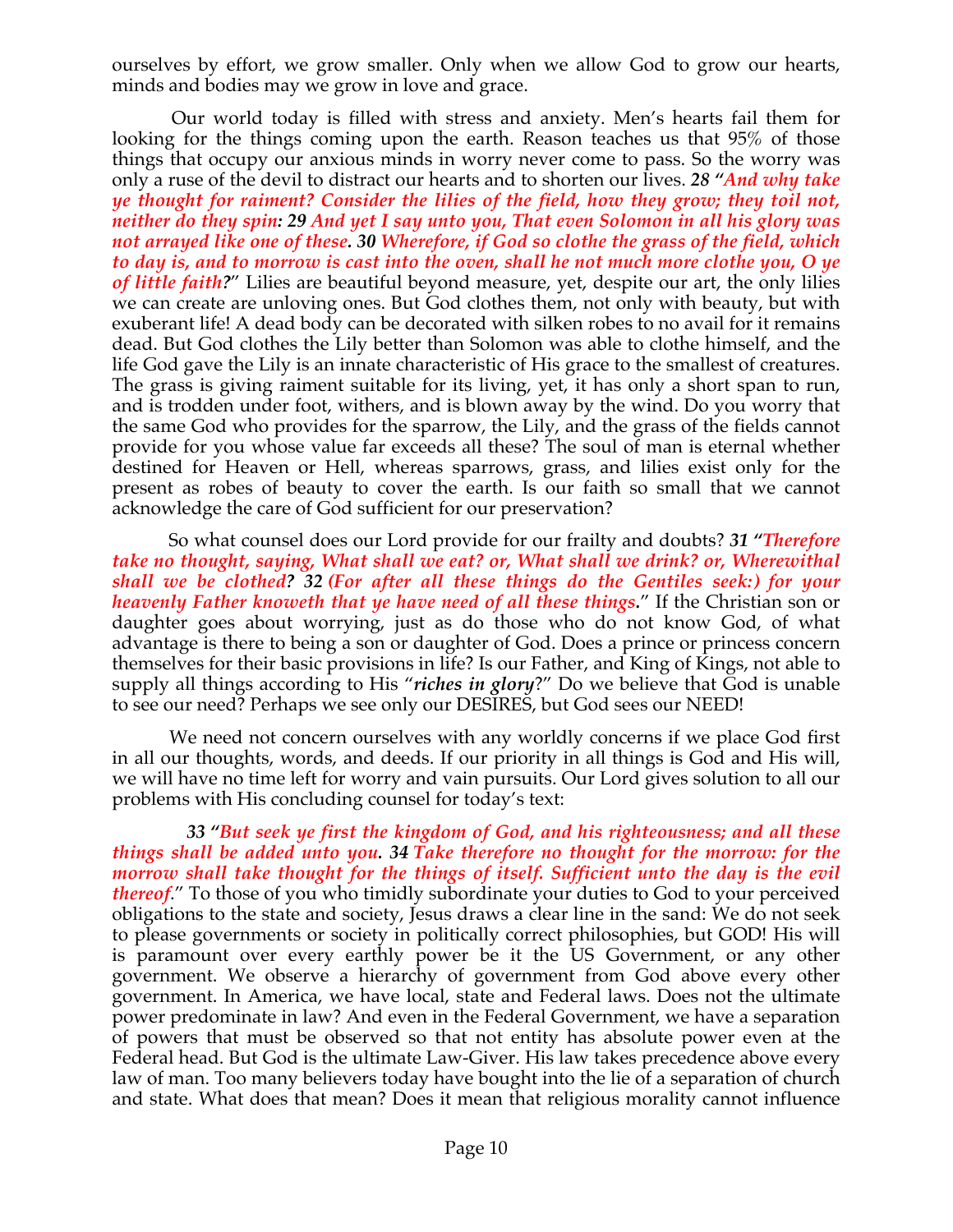the state, or even be mentioned in reference to it; or that the state can dictate every detail of religious faith. If the Christian faith is not the basis of government, then the government will intrude and be the arbiter of the Christian faith…simple as that! God will provide ALL that we need as long as we acknowledge Him above and beyond every other consideration.

There is great evil in our present day. We must address the enemy at hand rather than occupy ourselves with contemplated enemies that may arise tomorrow. The world is WICKED today. The only day we are assured in this life is TODAY. Go forth to battle that enemy of our souls that presents itself at the leading edge of battle and worry not of the enemy's reinforcement for tomorrow. If we win the current battle, there will be no wickedness to reinforce. Fight today, and take in hand the new threat as it presents itself. God is with the valiant and true servant to fight his battles for him. Stand with God and no lesser power can approach. *33 But seek ye first the kingdom of God, and his righteousness; and all these things shall be added unto you. 34 Take therefore no thought for the morrow: for the morrow shall take thought for the things of itself. Sufficient unto the day is the evil thereof*."

What are your priorities for today? Are your first awakening thoughts devoted to God and in seeking His will for you TODAY? Or do you give space in your heart to needless worries that steal the space in your heart that should be reserved to God? Do you seek after righteousness and let the results fall where they will? If you place your trust in the only One who can order not only your life, but your soul, you will be in good Hands for certain. Do not make your intentions of righteousness dependent upon tomorrow's events. Do what is right, and God will see to the rest! He is the great Captain of your soul, not society, not Mammon, and not government. When you approach the White Throne at the conclusion of all time, will you concern yourself with rulings of the Supreme Court, or acts of Congress? You may trust me – they shall not present themselves at that Holy place.

*A Sermon By Bishop James P. Dees, Founder of The Anglican Orthodox Church*

### **The Church**

This morning I would like for us to think for a little while about the Church--the

meaning of the church, the significance of the Church, the purpose of the Church.

What is the Church? What are the functions, the duties, of the Church? What are the duties of the members of the Church? What are the distinguishing marks of the true Church, its identifying characteristics by which it is recognized? What is the relationship of the Church with the Son of God? On what is the Church based?

When our Lord was on earth, there was no formal organization of the Church. Our Lord made only two references to the Church recorded in Scripture. One was on the occasion of St. Peter's confession at Caesarea Philippi when he said to Jesus, "Thou art the Christ, the Son of the living



God"; and Jesus replied to him, "Thou art Peter, and upon this rock I will build my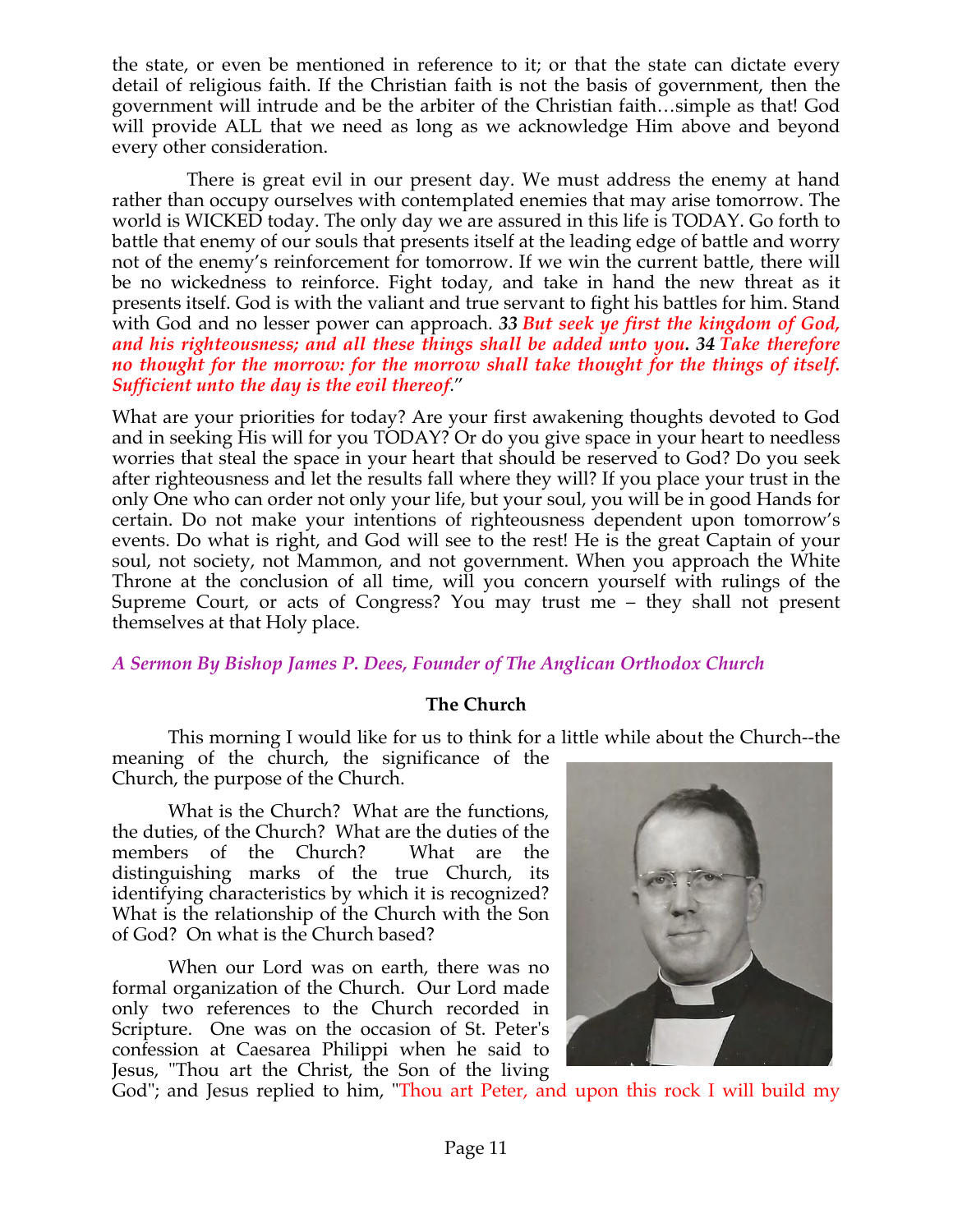church; and the gates of hell shall not prevail against it." And the other statement that He made was, "If your brother sin against you, tell it to the church."

What is the Church? The word for "church" in the Greek language is "ecclesia" which translated means "the called out ones" or the "ones called together," called to follow Jesus.

It is interesting to note that when our Lord was on earth He did not found a church organization as such, except to appoint leaders for it, the Apostles. With the Apostles as leaders, He founded a fellowship. He founded a fellowship of believers, of which He was the center. He was its foundation, its leader, its life. The early church was a small group of Christians, a community of believers, called out of the world to witness to Jesus with selected leaders, the twelve Apostles, selected by our Lord Himself.

And so the Church primarily is a fellowship of believers in Jesus, bound together by their faith in Jesus, bound together by and in the Spirit of God under the leadership of the ones chosen by Christ Himself.

The creeds tell us the Church through the ages has had, and still has, four chief distinguishing marks or characteristics. These four chief distinguishing marks or characteristics of the historic Church came to be recognized during the first four hundred years of the Church's history. We find them in our Apostles' and Nicene creeds. We in the Anglican Orthodox Church claim these distinguishing marks for ourselves. And we are the only church in the world that can. These distinguishing marks of the Church tells us the Church is one, holy, catholic, and apostolic. Let us look at these distinguishing marks for a little bit.

First of all, the creeds tell us the **Church is One**. The Church is one. In the Offices of Instruction in the Prayer Book, we are told it is one body under one head. It is one because it is united under one head, the Lord Jesus. It looks to Him as Saviour and Redeemer. We put our trust in Him as one Lord. Since there is but one Christ Jesus, and since there is but one body of Christ's teaching, we are all of one mind and one heart as we accept Him, believe in Him, dwell in Him, and serve Him. The true Church is the believing body of Christ in the world. Wherever Jesus is accepted as the Son of God and Saviour, there is one of the distinguishing marks of the true Church. The Church is one in Jesus.

Secondly, we say that the **Church is Holy**. In the Offices of Instruction we are told that it is holy because the Holy Spirit dwells in it and sanctifies its members. The true Church of Jesus considers itself to be a holy fellowship set apart from the world, to worship and to witness to the divine truths of God. The Church is holy because Christ is holy, because God is holy, and God dwells in His Church in His Spirit and sanctifies it. And the Church is made holy as it seeks communion with God through Jesus, and it is holy because God fills it with His Spirit of holiness on account of our faith in Jesus. In the  $19<sup>th</sup>$  Chapter of the Book of Leviticus, God spoke to Moses and said, "Ye shall be holy; for I, the Lord your God, am holy." And again in the 10th chapter, speaking through Moses, He said, "By those near me I must be treated as holy, that I may reveal myself (through them) to the people at large." We are called to live in God's Spirit of Holiness, in order that the world around us may see something of His Holiness, and goodness, and glory, and may be drawn by Him. We who are saved by Christ are called to be Holy to the Lord, to give ourselves to Him so that He may sanctify us with His Spirit of holiness and purity and infinite love and mercy. St. John tells us in his first Epistle, "Whosoever shall confess that Jesus is the Son of God, God dwelleth in him and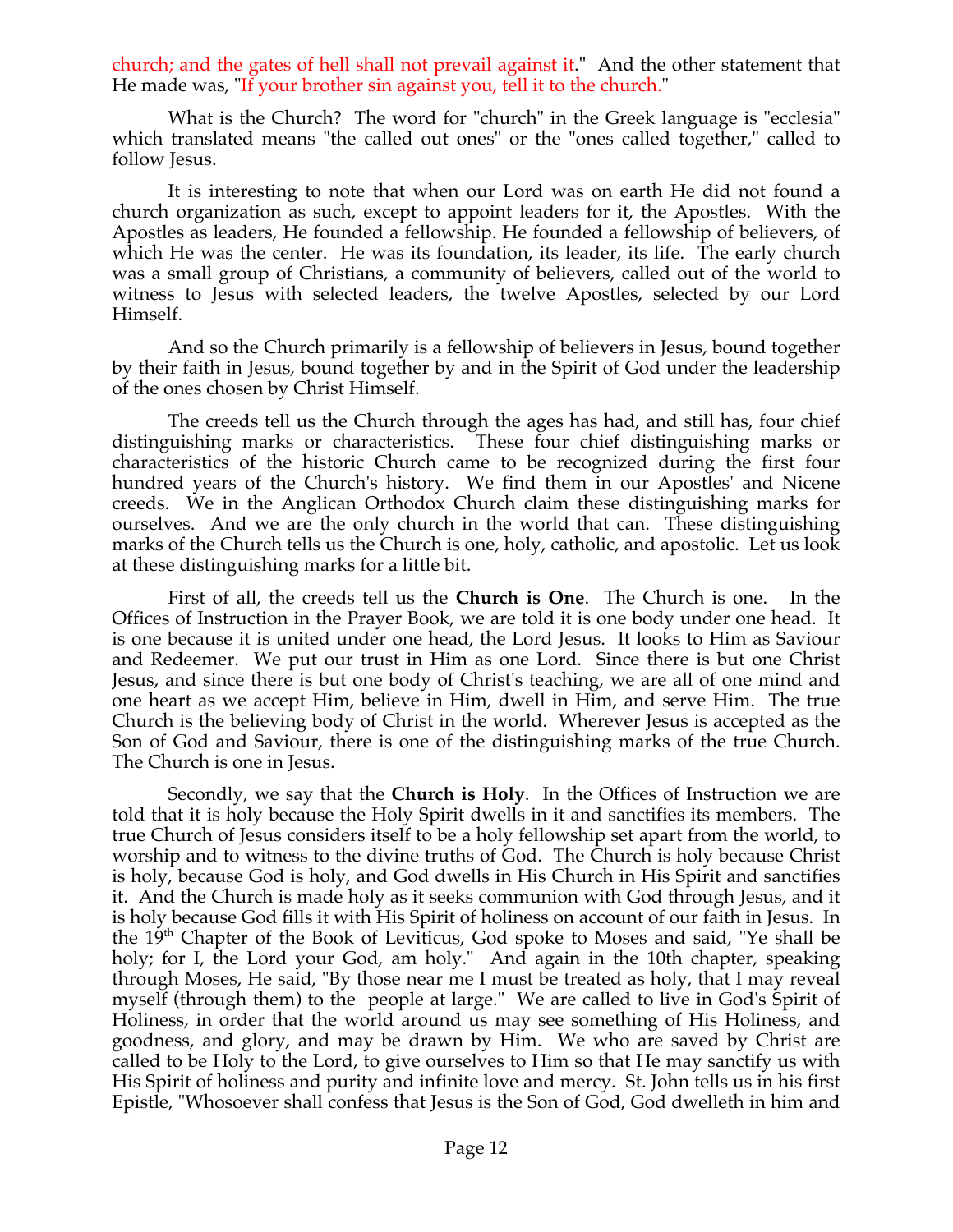he in God." And God is holy, and He makes us Holy.

The third identifying mark of our **Church is that it is catholic**. By catholic we mean universal, which is the basic meaning of the. It means that the Gospel message which the Church proclaims is UNIVERSAL, for all men throughout all time. It applies to everyone, everywhere, forever. It does not mean that we are Roman Catholic, for we are more catholic than are the Roman Catholics. The Roman Catholics have perverted Biblical truth with their errors and church traditions which they accept and teach contrary to Scripture and the teachings of Jesus. As the Reformers said when the Church of England broke from Rome, "If it is not Scriptural, it is not catholic." We are Scriptural, and therefore truly catholic.

All men are meant to be the children of the father; all men are sinners; and the saving grace and power made available by the life and death of our dear Lord is intended for them all, for Jesus died for every one. St. Paul writing to St. Timothy said, "God will have all men to be saved," but in order to be saved, they must hear the Gospel message, they must repent, they must accept Jesus as their saviour, and follow Him and serve Him.

The **Church is** described as One, Holy, Catholic; and it is also **Apostolic** because, as the Prayer Book says, "It continues steadfastly in the Apostles' teaching and fellowship." Our Church is descended from the Apostles of our Lord. It is descended from them in its teach and its doctrine as well as from them personally by the "laying on of hands" from Bishop to Bishop, through the ages, through the centuries. The consecrated bishops of our Church have received authority through an unbroken chain of consecrations that goes back to the Apostles themselves, begun when St. Matthias was consecrated by the Apostles to succeed the traitor, Judas Iscariot, who betrayed our Lord and went out and hanged himself. We receive our ecclesiastical authority from the Apostles, who were sent forth into the world by Jesus, the Son of God.

The other bishops and I of this Church are burdened, therefore, with both the authority and responsibility from God, from Christ, and from the Apostles themselves to proclaim the ancient faith, to preserve Biblical morality, the moral law revealed in the Scriptures. We are burdened with the responsibility and authority by our consecration vows to drive out of the Church "all erroneous and strange doctrine," heresy, and to drive out of it those in the Church who would destroy it, who would pervert the Church, its witness, its message of salvation, and its godly heritage.

The true Church of Christ has always been a fellowship bound together. From its beginning it has been a fellowship bound closely together, bound by common ties and bonds. The basic bond has been Jesus himself, His Spirit, His power, His love, His truth. When we sense within us the overpowering truth manifested in His Life and death, utterly consecrated to God for us, committing Himself finally, in the Garden of Gethsemane to the excruciating agony on Calvary for us, then we surrender to Him; His utter devotion to God for us compels us to.

We are bound together also by the joy that we experience together in Jesus, by the joy that comes to those who delight in doing our Saviour's will. They know that He loves them, and therefore they love Him, and one another.

We are bound together in the Church in our common faith. St. Paul tells the saints in Galatia, "we are all the children of God on account of our faith in Jesus Christ." We are bound together by our faith in God who has shown Himself to us in the Holy Trinity, as God the Father, God the Son, and God the Holy Ghost. In our Faith, we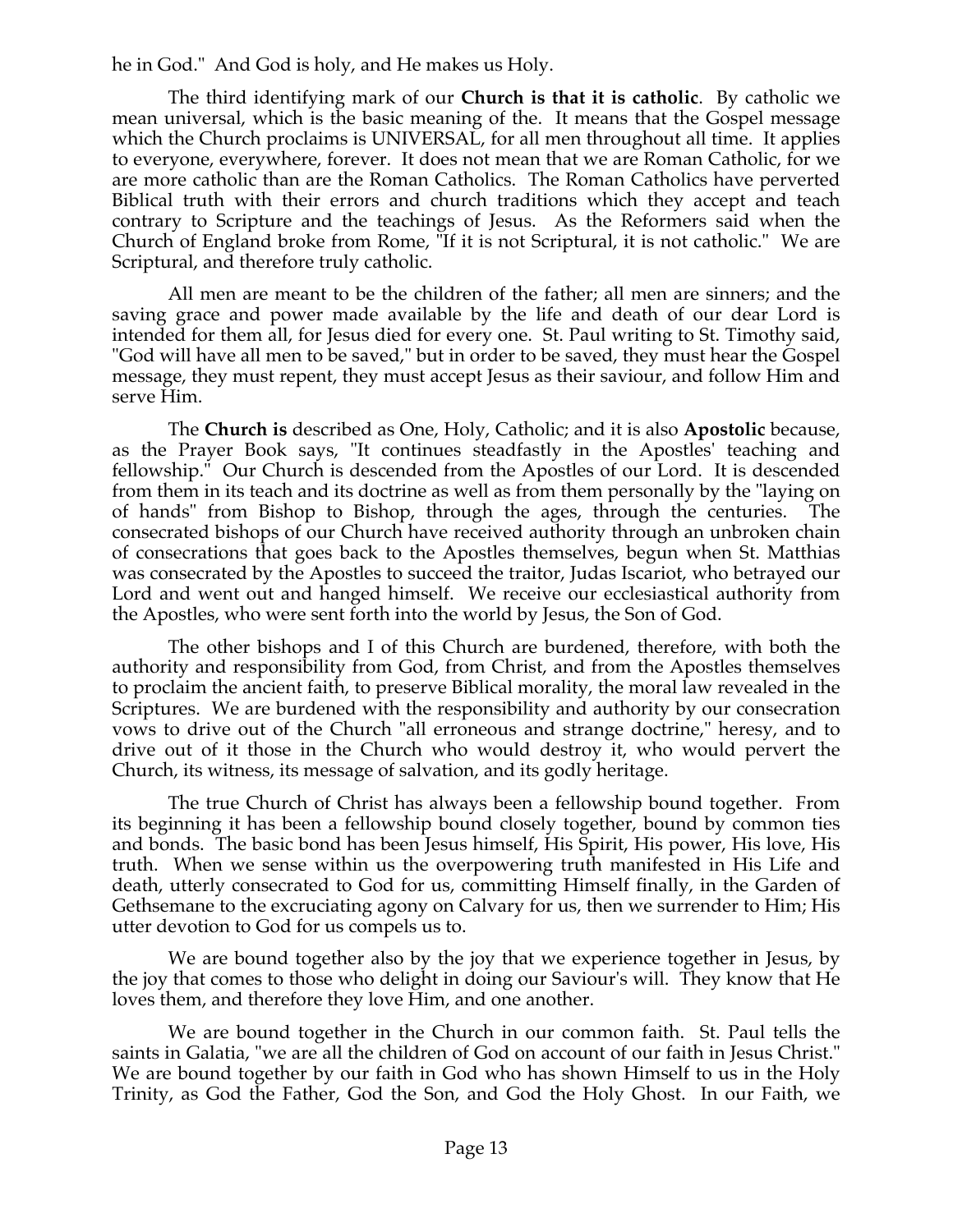acknowledge one way of Salvation, the Way of the Cross, the Way of the Lamb slain for the sins of the world. And we all look forward in one faith to the future glory that is to come, the glory of the coming Kingdom of Heaven, to the glory of the coming of Jesus, whom EVERYONE shall meet some day, face to face, some as their blessed Redeemer, and some as their implacable judge.

We who belong to the Church are bound together by a further bond; we are bound together by a common task. We receive passed on to us the commission which our Lord gave to his disciples: "Go ye into all the world and peach the gospel to every creature." We to whom the grace has been given to belong to the body of Christ have as our solemn obligation and responsibility the task of spreading the Gospel message. We must carry Christ's teaching to the frontiers, and there are frontiers everywhere; there are frontiers for Christianity in Asia and Africa, in Europe and in the Americas; there are frontiers here in the United States, especially here in the United States, here in our own state, here in Statesville or Rocky Mount or wherever we are. There are frontiers for Christianity in our government, in our business lives, and in our home lives that call for the Spirit of Jesus; and there are frontiers also within our own selves. Wherever the Spirit of God is found, and wherever Christians are found, there are frontiers for them to bring the Gospel message to, against the powers of ignorance and immorality, against plain laziness and indifference to Spiritual things, against hatred and malice in the hearts of people, even in indifference to Spiritual things, against hatred and malice in the hearts of people, even in many who consider themselves to be Christians, and even in me. There are frontiers against the corrosive temptation of pharisaism--that a person is good enough to merit for himself of himself, the Kingdom of God. We recall the Pharisee's remark, "God, I thank thee that I am not as other men are," and the publican's words, "God be merciful to me a sinner." We remember words of St. John in his First Epistle, "If we say that we have no sin, we deceive ourselves and the truth is not in us." We are bound together by a common task, the spreading of Christ's kingdom--at home and everywhere, and each one of us shares in this task. Our task is to live and to give that the world may see something of Christ in us, and be drawn to Him, and find salvation.

It is the work of the Church also to serve the needs of man, as did our Lord. We seek to feed those who are hungry for God as well as any deserving poor who may be hungry for food. We seek to feed those who are lonely, who are hungry for Christian fellowship in which they may live joyfully, triumphantly in the Spirit of Jesus, in the Christian community, in the love of God.

We all have the common duty to live and to work, to pray and to witness day by day for the advancement of God's Kingdom. But we cannot do this effectively by ourselves as individuals. We can do it effectively only with the Spiritual help that comes from heaven, from God in Christian fellowship in His Church. We can do it only with the moral and spiritual support that we give to one another in Christian fellowship. Truly our help and strength for living the spiritual life come from God; and He gives this to us as we worship Him together in mutual love and forbearance in the Name of Jesus. Both the Bible and Prayer Book tell us this plainly: we can do no good things of ourselves. We seek to build God's Kingdom here and now, both in the world and within our own hearts; and as we seek to build, we must do it together, bowing down before Him and offering ourselves to Him, a holy sacrifice to His Glory together.

We who believe in Jesus, and who love Him and who love one another, are God's children now, saved, redeemed by His blood. We know the joy of walking with Him,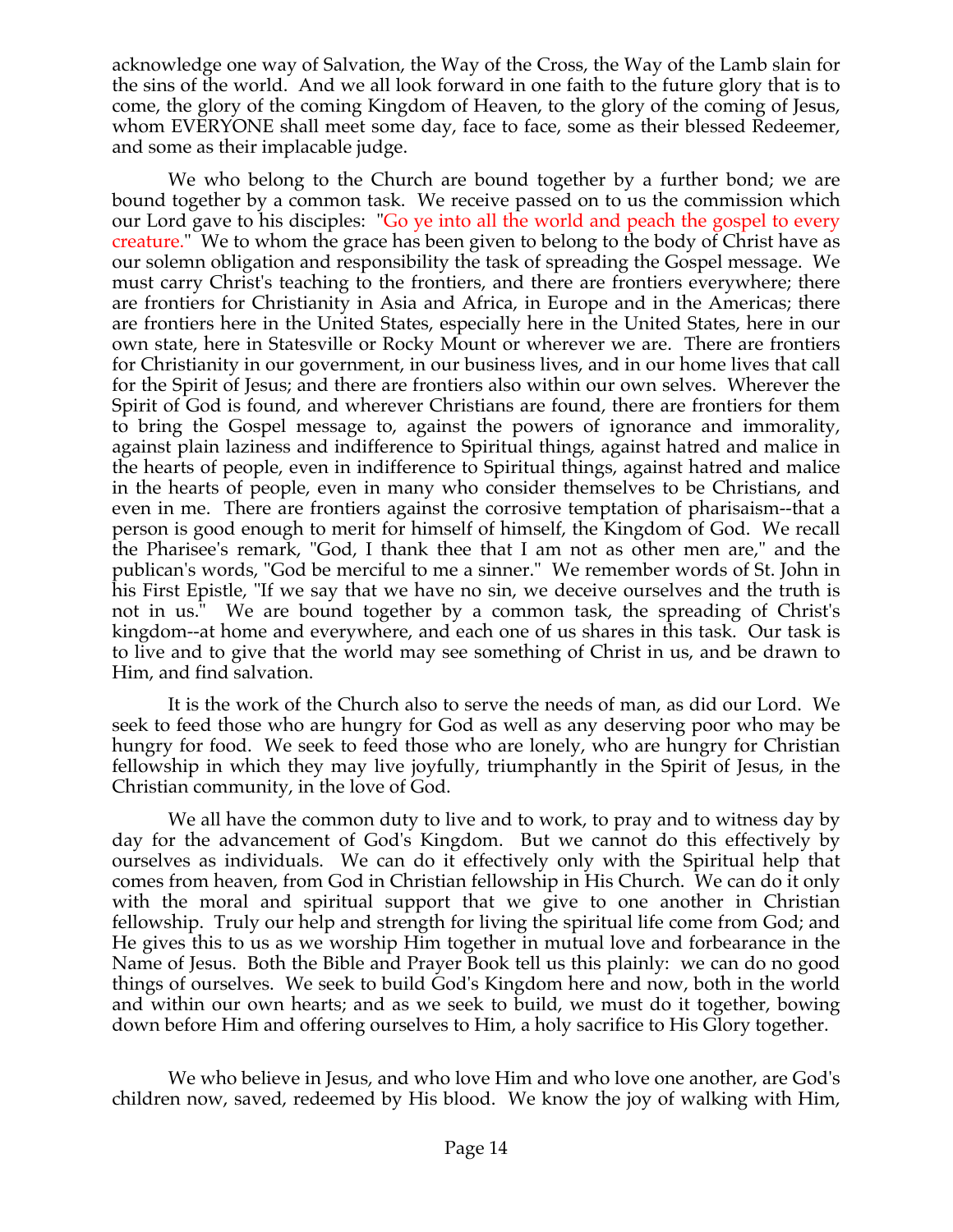serving Him, and we worship Him -- faithfully, gladly, by His grace. And we pray that our lives may show, through our words, and through our deeds, and through the Spirit of the love of God in us, that we are in communion with our heavenly Father--working and worshipping in God's House, and at work and at home, seeking to manifest something of the love of God, that fills our hearts with joy. We would live so that the world may see a bit of Christ Jesus in us and be drawn to him. We would seek to be apprehended by the holiness of God and, listening to his voice, do his will. God speaks to his children; He gives to us His laws, His ethics of perfection which no man can live up to, and He tells us of His mercy and forgiveness available to us through the blessed Cross!

But we cannot, we must not, we dare not, stop with concern for ourselves. We must lead others to Jesus, or die ourselves stagnated. We would lead people to pray as our Saviour led men to pray; our lives must be incentives to others to seek a living relationship with God through His Son. As we go about during the week, we should rejoice in witnessing as a member of God's true Church, redeemed by the blood shed on Calvary, a member of a holy fellowship. We must be conscious of the fact that we are witnesses day by day of the Faith we profess--the Christian Faith, the Hope of the World.

The faithful ones in the Church, who are committed to doing His will are the redeemed children of the Lamb, the Lamb of God slain on the Cross for the sins of the world. And we in the Church look forward confidently, full of hope and assurance, for the continual coming of the Kingdom of the Spirit of God into our own lives now, and we look forward to the fullness of joy that shall be ours, in communion with all His saints, with all of our loved ones in Heaven, forever, some day.

And so the Church is Christ's body--the whole Church--Bishops, Priests, Deacons, Laity - all of us. The whole membership of the Church is Christ's body of believers, and all of us are responsible to Him--made free in Him, made free by Him. We are the members of the one Body of which Jesus Christ is the Head:

> God is our Father, Christ is our Saviour, The Holy Ghost is our sanctifier, keeper, life.

# *Bishop Dennis Campbell's Sermon*

Bishop Dennis is a brilliant speaker. He is able to take biblical precepts and make them



perfectly understandable, even to me. Oft he provides the text of his sermons and I take the utmost pleasure in passing them on:

**Christians Glory** Psalm 130, Galatians 6:11-17, Matthew 6:24-34 Fifteenth Sunday after Trinity September 8, 2013

The heart of today's message is found in Galatians 6:14; "God forbid that I should glory save in the cross of our Lord Jesus Christ."

Why only glory in Christ? First let's talk about what it means to glory. It is-to boast in or count on something to give you standing and respect among others. It is to consider something as earning your place in a community or organisation, as making you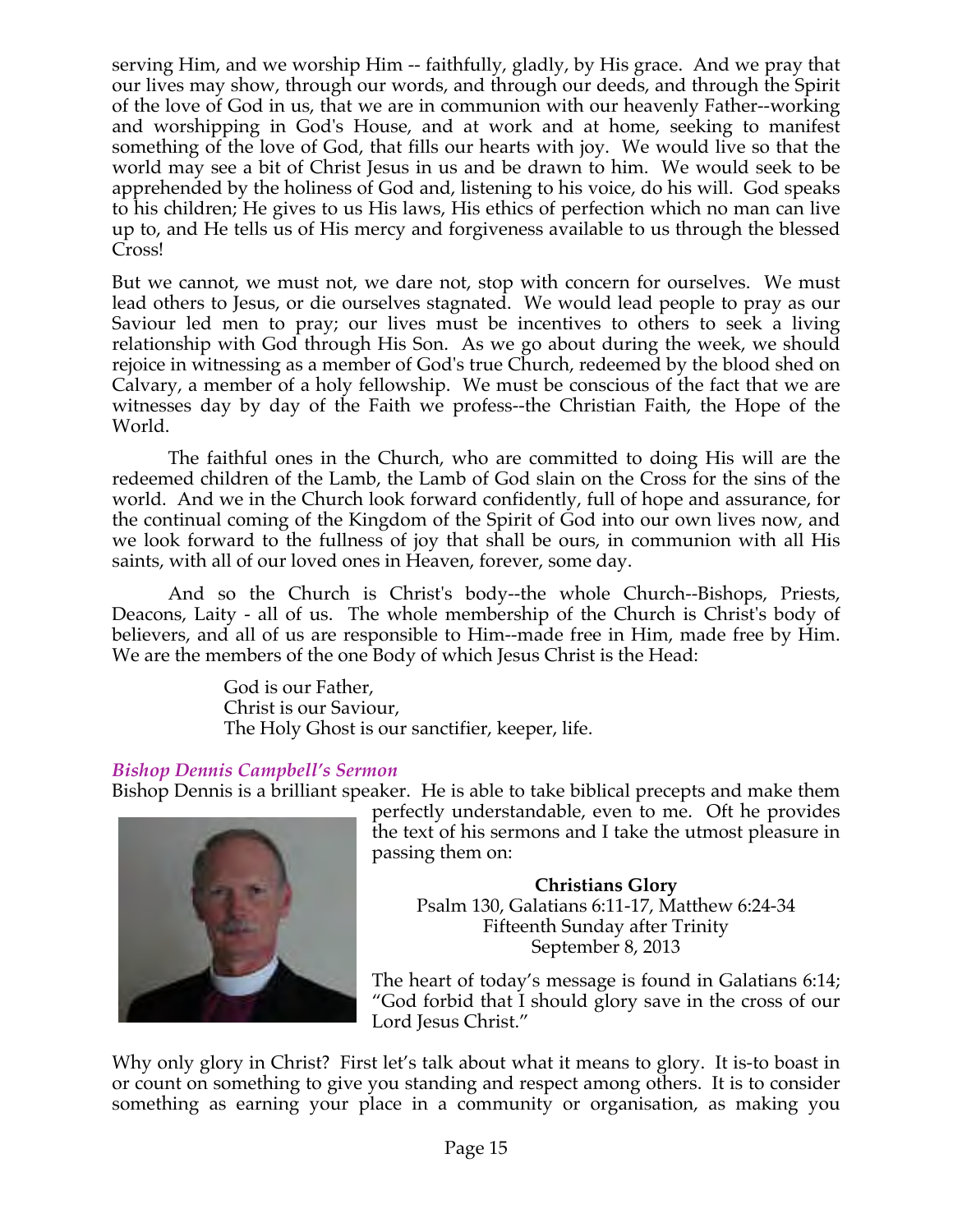worthy of acceptance, honour, or elevated status and privilege.

Paul is specifically talking about something that earns a place for us in Heaven, a place for us in that great Mansion of Mansions and at the great marriage feast of the Lamb. He is talking about something we can glory in because it makes us worthy of the honours of Heaven.

Then why not glory in our good works? Why not trust them to earn our place with God? Let me give two good reasons. First good works cannot cancel our sins. Yes, you are a sinner. We read the Ten Commandments at the very beginning of the service this morning. They are God's standards for your life. They are what God requires of you. They are God's will for your life. Every time you break one you commit a crime against the Great King and Ruler of all things. And, as we saw in our evening readings in the Gospel of Matthew last week, it is not enough to keep the letter of the law. God requires that we keep the spirit of the law also, and that we keep it perfectly. Who among us will claim to have done that? Are we not all rather able to say with the Apostle Paul, "all have sinned," and with the publican, "Lord have mercy on me, a sinner?" In a short while, just moments before we come to the Communion Rail, we will pray in unison a prayer called the "General Confession." We will pray it aloud, in an audible voice, for all to hear. If you are physically able, kneel before God and pray it on your knees, and say with the rest of us sinners; "Almighty God, Father of our Lord Jesus Christ, Maker of all things, Judge of all men; We acknowledge and bewail our manifold sins and wickedness, Which we, from time to time, most grievously have committed, By thought, word, and deed, Against thy Divine Majesty." Confess to God, and all humanity that you have sinned against God. But first, confess it to yourself. You have sinned, and do not deserve the good things God has blessed you with. You have sinned, and have not earned Haven by your good deeds, but Hell by your sins. Glory not in your works, no matter how good they may seem to you and other people, to Christ they are filthy rags. Glory not in them. Glory in Christ who bore your sins and died for them on the cross.

Second, glory not in your own works because even your best works are tarnished and tainted by sin. What is the very best, most honorable thing you have ever done? Think of it for a moment. Now compare it to the absolute, perfect goodness of Christ. Does not His perfection reveal the flaws and cracks even in your very best deed? It is hard to imagine, but the sun in our solar system has dark spots on it. Its light is uneven. Think of light as a symbol for moral perfection, and listen to these words. From 1 John 1:5. "God is light, and in Him is no darkness at all." Now listen to the words of James 1:17, "Every good and perfect gift is from above, and cometh down from the Father of lights, with whom is no variableness, neither shadow of turning." Both of these verses are saying God is absolute perfect light, meaning moral and personal perfection. He has every attribute of goodness. He is wisdom, justice, truth, love, knowledge, mercy, and He is all of these things in perfection. There is no variation in his perfection; there is no shadow or turning in Him, forever. So even what we consider to be our very best and most righteous deeds and attributes are really just filthy rags compared to the absolute perfect goodness of God. None of our works measure up to the standard of His perfection, and what ever does not measure up cannot earn us a place in Heaven. In fact, it disqualifies us. We may think water that is guaranteed 99.99%pure is good enough for us, but God only accepts people who are 100% pure

Why not trust religion? Why not trust going to church and doing all the religious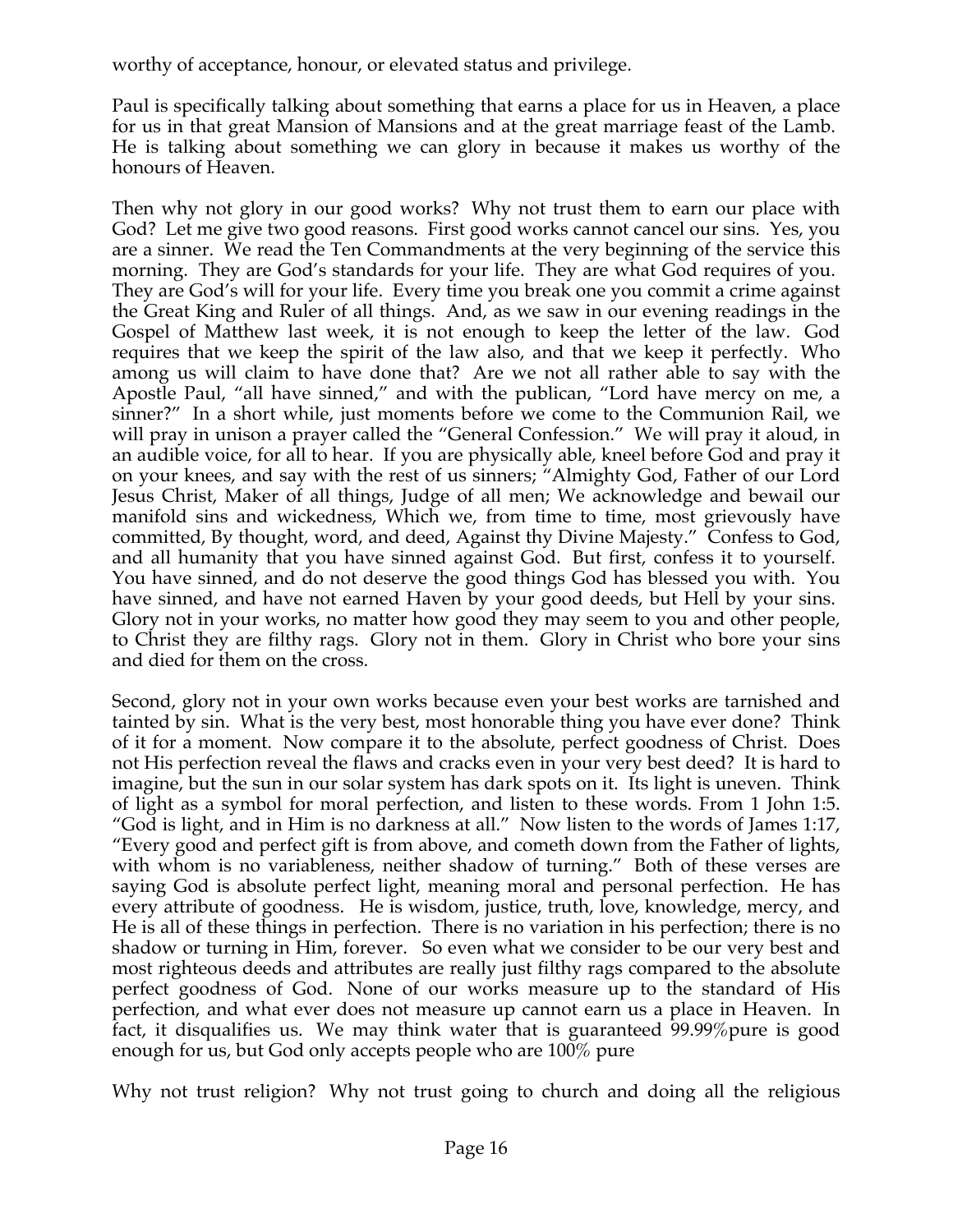things? That's what Paul's detractors trusted, and they claimed that was all anyone needed to please God. "Become a Jew and keep all the ceremonies and sacrifices, they claimed," and you will be right with God. To them, circumcision symbolized all the rituals and ceremonies.

But time after time God makes the point that the ceremonies without the heart are anathema to Him. He said to Israel, "this people draw near me with their mouth, and with their lips do honour me, but have removed their heart far from me" (Is. 29:13). "I delight not in the blood of bullocks and goats." "Bring me no more vain oblations… the new moons and Sabbaths, the calling of assemblies… it is iniquity." Your new moons and your appointed feasts my soul hateth: they are a trouble unto me; I am weary to bear them" (cf. Is. 1:10). Anyone can sacrifice a lamb. Anyone can say a prayer. Anyone can eat the Passover meal. And you can do these things with no real love or concern for God. But God hates it if your heart is not in it.

To put this in modern terms we might say anyone can come to church. Anyone can get a little water on them. Anyone can receive a little bread and wine. But going to church is not necessarily the same as worshiping God. Getting wet is not necessarily the same as being baptized. Eating a communion wafer and taking a sip of wine is not necessarily the same as receiving Holy Communion. Performing the outer actions without meaning them in your heart does not please God. They insult Him. They express the idea that God is so stupid He can be appeased by a few insincere words and rituals. They express the idea that God is not important enough to care about Him or mean what you say to Him. And God is rightly .insulted by such arrogance. Hear what He says about those who receive communion without really seeking God in Biblical faith; "he that eateth and drinketh unworthily, eateth and drinketh damnation to himself." Strong words; words that make us want to examine our selves before we come to the Lord's Table.

Therefore, our glory is in Christ alone. It is not in what we have done, but in what He has done. He came to earth and lived as a man, without special treatment. He suffered all the sorrows and temptations of life, but sinned not. And finally, He went to the cross bearing our sins in Himself and paying the price of our forgiveness. This is what the Lord's Supper is all about. As we gather here today we gather in memory of Him, and that great sacrifice that made us right with God. He alone could do it. My own actions have caused only wrath and condemnation. His have caused peace and restoration. God forbid that I should glory, save in the cross of our Lord Jesus Christ, by whom the world is crucified unto me, and I unto the world.

-- +Dennis Campbell

Bishop, Anglican Orthodox Church Diocese of Virginia Rector, Holy Trinity Anglican Orthodox Church Powhatan, Virginia www.HolyTrinityAnglicanOrthodoxChurch.org www.lifeinthescriptures.blogspot.com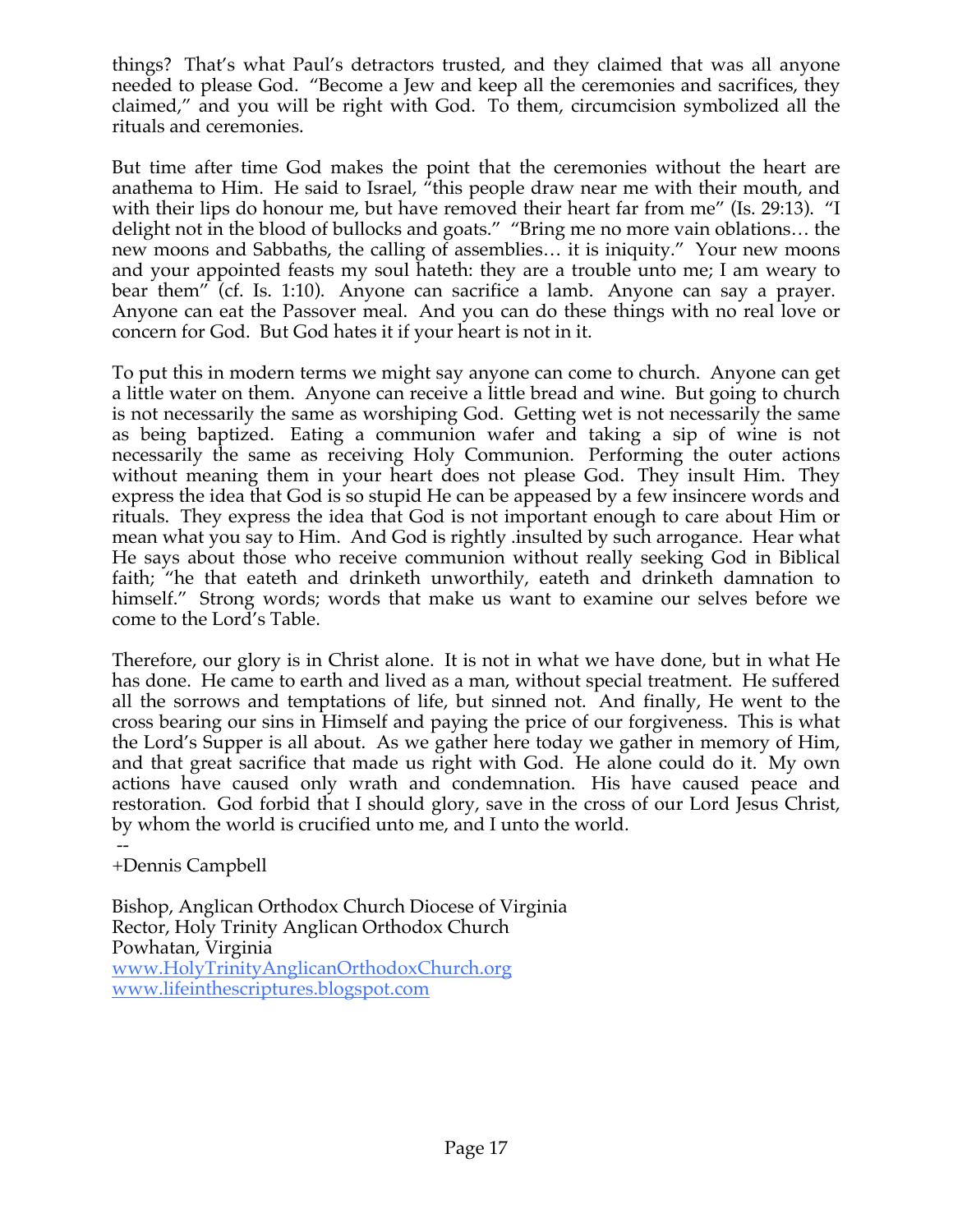# *Rev Rick Reid of Saint Peter's Sunday Sermon*

We are happy to have a sermon from Reverend Rick Reid, minister of Saint Peter's,



whose congregation is right at the Worldwide Headquarters of the Anglican Orthodox Church. Rev Rick has all the resources and challenges right at hand. I think you will enjoy his sermon.

# **Two Masters?**

In this morning's Gospel reading we hear Jesus touching on many different subjects. Jesus reminds us of a universal truth. You can only have ONE master, if think you have two, one will take the primary position in the end; no one can be successful in serving two masters.

You must make a choice: God or Satan.

Satan? He has many names, The Prince of this World comes to

mind.

If you choose to serve Jesus, you must put Him first in everything.

Jesus tells us: Ye cannot serve God and mammon. Mammon is a Chaldee or Syriac word meaning "wealth" or "riches"; also, by personification, the god of riches.

We like to think of money as our servant, something that will work for us. We think money gives us security, status, comfort, and power. After all, money is my servant isn't it? Money makes me a master doesn't it?' No it does not. Whenever we put our trust in money to save us, we follow money into slavery, and it becomes our God, as does anything we put ahead of our Lord.

Jesus also taught us in St. Matthew's Gospel: *<sup>21</sup>* For where your treasure is, there will your heart be also. *Matthew 6:21*

Then He tells us: *But seek ye first his kingdom, and his righteousness and all these things shall be added unto you*. The Lord knows most of His people spend the majority of their lives toiling for food, clothing, housing and the basic essentials of this physical life. He draws a comparison with this effort of providing the necessities of life to the necessity of putting forth an even greater effort to obtain the kingdom of God and his righteousness.

Remember, all God ever asks is that we do our very best. But that is to do it, not just to say we are doing it.

How does your effort compare to your Lord's instruction?

What is the most important thing in your life TODAY? Are you doing all you can do to find the kingdom of God and his righteousness? We are here today, and that is a start in the right direction. But, it will take more than attending worship services, to enter into the kingdom that the Lord has provided for us.

It is the Holy Spirit who convicts you of sin. It is the Holy Spirit who convinces you to repent of sin. It is the Holy Spirit who teaches you how to break free from the bondage of sin. As you obey the Holy Spirit He teaches you to live holy. That is why He is the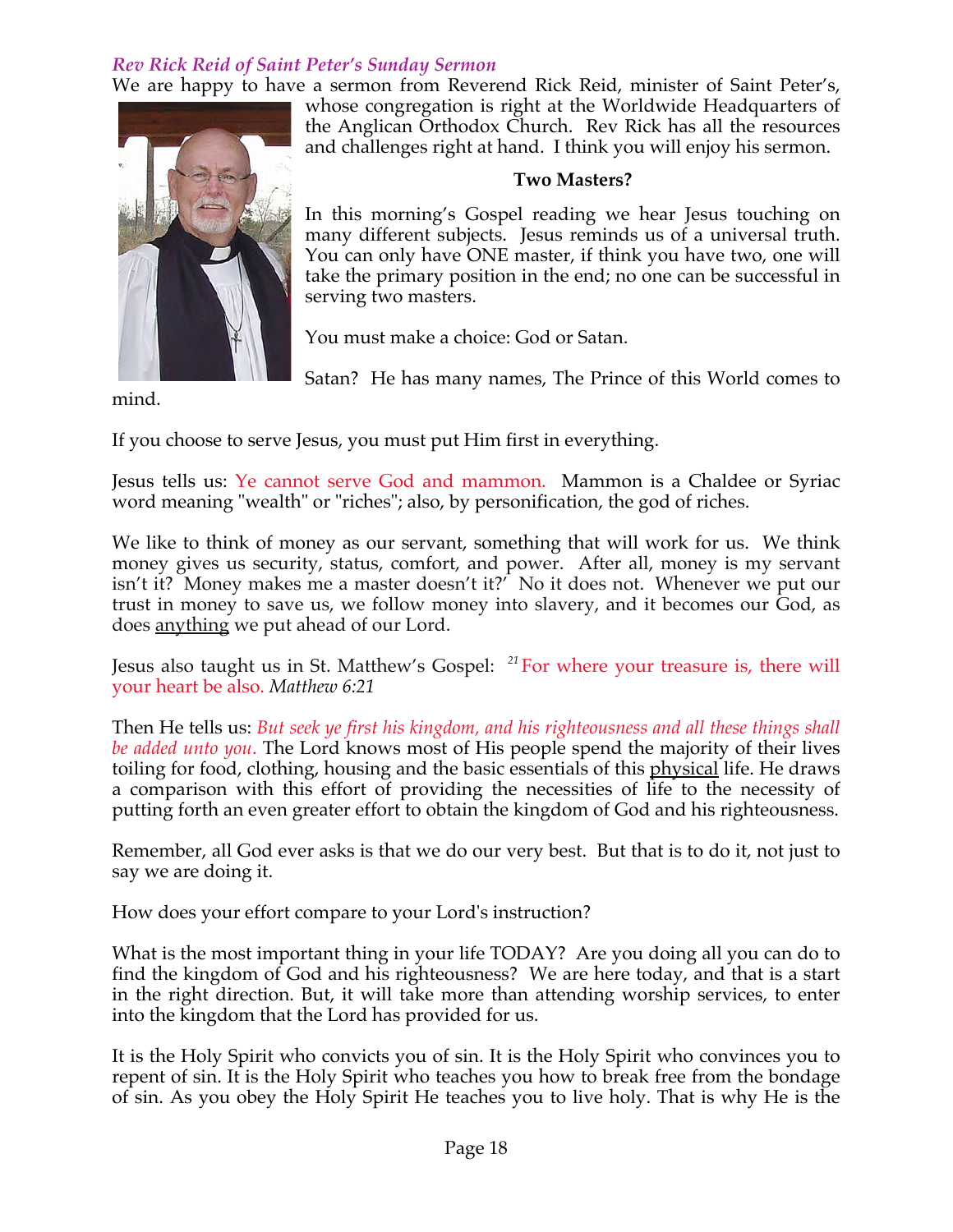Holy Spirit. He is Holy. He leads to holiness. Holiness is a separation from the things of this world. Sin is a separation from God. Two separations, one good, one bad.

You don't find peace by committing sin. Sin brings grief and heartache. Right doing brings peace.

The Holy Spirit inspires and empowers you to live right. You can have this kingdom of peace within you by repenting of sin and accepting Jesus Christ as your Lord and Saviour.

John the Baptist and Jesus told us in: Matthew's Gospel 3:1-*2* **3** In those days came John the Baptist, preaching in the wilderness of Judæa, **2** and saying, Repent ye: for the kingdom of heaven is at hand.

Both John and our Lord began their ministries with the message that the kingdom of God was at hand and the way to get into it was to repent.

Jesus told us in: Luke's Gospel: 16:16 **16** The law and the prophets *were* until John (the Baptist): since that time the kingdom of God is preached, and every man presseth into it.Matthew 12:28 **28** But if I cast out devils by the Spirit of God, then the kingdom of God is come unto you.

For God so loved the world, that he gave his only begotten Son, that whosoever believeth in him should not perish, but have everlasting life. John 3:16 Jesus' one sacrifice, one time, for all mankind, for all time to account us as perfect has made the Kingdom of God available to us.

Yes, we are eligible for entry into the kingdom of God. That is, we who have repented of our sins, and have received Christ as our Lord and Saviour, have received it.

Now, we need to continue to serve God with reverence and godly fear. God is our heavenly father and we honor Him as such. He loves us and we love Him because He first loved us. He has provided us with this wonderful Kingdom of righteousness, peace, and joy.

God is calling you today unto His kingdom. The kingdom of God is a spiritual kingdom. It is an experience of complete salvation that enables you to live a more righteous life in this present world. Everyone is invited.

The kingdom is being preached and every one that wants to can press into it today.

The kingdom of God is not a kingdom of this world. It is a spiritual kingdom of righteousness and peace and joy in the Holy Ghost.

You too can receive this wonderful deliverance from sin and obtain everlasting life, by repenting of your sins and accepting Jesus Christ as your Lord and Saviour.

You will then receive the peace that passes all understanding, which will enable you to serve only one master, the one true God of the world.

To the only wise God our Saviour be glory and majesty, dominion and power.; both now and ever. *Amen*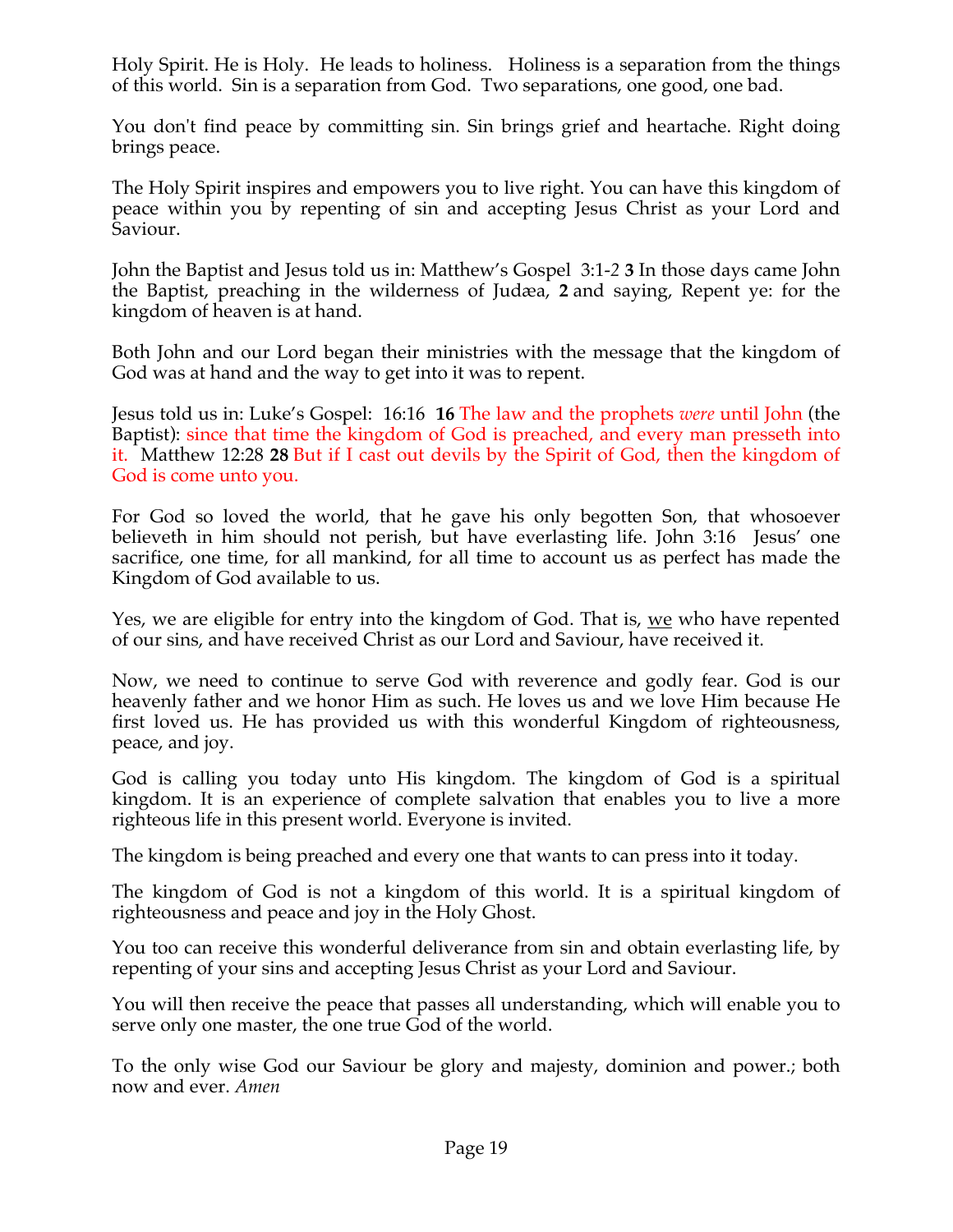# *Rev Bryan Dabney of Saint John's Sunday Sermon*

We are fortunate to have Bryan's Sunday Sermon. If you want people to come to The



Truth, you have to speak the truth, expouse the truth and live the truth. This is really a good piece and I commend it to your careful reading.

#### **Fifteenth Sunday after Trinity**

In our epistle lesson for today, the apostle Paul penned the thoughts of God regarding the quest for riches when wrote, But they that will

be rich fall into temptation and a snare, and into many foolish and hurtful lusts, which drown men in destruction and perdition. For the love of money is the root of all evil: which while some coveted after, they have erred from the faith, and pierced themselves through with many sorrows (I St. Timothy 6:9-10). It is one thing to earn a living in order to care and provide for oneself and one's family; but it is an entirely different thing to pursue wealth — riches — for the sole purpose of gratifying the lusts of the flesh.

Years ago when I was teaching school, one of my students — who was a comedian engaged in a humorous play on words regarding "money and power" which I will paraphrase: "Mr. Dabney, I have the two things which most people want: money and power." In the process of enunciating those two points, he opened his hands to reveal a quarter in one and a AA battery in the other. In reality, he was making light of an actual problem within our society and our world. The quest for wealth and power has driven more people into a state of existence that is the polar of opposite of what they had in mind when they set out to secure for themselves those things.

Look at what great wealth did to King Solomon. God gave him more than he could have ever desired but this led him into vanity and pridefulness (I Kings 10:24-29; 11:1- 13). Look at what the power and wealth of King David did for him. Was it not in his idle moments that he spied his subordinate's wife bathing and took her for himself even going so far as to have that man killed in battle (II Samuel 11:1-27; 12:1-23)?

Great wealth can produce a state of mind which elevates the possessor's opinion of himself so that he or she then becomes the author of those good things rather than a recipient of them. Instead of giving credit to God, these will take the credit for themselves. They will mark it off to good fortune or luck, or maybe even to their own acumen, but they will not mention him who made it all possible: the God of all creation.

Consider the words of our Lord Jesus Christ, who said, Lay not up for yourselves treasures upon earth, where moth and rust doth corrupt and, and where thieves break in and steal: but lay up for yourselves treasures in heaven ... for where your treasure is, there will your heart be also (St. Matthew 6:19-21). And in another place our Lord spoke about the garnering of wealth without giving God any consideration when he said, Take heed and beware of covetousness: for a man's life consisteth not in the abundance of the things which he possesseth (St. Luke 12:15).

The Rev. Matthew Henry once noted concerning this passage that, "Covetousness is a sin which we have constant need to watch against, and therefore frequently to be warned against. Our happiness and comfort do not depend upon our having a great deal of wealth of this world. The things of this world will not suit the nature of a soul, nor supply its needs, nor satisfy its desires. Many who have abundance are discontented and fretful, and then what good does their abundance do them?" How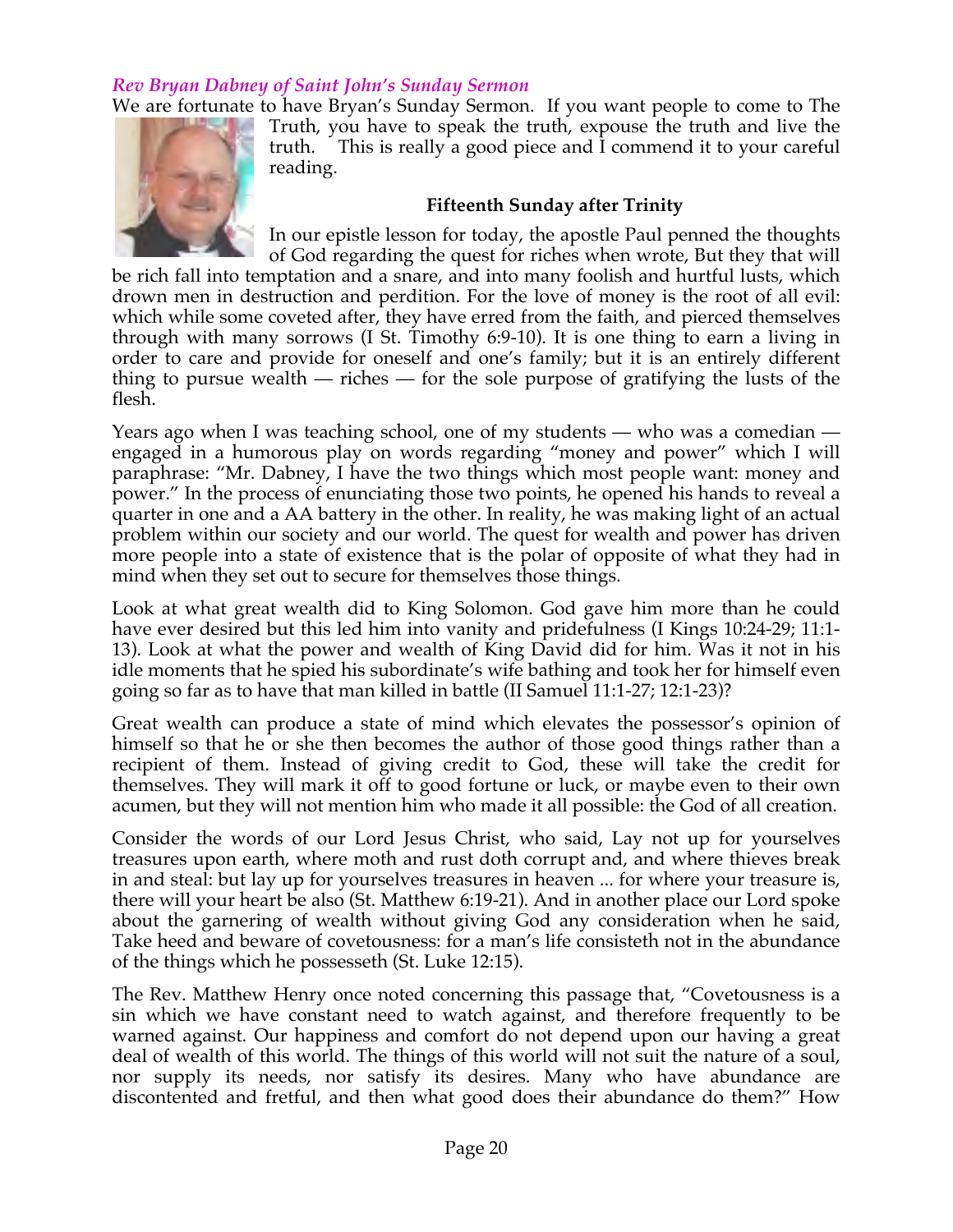true to the mark was Rev. Henry's comment. The pursuit of wealth and power will lead a person inevitably into the pit of perdition as the apostle Paul so noted, But they that will be rich fall into temptation and a snare, and into many foolish and hurtful lusts, which drown men in destruction and perdition.

The parable of the rich fool is another example of how wealth-for-wealth's- sake will result in separation from God and his kingdom. Our Lord told this parable because a certain fellow had come to him desiring his help in acquiring wealth from a family member (St. Luke 12:13-21). Via this simple story, our Lord informed us that those whose sole purpose in life is to selfishly gather unto themselves have become fools in God's eyes. As Matthew Henry observed, "Carnal people are fools, and the day is coming when God will call them by their own name, and they will call themselves so ... The great absurdity which the children of this world are guilty of is that they portion their souls in the wealth of the world and the pleasure of sense." How much sorrow there will be in the day of judgment for those who had made their life's work about nothing more than acquiring and holding great wealth and power to satisfy their lusts. Where will their riches be then? Are they able to pay God for the cost of their lives (Psalm 49:1-20)?

This life is tenuous and temporary. And as we do not know the hour of our deaths, the thoughtful Christian will prepare himself to meet the Lord at any time. In our prayer book on page 591, there is a portion of Evening Family Prayer which states in part, ". . . And grant us grace always to live in such a state that we may never be afraid to die; so that, living and dying, we may be thine, through the merits and satisfaction of thy Son Christ Jesus . . ." How many fellow Christians cannot in all honesty pray this prayer because they are so unprepared to meet the Lord if he came for them at this moment? And what about the untold millions of the unregenerated who care nothing for God and his Christ and who daily live as if there is no tomorrow? No doubt, when God comes for them, they will have no further opportunities to turn and repent. And all their pleas at the great white throne judgment will not be accepted.

In his sermon entitled Sinners in the hands of an angry God, New England pastor Jonathan Edwards noted that, "God has laid himself under no obligation, by any promise to keep any natural man out of hell one moment ... So that, whatever some have imagined and pretended about promises made to natural men's earnest seeking and knocking, it is plain and manifest, that whatever pains a natural man takes in religion, whatever prayers he makes, till he believes in Christ, God is under no manner of obligation to keep him a moment from eternal destruction."

The Rev. Dr. D. James Kennedy once noted that, "If the Bible teaches anything at all, it is that there is an everlasting too late — that there will come a moment when it will be eternally too late, when the door of grace will have slammed shut forever. Then the sinner would give the universe itself for just one minute to repent and turn to Jesus Christ." The selfish and the arrogant, as well as the idolater and the sensual will all have their place in the lake of fire because they refused to recognize the true nature of God and receive his gift of grace in Christ.

Nebuchadnezzar once praised himself for all that he had built and labored to perform as if he had done everything on his own and without any assistance and blessing from God. Daniel recorded the king's own words regarding his works: Is not this great Babylon, that I have built for the house of the kingdom by the might of my power, and for the honour of my majesty? While the word was in the king's mouth, there fell a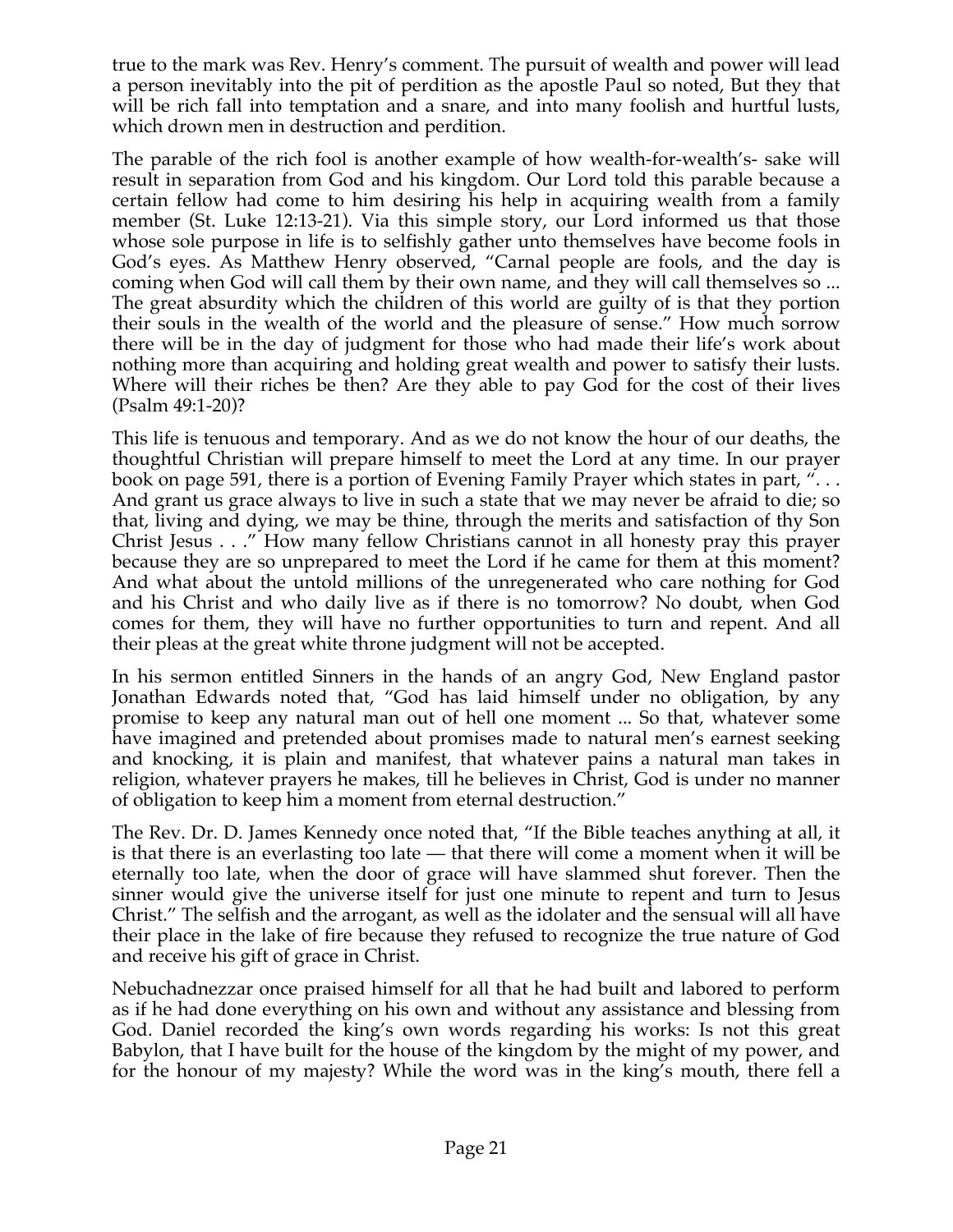voice from heaven, saying, O king Nebuchadnezzar, to thee it was spoken; The kingdom is departed from thee. And they shall drive thee from men ... (Daniel 4:30-32).

Later, after his senses had been returned to him, the king related, And at the end of the days I Nebuchadnezzar lifted up mine eyes unto heaven, and mine understanding returned unto me, and I blessed the most High, and I praised and honoured him that liveth for ever, whose dominion is an everlasting dominion, and his kingdom is from generation to generation. And all the inhabitants of the earth are reputed as nothing: and he doeth according to his will in the army of heaven, and among the inhabitants of the earth: and none can stay his hand, or say unto him, What doest thou (Daniel 4:34-35)?

Nebuchadnezzar did indeed receive his kingdom back from the LORD after which he added this final word, Now I Nebuchadnezzar praise and extol and honour the King of heaven, all whose works are truth, and his ways judgment: and those that walk in pride he is able to abase (v.37). It is clear from Daniel 4 that Nebuchadnezzar was disciplined of God and he later recognized the error of his ways. He came to see that his life, as well as that of all mortals upon this earth, was in the hands of the LORD and that everything he had received came from God and God alone. He understood that all selfaggrandizement was worthless and led to misery and heartache. He was blessed in that God only disciplined him and did not totally cast him away. He was abased before God and in his recognition of his sin, he was lifted up. In the parable of the Pharisee and the publican, our Lord affirmed the same when he said, ... for every one that exalteth himself shall be abased; and he that humbleth himself shall be exalted (St. Luke 18:14).

Power and wealth tend to corrupt even the best of mortals as we have seen. The idea that a person managed to obtain riches and authority can lead one into the erroneous belief that said person got them of their own accord. God gives to each person as he wills. If one has great wealth and power it is because God permitted that person to possess such. The selfish tendencies of unregenerate mankind will not give God the glory and praise for his gifts. That is why the apostle Paul was given to pen the words of our lesson today: But they that will be rich fall into temptation and a snare, and into many foolish and hurtful lusts, which drown men in destruction and perdition. For the love of money is the root of all evil: which while some coveted after, they have erred from the faith, and pierced themselves through with many sorrows (I St. Timothy 6:9- 10).

So should we not pray for resources to help us in our daily lives? Is it wrong to desire to have a decent income and enjoy the pleasures that can be derived from such? Again, consider the words of the apostle Paul who explained, But godliness with contentment is great gain. For we brought nothing into this world, and it is certain we can carry nothing out. And having food and raiment let us be therewith content. But they that will be rich fall into temptation and a snare, and into many foolish and hurtful lusts, which drown men in destruction and perdition (I St. Timothy 6:6-9). While he called upon every Christian to, Be careful for nothing; but in every thing by prayer and supplication with thanksgiving let your requests be made known unto God (Philippians 4:6); we must not permit our requests to be for the wrong things. We must not ask amiss (St. James 4:3).

We close our services of Morning and Evening Prayer with "A Prayer of St. Chrysostom" wherein we ask God to, "Fulfil now,  $\breve{O}$  Lord, the desires and petitions of thy servants, as may be most expedient for them; granting us in this world knowledge of thy truth, and in the world to come life everlasting. Amen." When we ask God to grant to us what is "expedient" we are leaving it to him to decide what is good for us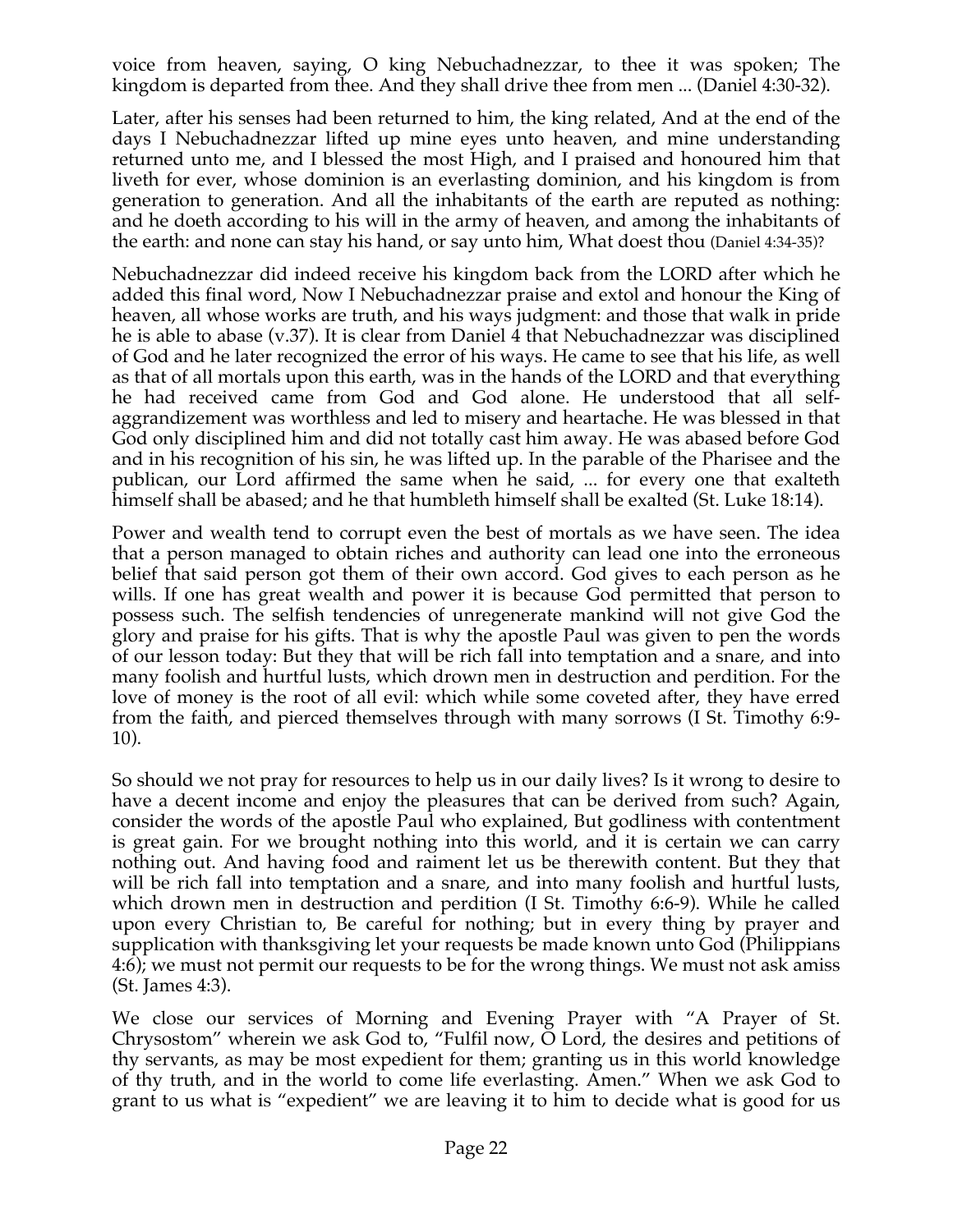and to supply us the same. So, any thing we ask of God ought to be framed in that manner. And whatever we receive, we ought to give God the glory and praise in thanksgiving for what he has done.

We all liked to be thanked when we do things for others and the same is true for our Lord. Giving thanks and praise to God for his gifts should be on our minds at all times. We should have constant thoughts of God's hand in our lives along with constant thoughts of thanks for his presence with us and in us via the Holy Ghost.

The quest for wealth and power is not sanctioned by the Godhead. Those who would set out to carve out a name for themselves at the expense of others in order to garner riches, fame and power will be likened unto those who make elegant castles of sand on the seashore. Until the tide comes in, they are intact and may even be impressive to look at. But when the tide comes in, they disappear as if they had never been there at all. Let us not place our faith in the uncertainty of riches but in the living God, who giveth us richly all things to enjoy . . . (I St. Timothy 6:17).

Let us pray,

**ATHER**, keep us from the desire to serve mammon and not thee; and that in all our **FATHER**, keep us from the desire to serve mammon and not thee; and that in all our prayers and petitions we would ask for those things that are expedient and of good report; for this we ask in the name of him who gave us the gift of eternal life via his once offering of himself for us, even Jesus Christ our Lord. Amen.

Have a blessed week, Bryan+

# *After Church Hospitality*

Sadly, no after church snacks. The same story every week, is it not? The fact is that we are supposed to be on a low carb diet and there really aren't any low carb snacks that appeal to us. So, with no fatted dog nut in sight, we were out of luck! Please someone, between now and next Sunday invent some no-carb dog nuts.

After church goodies providers as currently signed up:

| Date              | Name                                                            |
|-------------------|-----------------------------------------------------------------|
| 15 September 2013 | <b>Opportunity Available - Sixteenth Sunday after Trinity</b>   |
| 22 September 2013 | <b>Opportunity Available - Seventeenth Sunday after Trinity</b> |
| 29 September 2013 | Opportunity Available - St. Michael & all Angels -              |
|                   | <b>Superseding Eighteenth Sunday</b>                            |
|                   | after Trinity                                                   |

*People in our Prayers* - http://faithfulcenturionprayerteam.blogspot.com/

# **Why? Prayer is an extremely important activity.**

It is not that God knows not our needs, for He surely does. Yet, Jesus commanded us to ask God for those same needs. In addition to the obvious of asking God for help, offering thanksgiving and the like, prayer helps us focus our thoughts on how we might do God's work.

The Prayer Team of the Church of the Faithful Centurion was established to help our members and fellow Christians pray for those in need and to give thanks as well for the blessings we have been granted.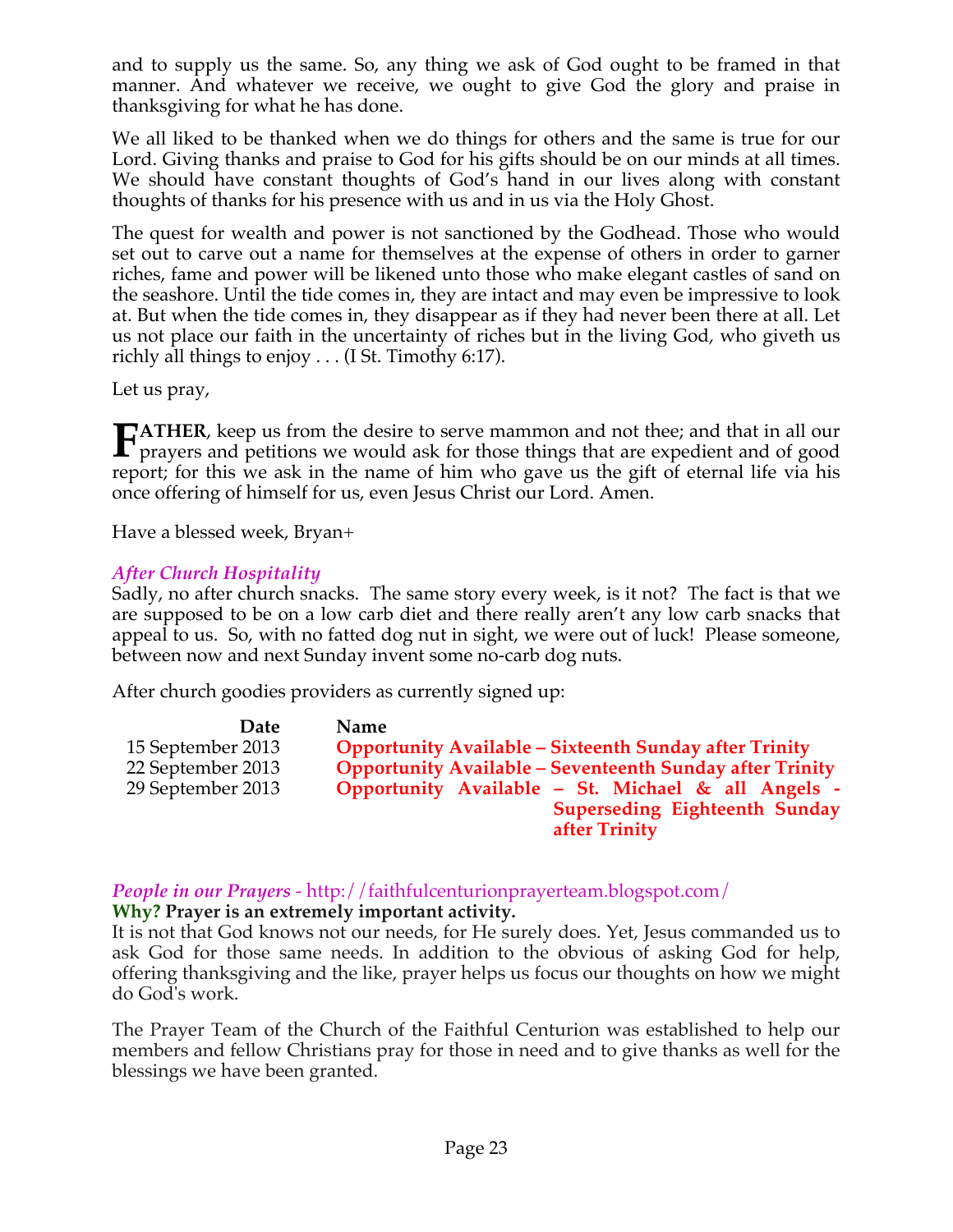## **Who can be on the list? Do I have to be a member of the Church of the Faithful Centurion to be prayed for?**

No! The only qualification to be on the list is that you want our prayer team to pray for you. We are Christians and are happy to pray for you, no matter who you are. If you want help from God, you are our kind of people.

#### **What is the commitment from the prayer team?**

Each member of the team will pray for the desired outcome at last once per day.

#### **How do I get myself or someone else on the prayer list?**

You can email one of the prayer team leaders: Jack - jack@faithfulcenturion.org or Dru dru@ faithfulcenturion.org, or call the church office at (619) 659-3608 or fill out a prayer card at church.

#### **What should I ask for?**

Depends on what you want. Some people merely want God to be asked to heal their ills and be mentioned by their first name, others want a specific outcome and / or have more of their personal information known to the team. Ask for what you want. It is your desire and need for prayer the team is attempting to meet. For typical examples, see the list below.

#### **Updating the Team**

If you are on our prayer list, or if you have submitted a person that you have asked us to pray for, please update one of the team members or Hap in person, by telephone or email. It helps to be able to pray specifically for these individuals including their specific needs; plus if they get better, it is nice to give thanks!

Please note that on the yellow (maybe green or orange if you get an old one) cards at church, you can ask that those to be prayed for have their names disseminated to the prayer team. Those names will be said in church and appear here. Or, you can ask that their names and purpose be kept confidential, then only Hap will know to pray for them.

#### *Prayer List Notice – If you have someone on the prayer list and their needs have changed, please let us know. We'd like to update our prayers to reflect the need and most important to give thanks!*

### *Marriage*

*Brian and Mel Smith* were married on 25 August 2013. Please pray that they might be brought together as one in God that their marriage might prosper.

### *Travel*

*Brian and Mel Smith* are on travel this week. *Johnnie,Paulette and Barbara* are on travel this week.

### *Birthday*

*Shamim Gray* celebrated her 46<sup>th</sup> birthday 4 September 2013. *Hope DeLong* celebrated her birthday 30 August 2013.

### *Loss of Home*

*Sarah* who lost her home and all the contents when her house caught fire and burned to the ground near the end of January 2013. Her beloved dog was taken in the fire. Please pray for Sarah as she has many decisions at this time and help her to know Jesus will be with her to help to make the "crooked road straight."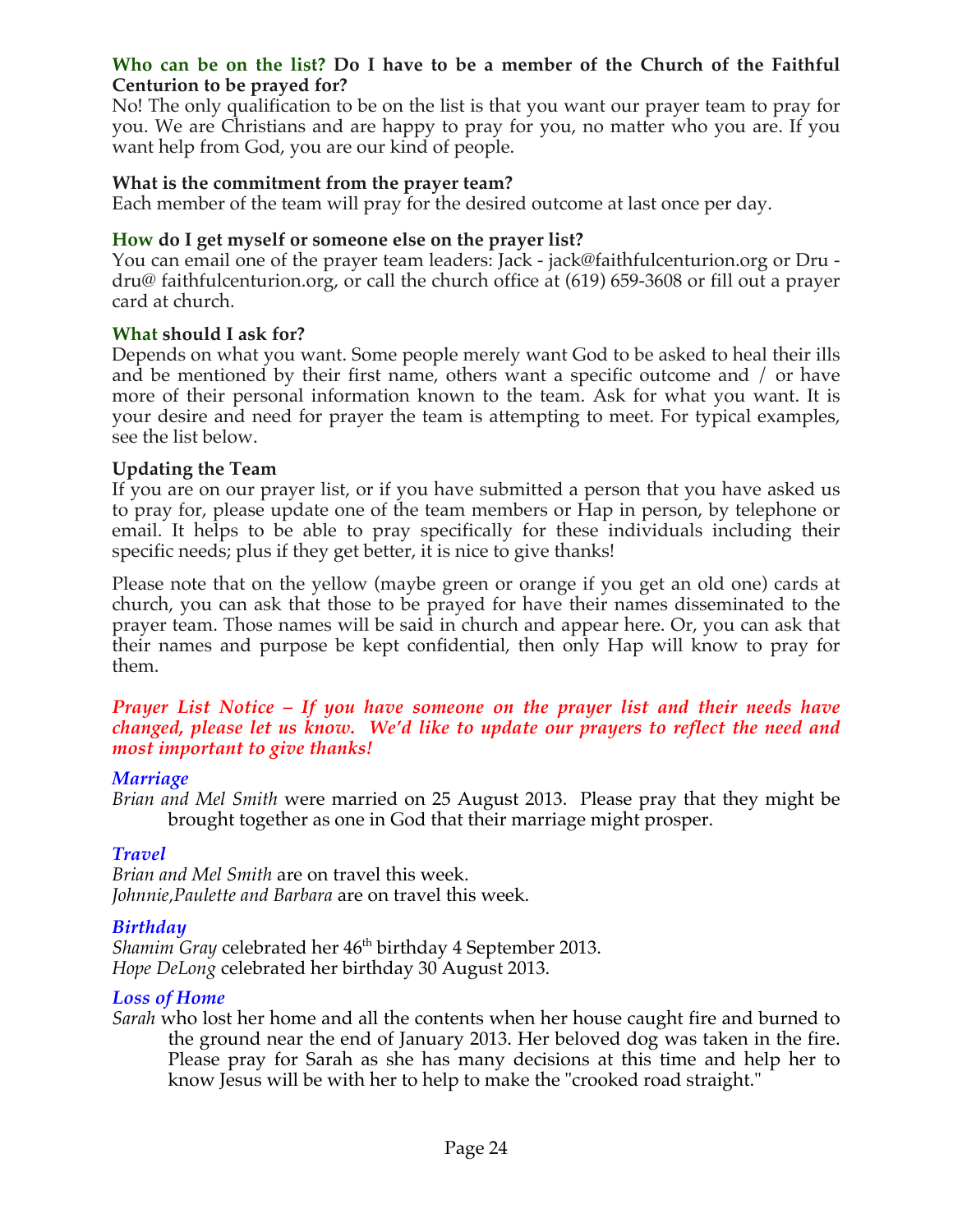### *Move*

- *Jason Naylor and his lovely wife Marla* are currently stationed in Southwest Asia, probably through the end of 2013. Pray for their continued safety and a reasonably tolerable stay in that part of the world.
- *Ryan Hopkins* has moved to Dillsburg, Pennsylvania, to study Dressage Riding through June 2014. Please pray for God's guidance in his life as he works and studies. Help him to see where God would like him to go from here and how he should get there.
- *The Thomas Family* has just moved to Okinawa for a second short tour. Please pray for this new assignment to go well for Kurt and for Mary and the kids to make new friends. In particular pray that Kristyna and Mitchell will develop good friends and schoolmates there so as to further their development as both Christians and citizens. Things seem to be going well where the sun rises on the United States, so keep praying! Give thanks and ask for continued good developments.

### *Departed*

*Bernie Garcia, 56,* passed away on 31 July 2013, as a result of complications of Hepatitis C. He was hoping for a liver transplant but because of circumstances was unable to receive one in time. Please give thanks for his time here on earth and pray for his family who remain behind, in particular his mom and dad, Mary and Gil Garcia.

### *Nearing the end of their time here on earth*

- *Colonel Drue McMillan* is nearing the end of his time here on earth. Please pray for a peaceful transition from this world to home, for trust in the Lord, a vision of things to come, as well as peace of mind for Drue and his family, in particular his son David.
- *Saundra* is in ICU with congestive heart failure after a heart operation. She is aged and frail. Saundra is near the end of her time here on earth. Please pray for comfort, understanding, strength and guidance for Saundra and her family who will of necessity remain behind. Pray for the love of God to stay foremost in their hearts.
- *Polly* is in hospice care with dementia and spinal stenosis. Please pray for her as she prepares to go home to be with her family who have gone before her. Pray for the faith of her family to build and the transition to be good.

### *Homebound or Infirm*

- *Lou* has aspiration pneumonia. Please pray for the infection to be knocked down and for her continued recovery.
- *Frank* has been coping with various ailments from older age. He is in his 90s and it has been a difficult year. Pray he will find comfort in God, that those who provide care to him will pay attention to him, do their best and give him the love we all desire. Pray that the coming year will provide relief to him.
- *Norma, Sara's mother* is in a state of deteriorating health, both physically and mentally, with both dementia and Alzheimer's. She is slowly drifting away, though she still recognizes Sara and prayer gives her a sense of peace. Please pray for both Sara and her mother to put their cares and worries on God's shoulders so they can deal with the many problems involved.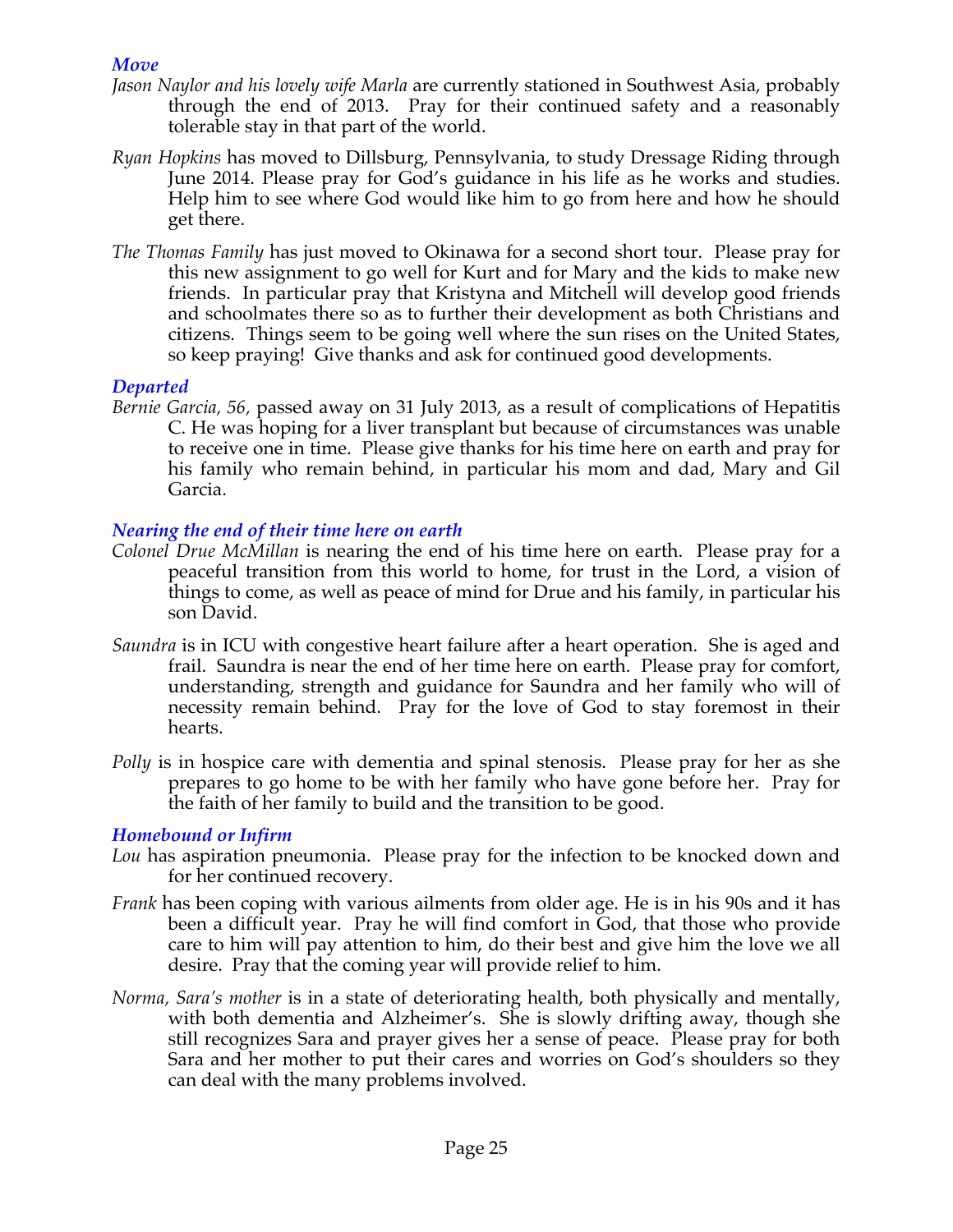# *In need of a miracle or understanding of God's Plan*

- *Pat* has been under treatment for colon cancer for sometime. He has had major complications the last few days and your prayers will be appreciated by family and friends.
- *Sasha* a young lady with a husband and two children had diagnosed with breast cancer whose cells have spread. They are going to attempt a bilateral mastecomy. Please pray for a miraculous remission; that her remaining time here on earth might be good. Help Sasha and her family, particularly her husband, put their trust in the Lord and let Him carry their worry. Right now she is "comfortable on borrowed time." Sasha is grateful for all who pray for her and asks you continue to pray for her remaining time here on earth.
- *Dorothy* had pneumonia, on checking her lungs they found tumors which permeated the lung area. Further investigation found a primary site in the colon, with the lung being secondary. It would appear there is no viable treatment at this time. Please pray for a miraculous remission; that her remaining time here on earth might be good. Help Dorothy and her family put their trust in the Lord and let Him carry their worry.
- *Scott,* one of our Lord's ministers who collapsed a week ago and is in the ICU of a Medical Center since he had a pulmonary embolism, with a concurrent infection of several bacterial agents. He has stopped breathing on several occasions, and may have undergone brain damage. He currently is on DNR. Please pray for recovery so that he will continue to do his Lord's calling*.*
- *Becky* has fourth stage metastasized lung cancer and is not doing well with chemotherapy treatments. Please pray for Becky and her husband as they are together during this difficult time in their lives.
- *Larry Howes* suffered a fairly severe stroke. 4 December 2012, doctors replaced a valve in a shunt that had been put in about two weeks before, and Larry responded very well. He was able to go home.

Please pray for the medical team treating him to pay attention and do their very best; that the many medical/surgical procedures he will need may succeed, that Larry be given strength and peace in these trials and he may succeed in providing himself with the resources to afford the care he will need.

Pray also for confidence in our Lord for Larry and his family. Larry needs a miracle, pray for one. Please.

- *Colleen* has been battling pancreatic cancer over the last year and it has now spread to one of her lungs. Please keep her and her family in your prayers.
- *Christine* has cancer of the colon, which spread to her liver; she is receiving chemotherapy and is having difficulty eating. Please pray for the medical team treating her to pay attention and do their very best; pray also for confidence in our Lord for Christine and her family.
- *Todd* and *Kenny* have both been fighting osteocarcinoma for over five years and have been told their time here on earth is nearing its end, absent a miracle from God. Both are ready to go home and leave the pain, but would like to stay. Please pray for them and their families.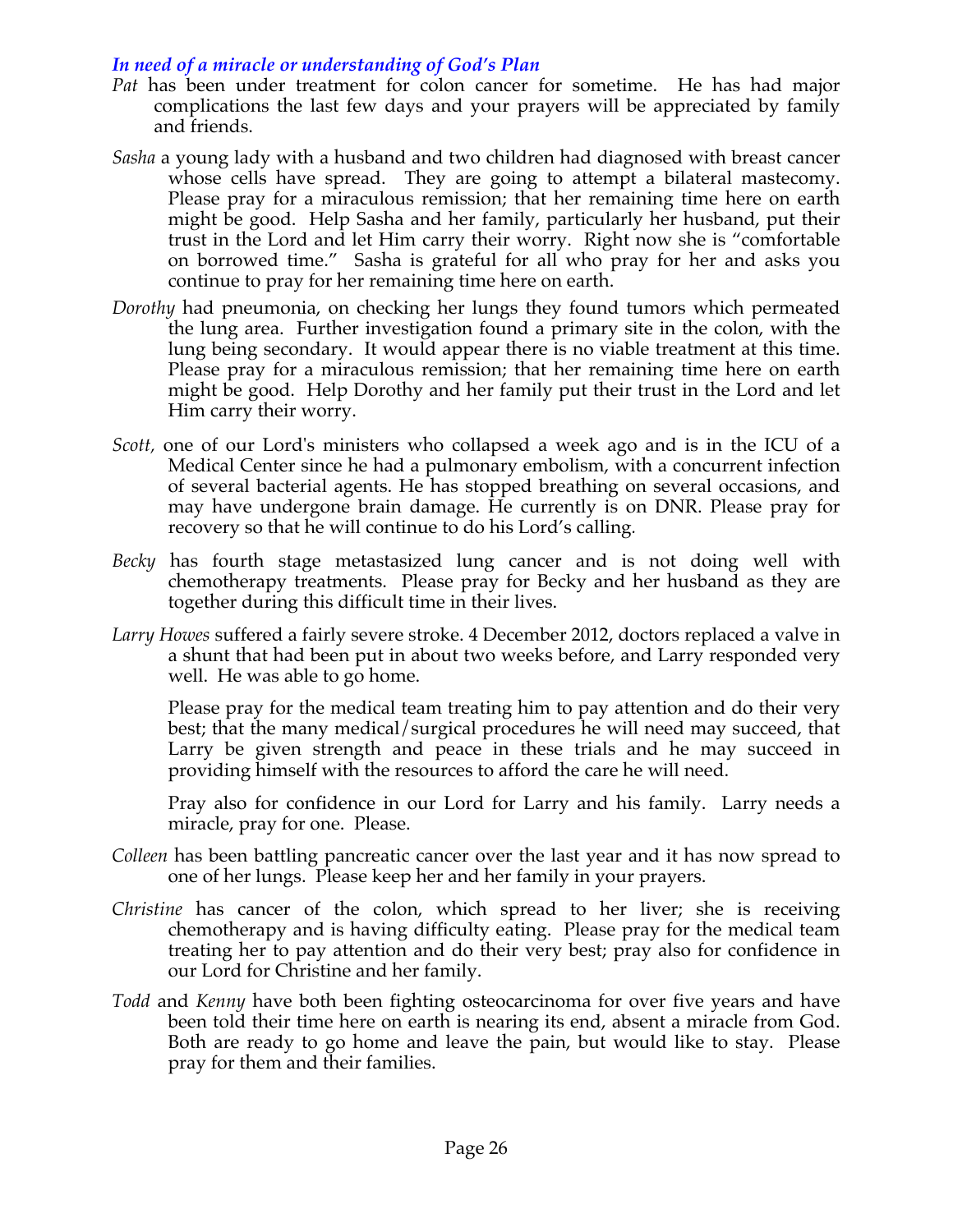# *Surgery*

- *Pricilla* is about to undergo surgery for an infection in her uterus. Please pray for the surgical team to pay attention and to their best and for a good outcome. Pray also Pricilla and her family will be able to put their worry on God's shoulders.
- *Dustin* who was injured in a work accident when stainless steel sheet metal fell on his right hand. His thumb was severely injured as some of the bones were crushed. Dustin will have surgery on Thursday 22 August 2013, to reconstruct and reset his thumb. They do not expect him to lose his thumb. Please pray for the surgical team to pay attention and to their best and for a good outcome. Pray also that Dustin and family will be able to put their worry on God's shoulders.
- *Jamil* was injured in a car accident. His nose was fractured and he will be operated on Thursday 22 August 2013.
- *John* will have a Vitrectomy; to address what seems a macular pucker, suck out some "gel" and thereby to marginally improve his vision in his left eye. This will be done on Friday 21 June 2013. He and his family will appreciate your prayers.
- *John* will undergo surgery on Friday 31 May 2013. It is anticipated he will spend an additional 10-12 days at the hospital and then 6 weeks in recovery at home. Please pray for the surgical team to pay attention and to their best and for a good outcome. Pray also that John and family will be able to put their worry on God's shoulders.
- *Dave Pressey*, a bishop with the Anglican Episcopal Church, one of our close fellow jurisdictions, had cataract surgery; his retina tore and he had emergency surgery on Memorial Day. He still has only very blurred in his eye and has headaches. Please pray for healing for his retina and for peace of mind for Dave and his family.
- *Eddie* has upcoming bladder surgery. Please pray for the surgical team to pay attention and to their best and for a good outcome. Pray also that Eddie and family will be able to put their worry on God's shoulders.

# *Testing and Treatment*

- *Ken Strauch* has been tired and is anemic, he had a colonoscopy which found a pair of polyps which were removed and are being tested. Just for good measure they found he has a hiatal hernia with ulcers, basically part of his stomach is pushed up into his esophagus and is bleeding from there. Sounds there may be surgery involved. Please pray for peace of mind and trust in the Lord for Ken and for God's guidance for the medical people treating him that they might find the best course of treatment.
- *Jo Ann* has been hospitalized for overstress, she was in the hospital with severe pancreatic pain. They found a blockage and medication has helped. Jo Ann has had some recent medical issues; appendicitis, a blood disease and more. It really seems like she has had about all she can deal with on her own now. Please pray that she might find a way to let God carry her worry and open her heart to Him and to her family; give her family the strength to help her in a manner which will be effective. Pray also for a complete and rapid recovery from her pancreas problem.
- *Adriano* is in the hospital due to high sugar and high blood pressure. He is very weak and will appreciate your prayers.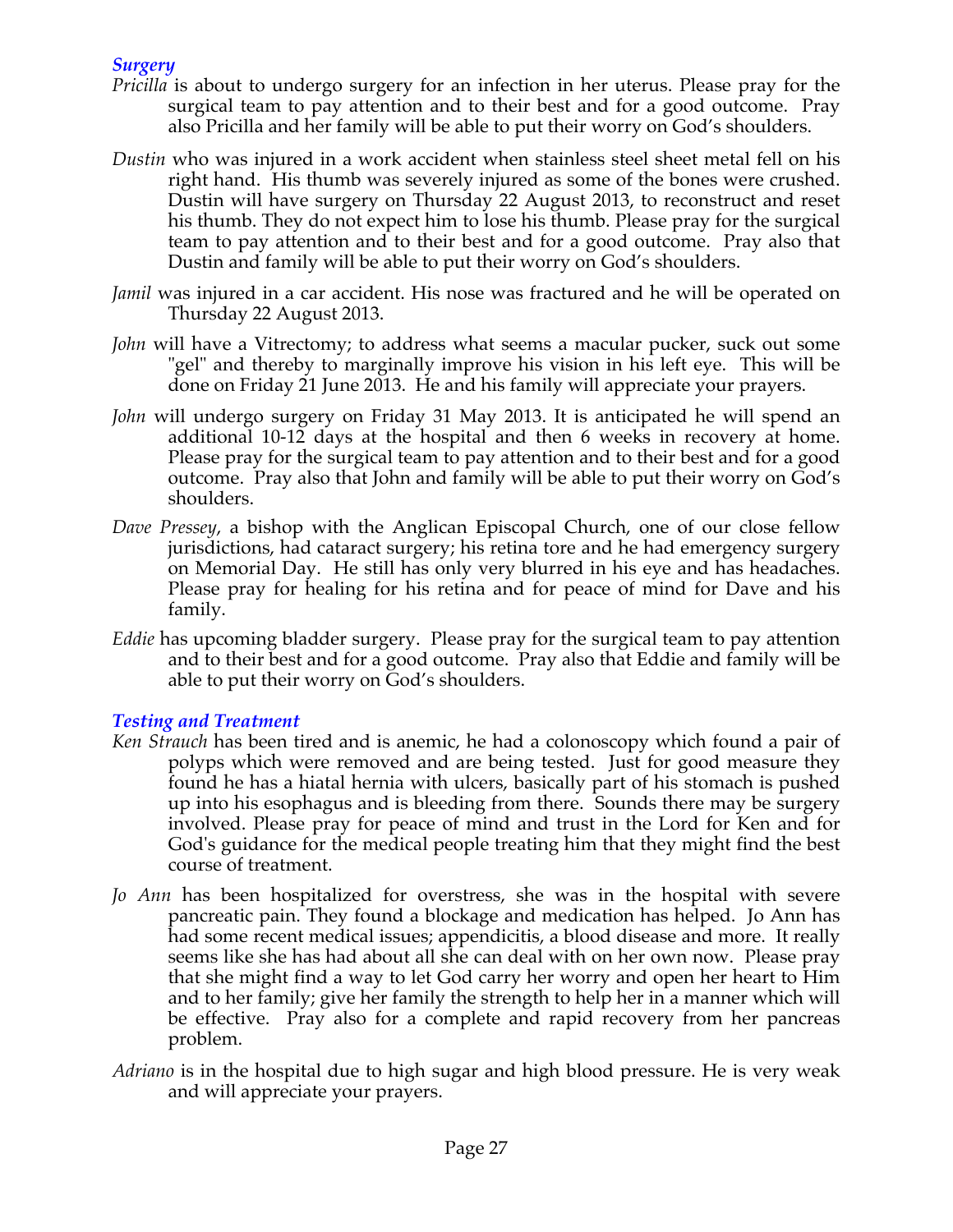*Heather* recently found out she has cancer. Please pray for peace of mind for her and for the medical team treating her will be guided to the right solution.

*Jim* has had an aneurism and blood clots. Pray that healing will come.

- *Bob* has experienced several Transient Ischemic Attacks<sup>2</sup> (TIA) recently. Please pray for peace of mind and trust in the Lord for Bob and for God's guidance for the medical people treating him that they might find out the source of the problem and best course of treatment.
- *Laurie* has been ill for two years and was admitted to the Emergency Room the night of 23 July 2013, for dehydration. She received a CAT scan, which turned up a spot on her lung. Laurie is an oncology nurse and fears the worst. Please pray for peace of mind for Laurie and for God's guidance for the medical people treating her that they might find out the source of the problem and best course of treatment
- *Mark Wilson* was hospitalized with stomach problems. They turned out to be a set of very bad ulcers, for which he is grateful as they are eminently treatable. He is out of the hospital and recovering. Please give thanks for the good result and pray he will be able to follow the medical advice.
- *Georgia* has liver and pancreatic cancer. The doctors are evaluating whether to do surgery and how to tackle the disease. Georgia is a faithful Christian and she will appreciate your prayers. Pray for God's guidance for the medical people treating her that they might find out the source of the problem and best course of treatment. Pray also for peace of mind and trust in God for Georgia and her family.
- *Lana's* doctor found something on her lymph nodes and ovaries. Pray for God's guidance for the medical people treating her that they might find out the source of the problem and best course of treatment. Pray also for peace of mind and trust in God for Lana and her family.
- *Sarah* wife of Rev Geordie (AOC UK) has been treating for ovarian cancer. The chemotherapy drugs she haw been taking do not seem to be reducing the cancer cells the way it was hoped. She is going to stop taking them until January 2014; when they will start with new drugs. It is hoped that will shock the cancer into remission. In the meantime, she will be taking Avocet should keep the cells from increasing or multiplying. She will continue building fluid in her abdominal area which will have to be drained. This is turning into a lifetime of treatment kind of thing, rather than a one shot deal. This has been a difficult surprise for Sarah, but she is adjusting very well with God's help. There are a number of drug combinations to try, but she has hard road ahead. Please pray this new plan for chemotherapy will work and Sarah can tolerate the treatment. Sarah

 $2$  A transient ischemic attack (TIA) is a transient episode of neurologic dysfunction caused by ischemia (loss of blood flow) – either focal brain, spinal cord or retinal – without acute infarction (tissue death).

TIAs have the same underlying cause as strokes: a disruption of cerebral blood flow (CBF), and are frequently referred to as mini-strokes. TIAs and strokes cause the same symptoms, such as contralateral paralysis (opposite side of body from affected brain hemisphere) or sudden weakness or numbness. A TIA may cause sudden dimming or loss of vision (amaurosis fugax), aphasia, slurred speech (dysarthria) and mental confusion. But unlike a stroke, the symptoms of a TIA can resolve within a few minutes or 24 hours. Brain injury may still occur in a TIA lasting only a few minutes. Having a TIA is a risk factor for eventually having a stroke or a silent stroke.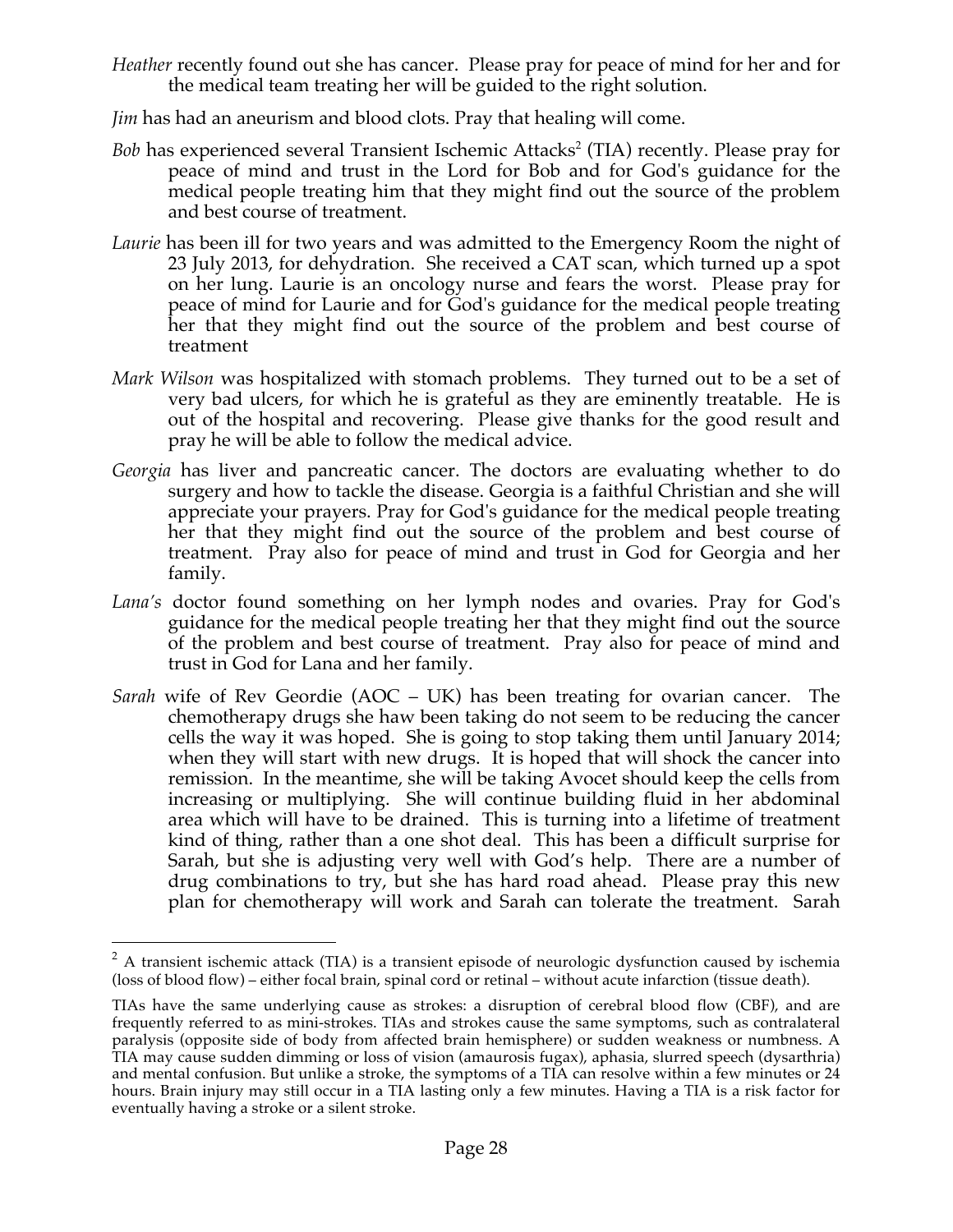and Geordie both trust all will work out in the end and ask God's help for the interim. They ask He guide them and the medical team treating Sarah and that the team pay attention and do their very best. They both ask you pray they will be able to let God carry all their worry.

## *Healing*

- *Brian* has now finished the chemotherapy and final radiation treatment for his upper lung and bronchial area cancer. A PET scan on 29 July 2013, turned up an anomaly, which could be an artifact, scarring, infection or another area of cancer; he is undergoing a biopsy an CAT Scan the week of 9 September 2013. He asks that we pray for the anomaly turn out okay. Brian is gaining strength, please give thanks for this. Please also pray Brian will rest and not over extend himself. Please pray for peace of mind and trust in God for Brian and his new wife Mel, so he can rest and gain strength; pray for the medical team treating him to continue to pay close attention and do their very best; pray also he can quit smoking NOW.
- *Dale* was hospitalized Sunday 25 August 2013, after a heart attack. Please pray for guidance for the medical team treating him and for peace of mind for Dale and his family.
- *Gil Garcia* developed a bed sore which precludes sitting and is now confined to his bed. Gil has very smooth and delicate skin, please pray for a rapid healing of the sore so he can get out of bed and move around in his chair. Gil spent almost a year in the hospital the last time this happened. His faith and his attitude are almost beyond belief, he is an example to us all. But, we pray this time he will heal quickly. Pray also for his lovely wife Mary who takes care of him. Pray for both of them also for strength to deal with the loss of their son Bernie.
- *Bill* had malignant growth removed from a lip last month and seems to be experiencing a re-growth of the cancer. He asks your prayer for the medical team treating him and for peace of mind for himself.
- *Sarah* has been released after several days in the hospital because of her low sodium. Pray she will continue to heal.
- *Hank* has osteoporosis, which has caused him a great deal of pain and inconvenience in the past few years. Pray for his healing and that his medical bills will be met.
- *Evelyn is* an elderly woman who has had problems with her eyes and is now blind. It appears some sight will return shortly, pray for that to happen!
- *Emma Langstaff* has now taken over the Chicken Pox her son Jack, who got them from his sister Eve who acquired them at Disneyworld. She asks that you pray for a mild case and a full and rapid recovery.
- *Jack Langstaff* has now taken over the Chicken Pox his lovely sister Eve acquired at Disneyworld. He is thankful to be home in Perth, Western Australia. He asks that you pray for a mild case and a full and rapid recovery.
- *Joanne* has begun kidney dialysis as a result of kidney failure due to extensive chemotherapy. Additionally she cares for an adopted drug addicted baby who is now nine years old. Please pray for her to keep her faith, to let the Lord carry her worry and concern and to give her strength. Pray also for those treating her that they might pay attention and do their best.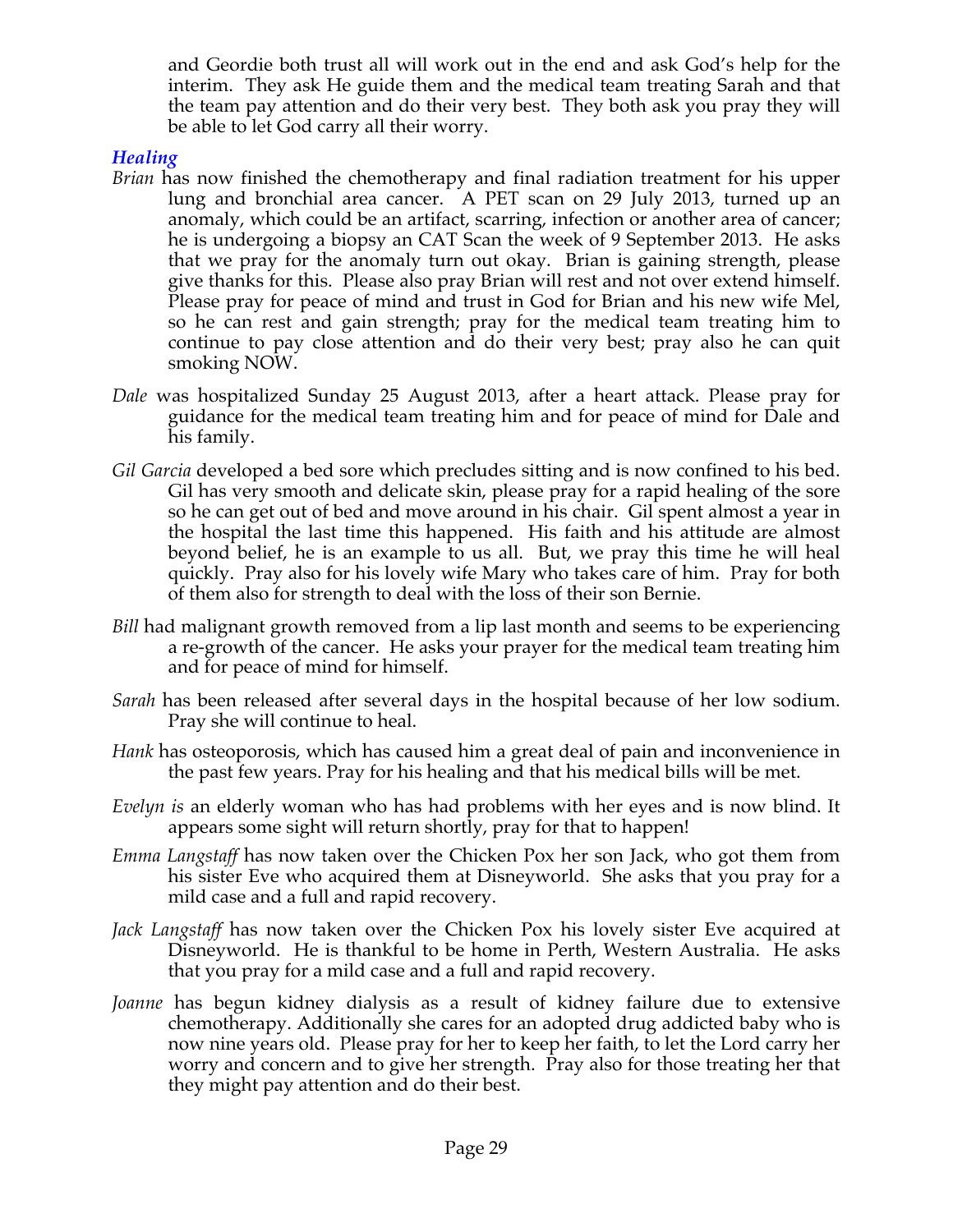- *Mr. N. Anand* is in the hospital and is seriously ill. He is being encouraged to pray for repentance of his sins and to depend upon our dependable God for a cure and recovery of his health. Pray that he will be a strong witness for Christ.
- *Jacob* has been going through some dental procedures and has some pain and aggravation with the numbness. Please pray for comfort and strength for him, as well as for guidance for the medical team treating him that they might pay attention and do their best.
- *Jean* fell and broke her ankle in three places. She will be in the hospital for rehabilitation for the next 6 weeks. Please pray for comfort and strength for her, as well as for guidance for the medical team treating her that they might pay attention and do their best.
- *Bud and his wife* for their continued welfare and enthusiasm. Bud has been advised of an aneurism in his heart of a size not mandating immediate surgery. This comes at a time when he has sole care of his wife who recently broke two vertebrae and thereafter sustained pneumonia.
- *Virginia* has Sinus and Allergy problems giving her severe problems. Pray that the Doctor will discover why it continues and find a cure.
- *Steve Thornell* had a brain aneurysm which was found before it burst. He is home from the hospital and working hard on recovery. He lacks energy from seven days in the hospital. His doctor told him he has to make serious life changes. One of the two main arteries in the back of the head is now completely closed. He must take blood thinners, he has thick blood and recent chemotherapy made it worse. Steve has always operated at 110 percent, he needs help to slow down. Please pray for trust in the Lord and a full and rapid recovery. Pray for peace of mind for Steve and his family.
- *Ester Whidett (Wilson)*, Mark Wilson's mother, has congestive heart failure and has not been doing well. She was in the hospital due to excessive fluid buildup, which seems to have been controlled and is now home. Pray she will be able to keep her medications under control and continue to do well at home. Please pray for her to place all her trust in God and let Him carry her concerns. Pray also for her daughters who are now taking over her care.
- *Arlen* is receiving treatment for lung cancer and recently experienced a ruptured colon during treatment. She is alone in Oregon but does have a friend who has traveled a great distance to be at her side. Please pray for guidance for the medical team treating her and for strength and trust for Arlen.
- *Oscar* discovered some time ago he had blood clots in his leg and lung. He has been treated for them and has not been cured. He now will be facing surgery. Please keep him in your prayers.
- *Angela* had an ischemic stroke (clot). Please pray for guidance for the medical team treating her and for strength and trust for Angela. Please pray also that she and her family might put their worries on our Lord's back so she can work hard towards recovery.
- *Nora* had a stroke mid February 2013. Please pray for guidance for the medical team treating her and for strength and trust for Nora. Please pray also that she and her family might put their worries on our Lord's back so she can work hard towards recovery.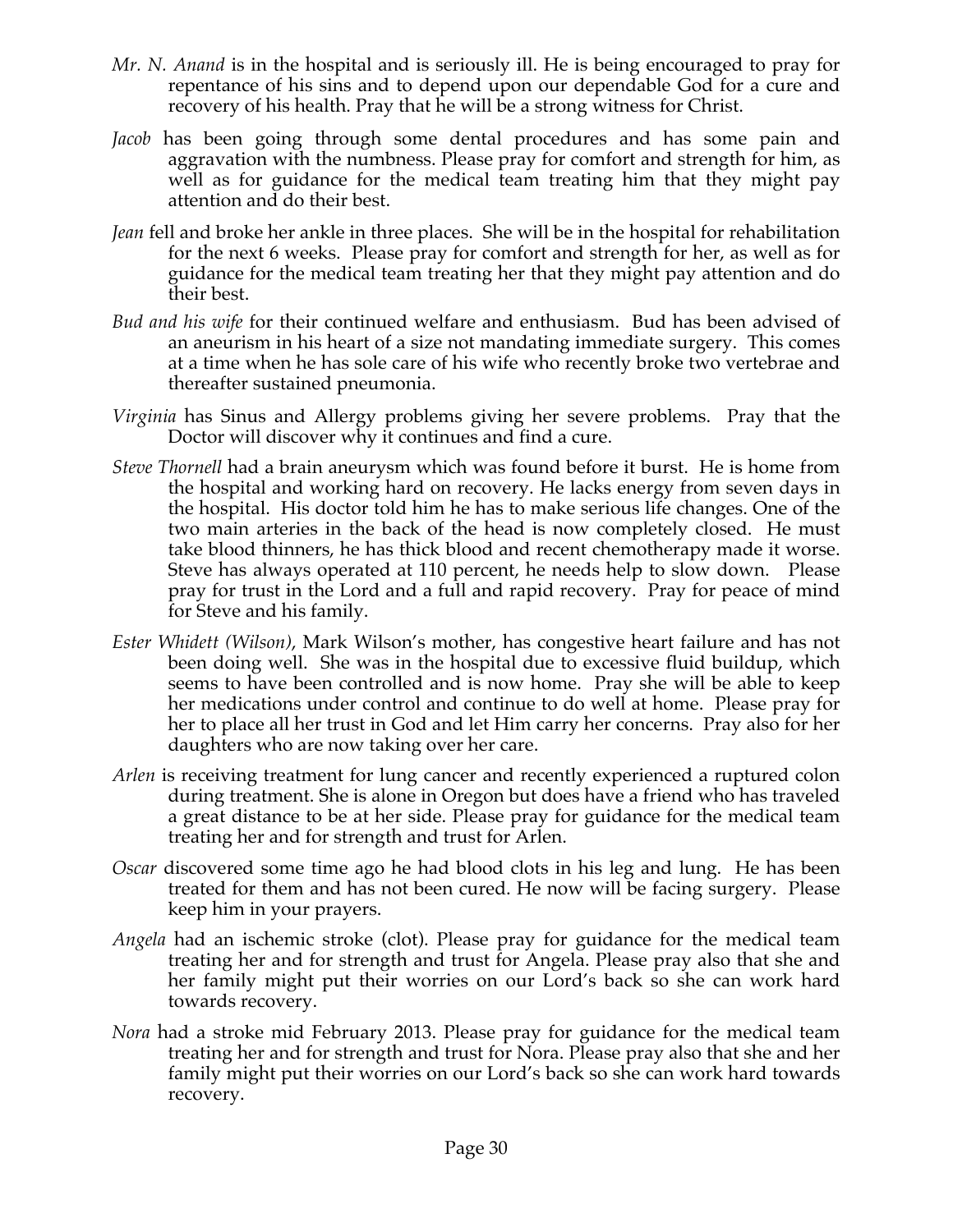- *Linda* has been hospitalized for several days with a gastrointestinal problem. Please pray for guidance for the medical team treating her and for strength and trust for Linda.
- *Dester* is suffering from unknown skin and diseases. Please guide the medical team treating him to find out what the problem is and cure it. Pray also for Dester to trust in the Lord.
- *Lee* has Arterial Fibrillation; the medical people are not sure how to help her. Please pray for guidance for the team treating her and for Lee and her family to make the right decisions regarding treatment..
- *Nell* recently adopted two children and has just been diagnosed with multiple myeloma.
- *Sarah* is recovering from a stroke, but fell and broke bones. Please pray for her peace of mind and rapid and full recovery. Pray for trust in God for her and her family.
- *Mary Lou* has been suffering with seizures. She was in the hospital with a 24 hour monitor and is being sent home from the hospital with two medications and orders to return in 2 months for another MRI to review whatever is going on in her brain. Please pray for guidance for the medical people treating her, as well as peace of mind and trust in God for her and her family.
- *Kathleen* has spent the last two weeks in the hospital. She has been diagnosed with colitis, shingles and possibly colon cancer. Pray she will be comfortable and begin to heal.
- *Rachel* has Mitochondrial Myopathy. This is a hereditary disease of the muscles and they do not have a cure for it. Part of her pain is her family does not believe she is indeed ill, as she appears to be just fine. Please pray her family will learn the truth and be supportive of her; pray also the medical people treating her will find the right measures to minimize the disease. Most particularly pray for Rachel's trust in God.
- *Nicolas* is in the hospital with serious symptoms of a heart disorder. Please pray for peace of mind for him and guidance for the medical team looking for the cause and cure.
- *Mrs. Baek* an elderly women fell and injured her spine. Doctors cannot repair the spinal injury due to her age. She fell again the morning of 12 December 2012, breaking her collar bone which is also untreatable. Mrs. Baek is in severe pain and will appreciate your prayers.
- *Juanita* is a young girl who was in a coma because of a blood disease. She has not come out and is gaining strength. They are awaiting results from blood samples. Her family thanks you for your prayers and asks that you continue.
- *Barbara* had a accident while cooking and the pressure cooker blew up in her face, causing second and third degree burns over her face and upper body. Because of this she has incurred kidney problems and may need a transplant.
- *George* had foot surgery. Please give thanks for the surgery and pray for a full and rapid recovery.
- *Nellie* is in the emergency room of a hospital in a great deal of pain. Please pray for peace of mind for her and guidance for the medical team looking for the cause and cure.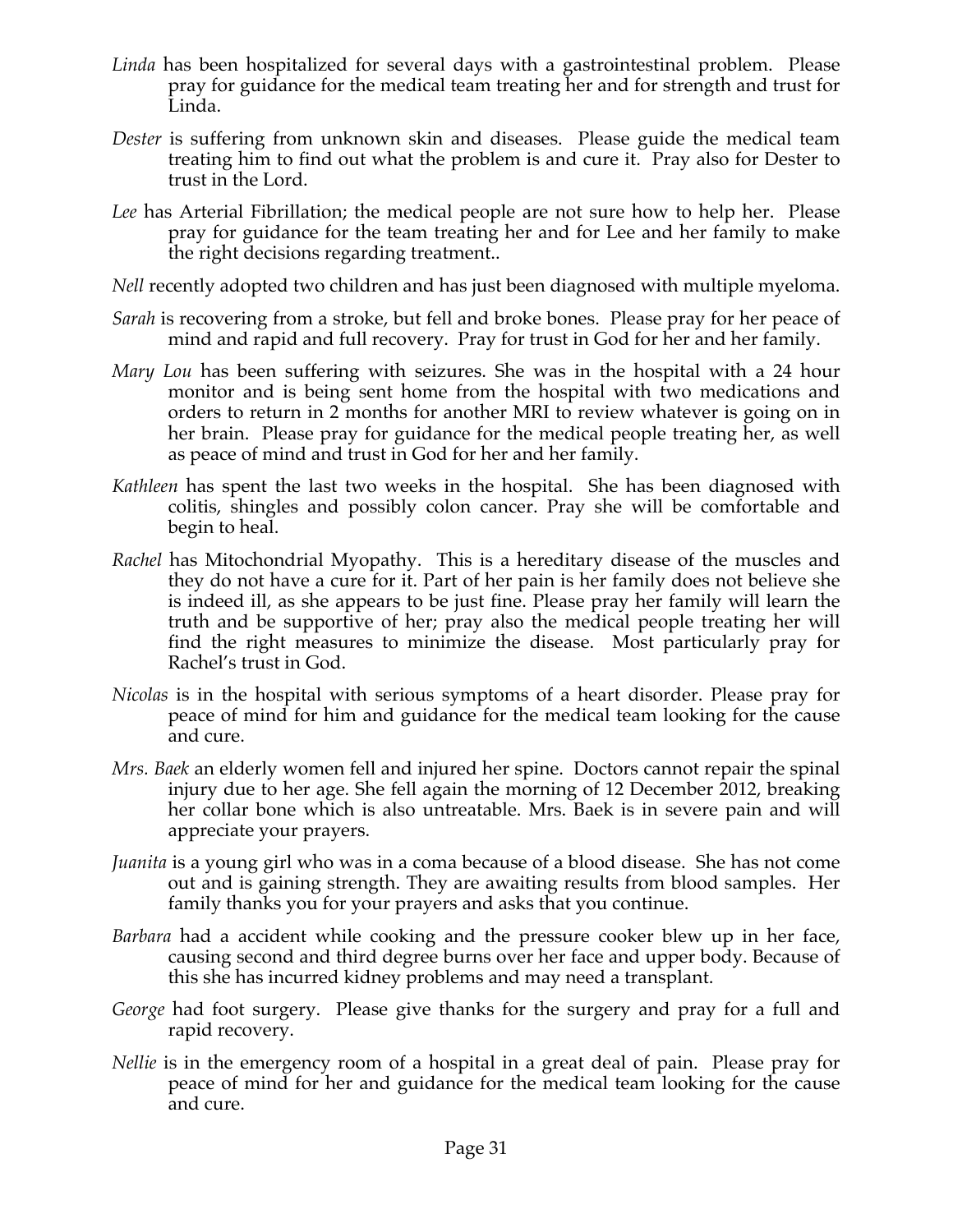- *Lauralee Meade* underwent a lumpectomy on Friday after Thanksgiving. A further anomaly has been discovered and she had additional preventative radiation treatment. Please pray for a complete remission of the cancer. Pray also Lauralee will maintain her great attitude and trust in God.
- *Kevin Gerhart* discovered cancer on his neck. He underwent radiation and chemotherapy. Please pray for the medical team treating Kevin that they might pay attention, do their very best and find the source; that the treatment might be successful and he might live a long and healthy life to His honor and glory. Pray also for trust in God and peace of mind for Kevin, his wife and family.
- *Bill, Sara's husband,* had a third abdominal surgery on 22 November 2011, to remove a tumor. Bill is doing better keeping the doctor's instructions, for which we are all grateful, including taking chemotherapy once a day for two more years. He has radically decreased the consumption of alcohol and eating at least mostly properly. Please pray for help for him to continue do all this. Please pray also that Bill might turn his heart outward to help those around him, as well as live a long and healthy life to the honor and glory of God. Pray also for peace of mind for Bill and his wife Sara.
- *Kay Denton* (Mrs. Kay) has had a chest infection, perhaps viral, but seems to be getting better. She actually sent an iMessage last week, but did not hang around for a response a minute later! Please pray for continued peace of mind for Mrs. Kay and her family. Give thanks for her trust in the Lord and her positive attitude.
- *Matt Alcantara*, age 15, has Osteosarcoma (bone cancer), a very rare and often lethal form of cancer with limited treatment options. This is a disease that is about 90 percent fatal in a couple of years. He has no hip joint on one side, but he walks and swims! Courage? Guts? You bet! Please also give thanks for the great faith of Matt and his entire family. Their faith and trust is a wonderful example for each and every one of us. But, now is not the time to stop praying. Actually, it never is the time to stop praying!
- *Judith Clingwall*, is afflicted with Multiple Sclerosis (MS). She is currently in Laurel Place, an extended care facility in Surrey, British Columbia. Judith's condition has worsened recently. Please pray for her to take an active part in her own life, for her strength, peace of mind, trust in God and remission of the disease so she might return home to her family. Pray also for strength for her husband Martin as he deals with all the problems and stress of Judith's situation.
- *Vince (age 15),* reoccurrence of Osteosarcoma, recent testing found a nickel sized tumor in his lungs. The doctors are consulting with a specialist in Houston. Please pray for guidance for the medical team and for peace of mind for Vince and his family.
- *Obra Gray* continues to take day by day. Please continue to keep Obra in your prayers, and give him the strength of knowing the Lord is with him and will never forsake him. Obra needs security of what lies ahead of him, and only the Lord can grant the solace to answer his prayer.

### *Thanksgiving and Continued Healing*

*Jane*, US Army Korea, had a tumor. She returned to the CONUS, underwent five hours of surgery which went exceedingly well. The tumor came out completely, on the surface it appears non-malignant, testing will be done to confirm. Please give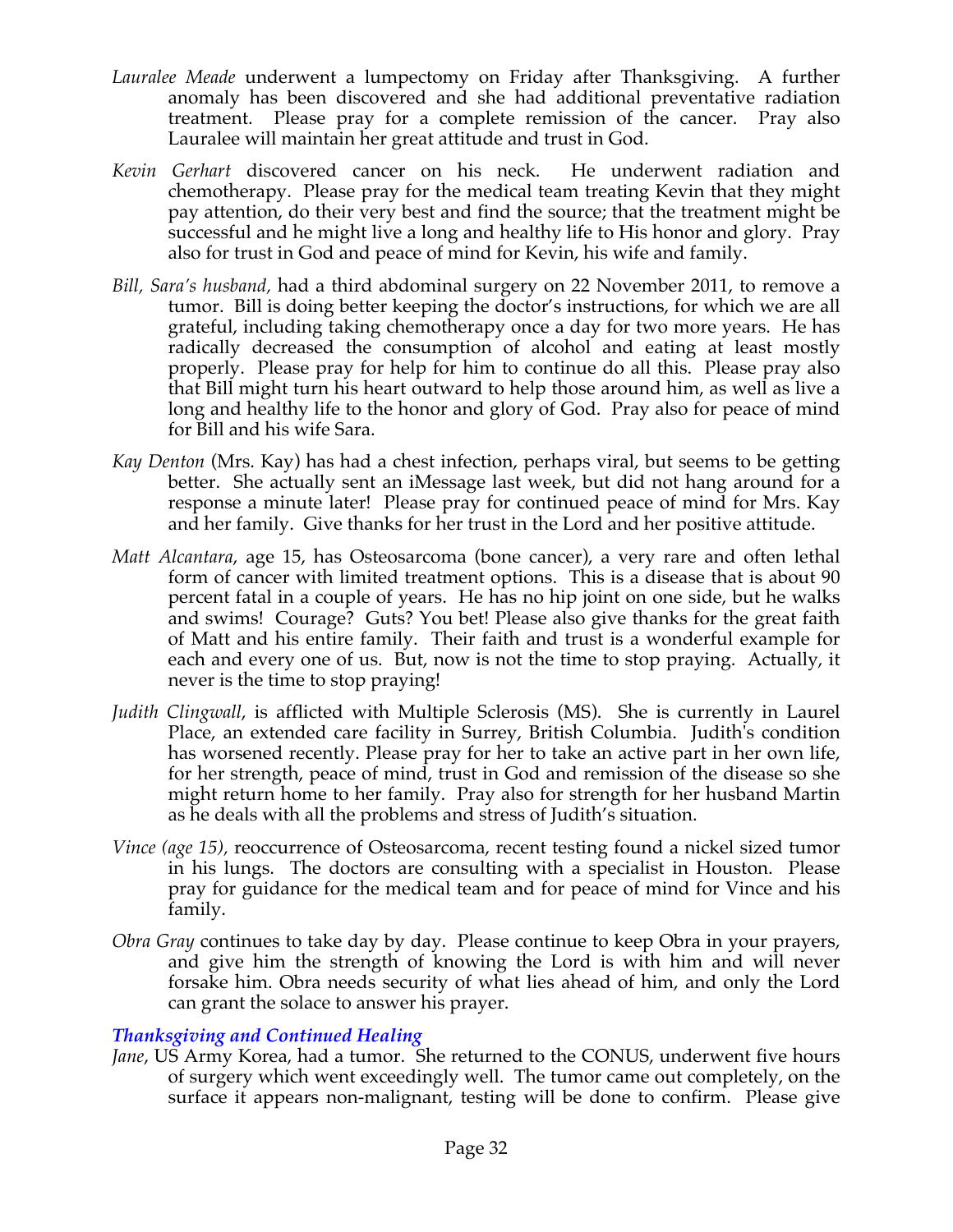thanks for the surgical team doing a great job and the great result. Pray for a complete recovery for Jane.

- *Kathy Cardin* had successful surgery on 2 August 2013, to remove a cyst on her liver. The surgery went very well and she seems to be recovering ahead of schedule, on the other hand she also feels like she got hit by a truck. Please give thanks for the great result and pray for continued healing.
- *Dennis* has heart problems; now the medical people treating him discovered a large mass on his liver which turned out to be a cyst, just like Kathy above! Please give thanks for this great development and pray for peace of mind and trust in the Lord for Dennis and for God's guidance for the medical people treating him that the contemplated surgery might go well.
- *Dwight* had major oral surgery, for which he gives thanks. He is recovering slowly and asks your prayers to speed the process.
- *Joyce* broke her left leg and sprained her right foot in a fall and had surgery the morning of 24 July 2013. She asks you to give thanks for the surgery having gone well and asks you also pray for her continued healing, she will be spending several weeks her right leg in a walking boot and several months with her left leg in a cast.
- *Mike* was very ill in hospital. He is doing much better now and his family asks you to give thanks for the miraculous recovery. Mike is a veteran who has served his country when she called. Please pray he will open his heart to God so He can make Mike's crooked road straight and pull him towards the summit rather than to the pit.
- *James* had surgery the morning of 4 April 2013 at Cancer Treatment Centers of America which appears to have gone well. The pathology report found the high grade carcinoma cancer was confined to the bladder. There was no sign of cancer in surrounding areas, tissues, organs, etc. The Sovereign King of heaven and earth has blessed Jim immensely; he will not have to endure chemo or radiation, he will continue with various tests and see the physicians. Please give thanks for the good result and the work of the surgical team paying attention and doing their very best. Pray for James' continued recovery and for him and his wife Dawn to be able to put their worry and concern on His Back.
- *Jeff* had successful surgery on Monday 4 March 2013, at Vanderbilt Medical Center to remove his esophagus as the doctors felt this is the only remedy for precancerous and cancerous cells in his esophagus and stomach. Please give thanks for the successful surgery and pray that his pain level will go down and he will recover quickly. Pray for Jeff and his family to keep their faith in God and let him carry their worries.

*Rick* is recovering from hip replacement surgery in the middle of February 2013.

- *Buzz Baron* had C5-6 surgery the morning of 3 March 2013, which went well. Please give thanks for the surgical team paying attention and doing their best and for a good result; pray also for a full and rapid recovery.
- *Karen* had surgery the afternoon of 1 March 2013 to remove a spot on her lung; the surgery went well and the spot was benign. Please give thanks for the great result. Pray also for continued trust in God and peace of mind for Karen, as well as a rapid recovery.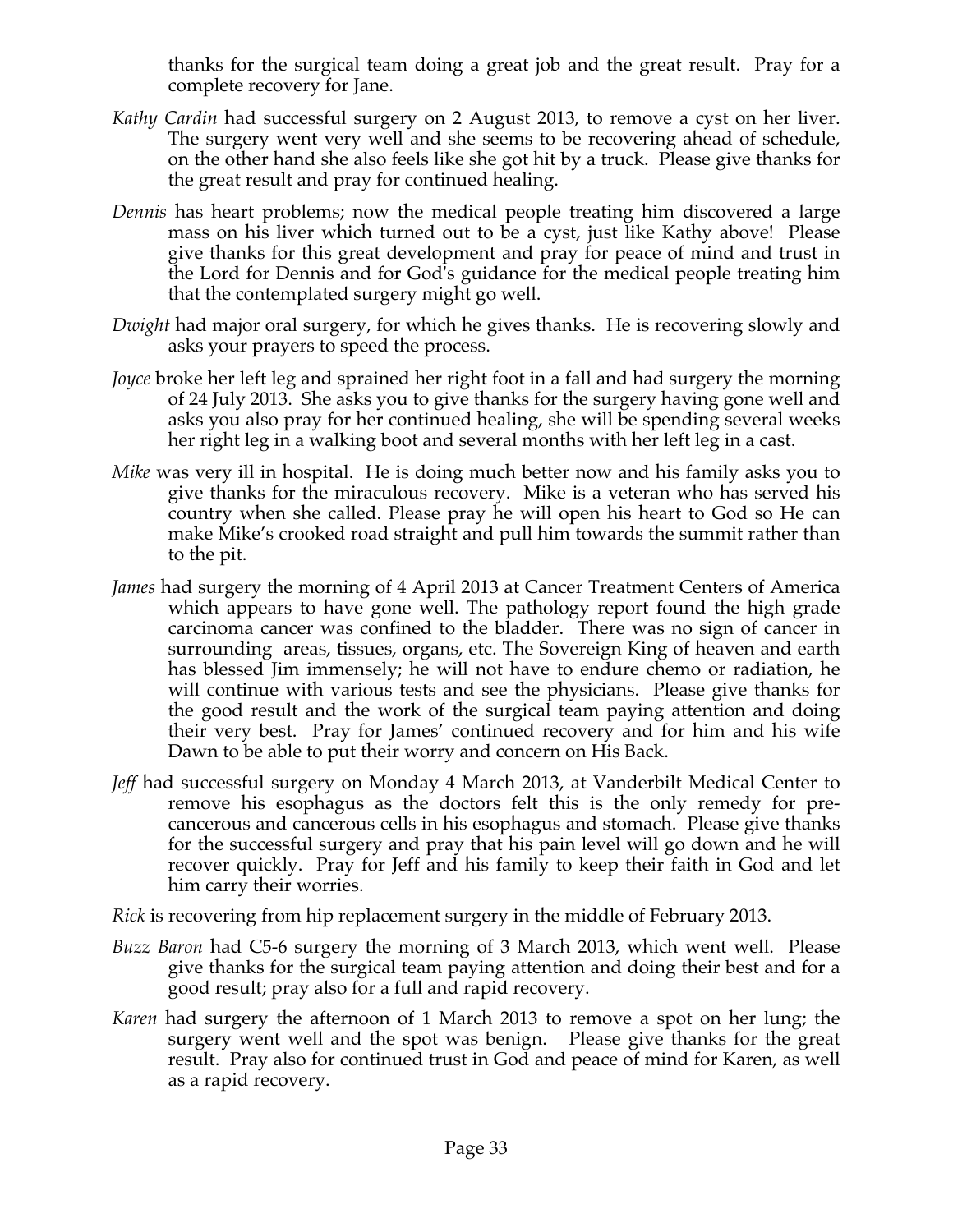- *Dick*'s left arm was amputated after treating for Merkel Cell carcinoma over a year. He is now believed to be cancer free and is waiting to be fitted with an artificial arm. Please join Dick and his family in giving thanks to Our Lord Jesus Christ for his recovery as well as for their trust in God.
- *Traci* had surgery colon cancer on 27 December 2012. The surgery went very well and she appears to be cancer free. But, she had a pulmonary embolism and another clot in the artery to the spleen which will keep her in the hospital for at least several days. Traci is beginning to be weary of her medical situation. Please pray that she will not become despondent. Pray that she will open her heart to God's Grace that He might enter in to her heart and strengthen her.
- *Bob Smouse* had shoulder surgery on 28 November 2012. He would appreciate your thanksgiving prayers. While the surgery apparently went well, he is still in pain and would also appreciate prayers for continued healing and the pain to subside. He promises to work very hard on recovery therapy.
- *Carol Stone*, the sweet wife of Mike Stone, recovered far better than expected from a severe brain bleed, but fell recently and broke her hip.

Please pray for peace of mind and trust in God for Mike, guidance for the medical team treating Carol and strength for Carol as well as faith and trust. No one can ever understand the why of these things here on earth. Sara who passed this request on asks that you pray in both faith and hope.

### *Business*

*Mark's* business is in difficulty. He works in a shrinking field, of which he is one of the country's true masters, but there is little work available. He asks that you pray that he can find a way to survive in his industry, which he loves and needs his talents. Pray he can find new sources of business and new ways of doing things, perhaps someone to partner with to better use his talents. Pray also for those who work for and with him that they might do their best to help.

### *Employment*

- *Chris* and several others at his firm were let go after many years of faithful service. Please pray that they might find a company that can use their considerable skills and dedication to their mutual benefit. Pray also for those who remain behind that they might find peace in the confusion caused by the departures.
- *Doug* recently became unemployed from his job of 18 years. He has been applying for jobs, but unable to get one at this time. His wife is working; this is not enough for the family. Please pray he will find employment with a firm that will be able to use his considerable skill and hard work to benefit both the firm and the family.
- *Catherine and Lewis* are at a low ebb due to a struggle for employment. Your fervent prayers will be appreciated.
- Lori is considering a potential change in her employment. Please pray for God's guidance in considering all aspect of her potential work.
- *Rodriguez Family* are looking for work. It seems many obstacles have been put in their way of finding employment. Please pray they will find employment with a firm that will be able to use their considerable skill and hard work to benefit both the firm and the family.
- *Sarah* is concerned about the future with her company. She would appreciate prayers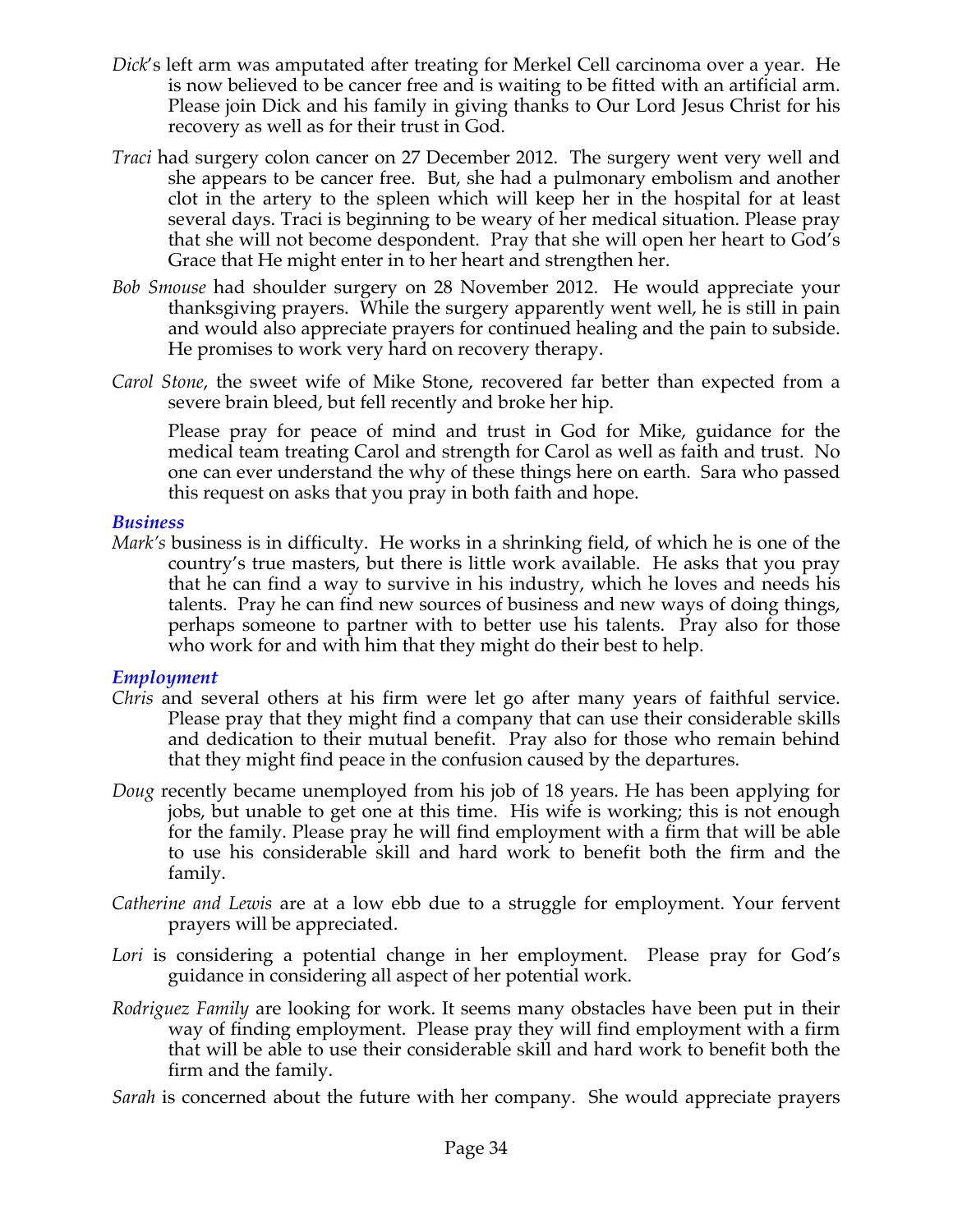for her continued employment and that her firm might find more and better ways to use her considerable skills.

# *Financial Guidance and Healing*

*David and Lorna* are having financial problems. They are trying to find a smaller home which may be more affordable. *Lorna* has had an ongoing battle with brain cancer, her trips back and forth to the hospital have drained their finances to the point they sometimes struggle to have enough food in the house. Pleaser pray for Lorna's healing and guidance on how they might handle the financial difficulties in which they have found themselves.

# *Guidance*

Please pray *Darlene* will surrender her life to Christ.

- *Jonathan* is addicted to drugs. He is now in jail awaiting trial. His parents and friends will appreciate it if you will keep him in your prayers for him to find the root of his trouble and accept God's help to heal addiction.
- *Beth* is suffering from ungodly treatment in her marriage. Please pray God will guide her in her behavior, actions and thoughts that she might be able to lead her husband to God so her marriage might prosper to the benefit of them.
- *Brandon* a young man from a Christian family who married a year ago and almost immediately became estranged from him family. As a result he has had a serious problem with keeping the civil law. Please pray for Brandon that he will return to the Lord and the many problems will be eventually settled. Pray the hurt he has caused so many will be helped with our Lord's care and love.

*Dennis* has some decisions to make and will appreciate our Lord's guidance.

*Earl* to read and understand Scriptures he has been given.

- *Steve Sundberg* had a heart attack after Easter 2011, then a five-way heart by-pass. In addition to the bypass surgery, he has been through a horrible divorce and lost his job after some 30 years service. Steve is very thrifty and a good investor so he is reasonably ok financially. The best thing is that he has trust in the Lord.
- *Jeanette* has had many members of her family die from diabetes and several are near death now. Jeanette does not know the Lord and is despondent and perplexed about her family and herself. Please pray she can open her heart to allow the Holy Ghost in to bring her knowledge and understanding.
- *Christy* just lost her sister in an automobile accident; this follows closely the loss of two family. Please pray she can let our Lord Jesus Christ carry all her sorry, worry and care at this extremely difficult and stressful time.
- *Dr. Elizabeth Raj* is teaching a biblical approach to the psychological problems facing many in our society today. She is battling against the growing influence of worldly psychology adopted by the churches themselves. Elizabeth constantly stresses answers are found between the covers of that precious Book, the Holy Bible. Please pray for encouragement, strength, fortitude and courage for her.
- *Daniel and Danielle* are experiencing family strife as a result of custodial issues with a daughter. Please pray they and those they strive with might look to the child's best interests in their time of difficulty and disagreement; to work for her best interests and not use her as a weapon amongst themselves.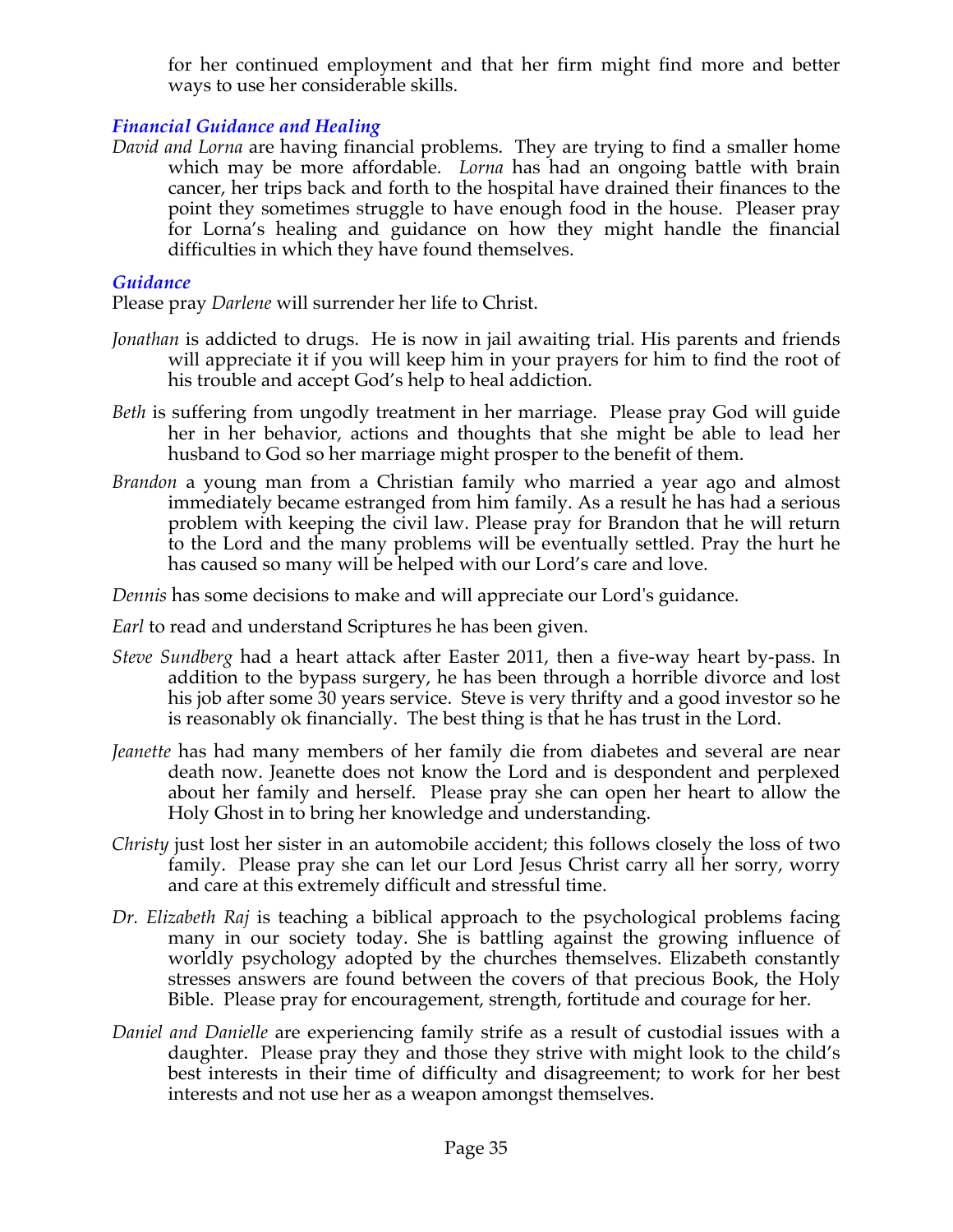- *Abigail* is a teenager who has behavior problems. She feels she is in an area of mental darkness. Please pray that she might look to God for help and not within herself.
- *Sara* asks that you pray for guidance for her as she deals with the stresses of her family and life. Pray that she can separate those things which she can affect from those things which she cannot and give her grace to accept that she cannot do everything and can only change those things within her control. She asks for God's help to grow her business while keeping up with the needs of her mother and husband and healing her own problems.

*Jacquie* to open her heart to God and accept His Love and Grace.

*Hap* asks you to pray he might be able to trust God will help him make the right decisions at the right time and not to worry uselessly, to change those things he can change, accept those things he cannot change, sleep well to be able to do the correct things with a clear head and that he will open his heart to the Holy Ghost.

# *Thanksgiving*

*Hap, Dru, Jack*, *Hope, David and Patty* give thanks for safe travel this past week.

- *Aleyda* was in the hospital with a very bad bug bite which appears to have been a Black Widow spider. After a tetanus shot and intravenous antibiotics, she has been released and seems to be doing well. Please give thanks for the great result and for the medical team paying attention and doing their best.
- *Danny's* job requires a great deal of physical capability and he and his fellow workers were in fear of losing their jobs because of some physical weaknesses. They prayed and practiced and passed. They would appreciate your joining them in thanksgiving prayer.

# *AOC Congregations*

- *Anglican Orthodox Church* in Wake Forest North Carolina needs God's Help to find others who are interested in having a Bible believing Church in the Anglican tradition.
- *Saint Joseph of Arimathea Anglican Orthodox Church* is under a lot of stress. We all are, but they need even more prayer. Rev Roger Jessup, their wonderful minister, is pressed by the duties of a primary care giver, in addition to all the worries of this world. They have one of their family's primary breadwinners who will be soon unemployed, absent His intervention. Roger's niece will lose her job at the end of the year when her tech center shuts down. As Rev Roger said so eloquently, "We must pray for those who mean us harm and deprive us of our property are our enemies: Our LORD has so commanded us." We must pray they will see light and cleave to it while turning their backs on the Prince of this World. Equally important, we must pray that the Lord will raise up a political leader from among us as He has done in the past. Pray also for trust in God for each member of the parish and for them to find economic relief.
- *Rev Rick Reid* is the minister of the new AOC congregation in Newton, North Carolina, Saint Andrews Anglican Church. Their first Sunday was 5 May 2013. Please pray Rick will be able to bring God's Word to the people in and near Newton.

### *Guidance for Ministers*

*Rev LTC Al Ryan* has been appointed Deacon-In-Charge of the mission parish of St. Augustine of Canterbury Anglican Church, Anglican Church in America (ACA) parish in Old Orchard Beach, Maine. It is a small but growing mission.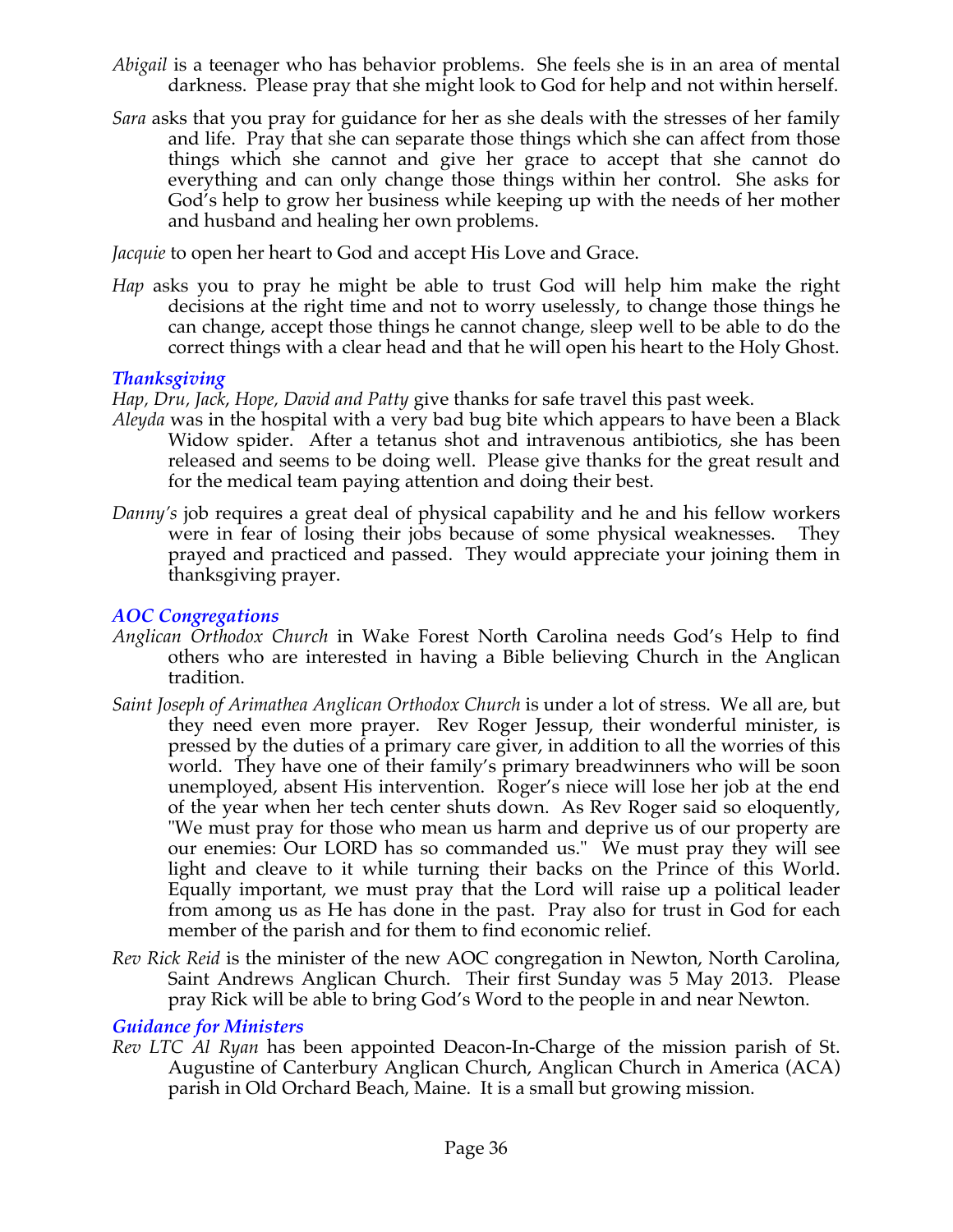# *Armed Forces & Contractors*

Airman Donny Patton (Kadena AB, Okinawa), Jordan (USMC – Fleet Marine Force - Pacific), Trevor (USAF - KC-10 Boom Operator – New Jersey), Trevor (USN – Whidbey Island, EF-18 Pilot), Kurt Thomas (USN – Camp Foster, Okinawa)

## *Persecuted*

Around the world, Christians are under attack, not only in the Muslim world, but from Hindus and others in India. Also, they are under continual attack in the name of "Separation of Church and State" in the western world, as it becomes actively atheist or pro-devil buddy. Please pray for God's guidance and protection for all persecuted Christians and those around them.

# *Various Special Requests*

- Please pray for *all the people of Egypt*; Bishop Mouneer Anis of Egypt is asking your prayer as the supporters of the deposed Mursi government, with the support of the United States government, have been attacking Christian churches--Anglican, Catholic and Orthodox. They destroyed the car of Anglican priest Rev. Ehab Ayoub. The people of Egypt, the people of the United States need our prayers, even more so the people of the Muslim Brotherhood that they might repent of their evil and know God so the rest of the people may live in peace.
- *Anglican Orthodox Church in Pakistan* has many members who have had to leave their homes because of the torrential rains that have triggered flash floods and much damage to homes. Please pray for Pakistan and all those endangered by the storms.
- We ask that you pray, please ask God that the Holy Ghost might give you insight into how you might make the lives of your friends and family better. Remember helping others is not just those who you don't know!
- Please join us in praying that the *Free Teen Guitar Class* will be continue to be an opportunity for God to work in the lives of the kids and their families. Please ask God to guide the class to new opportunities to make Him known to others. Help us to let the love of our Lord shine through us into their lives, putting Him first, so that He might enter in to their hearts and lives.

### *Question that only you can ask*

What would you like to know about our history, what we believe, what we do or how we operate? Hap is looking for material for the continuing education class and *Thought for the Day* material. Help us help you. Please send your question to Hap so we all can get an answer. Just because you don't know the answer to your question doesn't mean you are the only one who doesn't know. But, if you don't ask, no one will know.

### *Why are we (the AOC)* **not** *in communion with the Greater Anglican Communion?*

By greater, that would be the group of Anglicans centered on the "mother" church, the Church of England, from which Anglicanism derives its name? The answer in short, that is the Executive Summary, is that the members of the Greater Anglican Communion are no longer Christians. For details, read **Fifty Years of Anglican Liberalism – 5 September 2013**:

The worldwide Anglican Communion is composed of some 77 million Anglicans in 164 countries, including the mother church, the Church of England, and the Episcopal Church in America. It is permeated with theological liberalism at every level.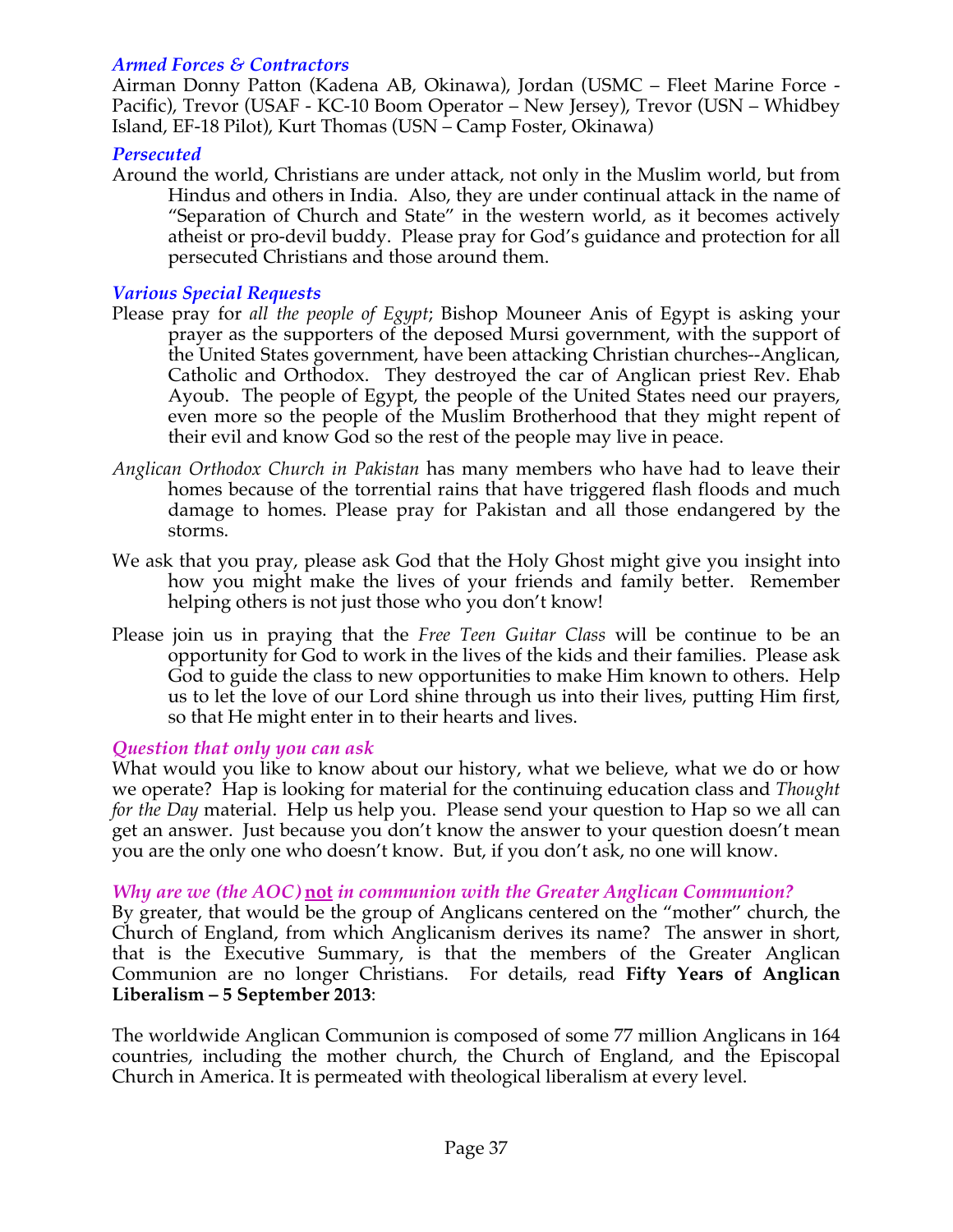Consider some examples:

In 1953, Archbishop of Canterbury William Temple, in his book *Nature and God*, said, ... There is no such thing as revealed truth.

In 1960, Episcopalian Bishop James Pike said the doctrine of the Trinity is outdated, incomprehensible and nonessential (*The Christian Century*, Dec. 21, 1960). (Billy Graham was a guest at Pikes ordination on May 15, 1958 and praised the liberal bishop in glowing terms. Nine days later, Graham invited Pike to sit on the platform during his evangelistic crusade in San Francisco and had him lead in prayer. On Dec. 4, 1960, Graham spoke in Pike's pulpit at Grace Cathedral in San Francisco.)

In 1961, Archbishop of Canterbury Michael Ramsey said, ... Heaven is not a place for Christians only. ... I expect to see many present day atheists there (*London Daily Mail*, Oct. 2, 1961). That same year, Bishop James Pike called the virgin birth of Christ a primitive myth and said that Joseph was probably Jesus real father (*Redbook* magazine, August 1961). He also said that Adam and Eve, the Garden of Eden, heaven, and hell are myths. (Billy Graham invited Ramsey to the platform during his 1975 crusade in Brazil and allowed him to speak to the crowd. *Fundamental Evangelistic Association News & Views*, May-June 1975)

In 1963, Episcopal theologian Paul van Buren started the God-is-dead movement with the publication of his book *The Secular Meaning of the Gospel*. That same year, Anglican Bishop John Robinson said in his book *Honest to God*, The whole scheme of a supernatural being coming down from heaven to save mankind from sin ... Is frankly incredible to man come of age.

In 1967, after heresy charges were brought against Bishop James Pike, the Episcopal Church in America adopted a resolution declaring that all heresy was out of date. That year, Canon Hugh Montifiore of Cambridge Universitys main church said, Jesus might have been a homosexual (*Christianity Today*, Aug. 18, 1967). (Montifiore was the advisor for the Cambridge Billy Graham Television Crusade.)

In 1968, the Church of Englands Lambeth Conference voted that Anglican clergy are no longer required to agree to the denominations 39 articles of faith.

In 1976, John Spong was ordained as the bishop of the Episcopal diocese of Newark, New Jersey, even though he denied practically every doctrine of the Christian faith.

In 1977, Bishop Paul Moore of the Episcopal Cathedral of St. John the Divine in New York City ordained lesbian Ellen Barrett as a priest. Barrett told *Time* magazine that her lesbian love affairs gave her the strength to serve God.

In 1978, Anglican Bishop Desmond Tutu of South Africa said the Holy Spirit shined through Mahatma Gandhi, who is a Hindu (St. Albans Cathedral, Pretoria, South Africa, Nov. 23, 1978).

In 1980, Tutu said, It may be that Jesus was an illegitimate son (*Cape Times*, Oct. 24, 1980).

In 1982, Archbishop of Canterbury Robert Runcie said he was an agnostic as to why Jesus suffered on the cross (*Sunday Times Weekly Review*, London, April 11, 1982). That same year, Episcopal Bishop John Spong, writing in the *Christian Century* (Jan. 6-13, 1982), condemned traditional evangelistic and missionary endeavors and said that biblical absolutism is a vice. (Billy Graham was one of the honored guests at Runcies ordination in March 1980, and Graham spoke highly of the liberal archbishop during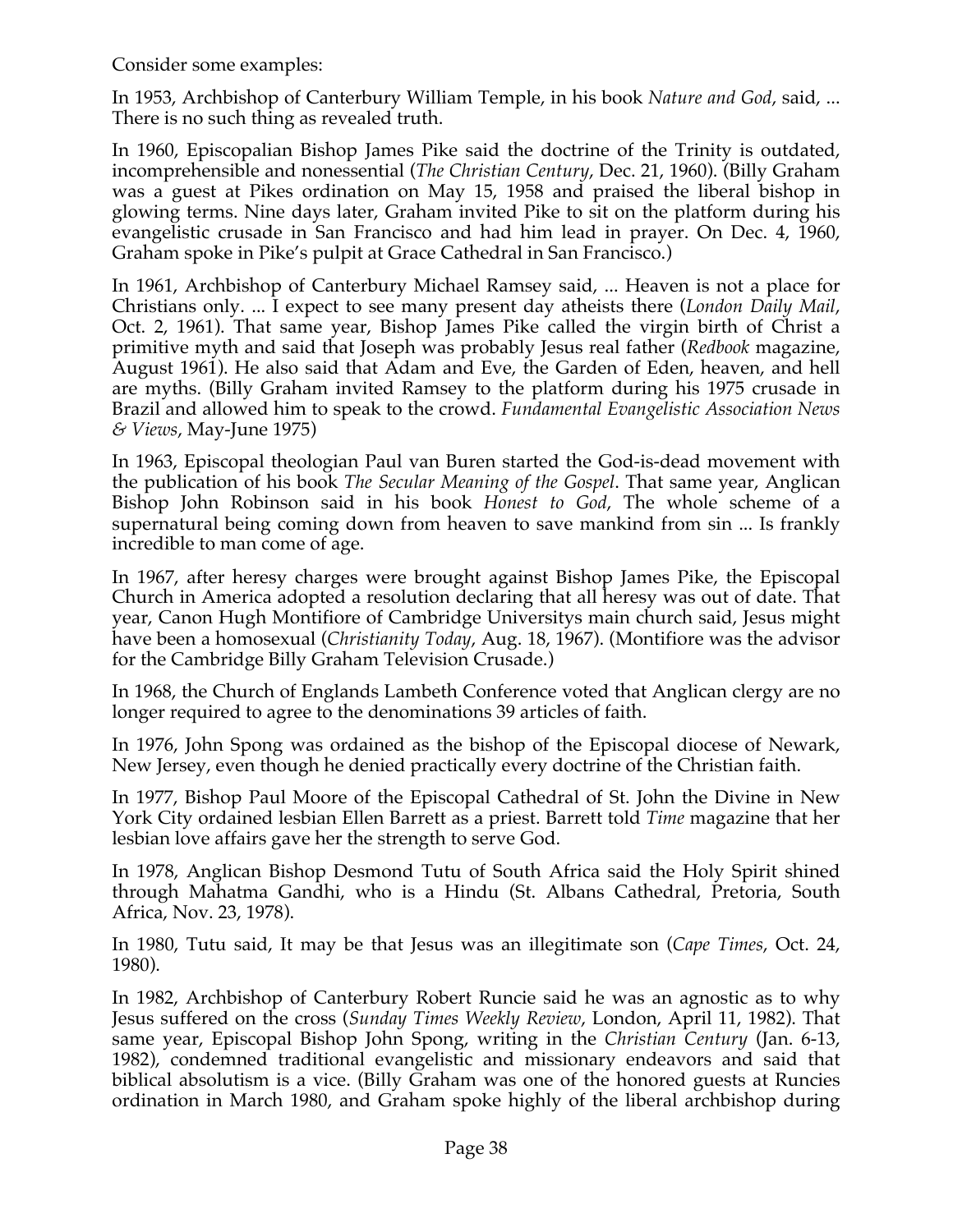his evangelistic crusades in England in 1984 and 1989.)

In 1984, David Jenkins, Anglican Bishop of Durham, described Christs resurrection as a conjuring trick with bones (English Bishop Calls Christs Resurrection Conjuring Trick, AP, *St. Louis Post Dispatch*, Oct. 28, 1984). Jenkins also said, The Christian is not bound up with freak biology or corpses getting up and walking around and You don't have to believe in the virgin birth. (On July 9, 1984, three days after Jenkins was consecrated bishop, lightning struck his cathedral and caused extensive damage. A spokesman for the fire brigade said that though the roof was fully wired with lightning rods, none of them worked that morning; the smoke detectors in the ceiling did not go off, even though they were tested only a month before; and there was no thunder accompanying the lightning. *EP News Service*, Dec. 21, 1984).

In 1984, the Associated Press reported that only 20 of 31 Church of England bishops polled insisted that Christians must accept Jesus as both God and man.

In 1985, the Jesus Seminar was founded with the help of Episcopalians, including Marcus Borg of Oregon State University. The Seminar claims that Jesus spoke only about 20% of the things attributed to him in the New Testament and that the Jesus described in the Bible is largely a fiction. They claim he wasnt born of a virgin, didnt walk on the water, didnt rise bodily from the dead, and had no intention of starting a new Christian religion. They also claim that there was no Jewish trial of Jesus before the crucifixion and the Jewish crowd did not participate in his condemnation.

When Edmond Lee Browning was elected presiding bishop of the Episcopal Church in September 1985, he made it clear that he disagrees with the churchs official opposition to the ordination of practicing homosexuals (Religious News Service, Sept. 11, 1985). He stated, I would sincerely hope the Episcopal Church can say that there are no outcasts, but embrace all people and all cultures. He was one of 20 bishops who signed a 1979 statement calling the churchs position on gays a cruel denial of the sexual being of homosexual persons and a condemnatory judgment that made them second-class citizens in the church.

In 1986, Anglican Bishop David Jenkins got a standing ovation from the general synod of the Church of England when he defended his doubts about the virgin birth and bodily resurrection of Christ (Associated Press, July 7, 1986). Jenkins called the God of the Bible a cultic idol (Ecumenical Press Service, July 16-21, 1986).

In 1987, a panel of seven Episcopal bishops dismissed heresy charges against Bishop John Spong.

In 1988, Spong published his book *Living in Sin: A Bishop Rethinks Human Sexuality*. He said, The time has surely come not just to tolerate, or even to accept, but to celebrate and welcome the presence among us of our gay and lesbian fellow human beings (p. 199). That year Spong visited a Buddhist temple and said, As the smell of incense filled the air, I knelt before three images of the Buddha, feeling that the smoke could carry my prayers heavenward. It was for me a holy moment for I was certain that I was kneeling on holy ground (A Dialogue in a Buddhist Temple, John Spong, *The Voice*, Jan. 1989).

In January 1989, a committee composed of five Episcopal bishops unanimously dismissed a second set of heresy charges that had been brought against Bishop John Spong. Toward the end of that year, Spong ordained the first openly practicing homosexual to the Episcopal priesthood. The man, Robert Williams, was diagnosed with AIDS less than two years later.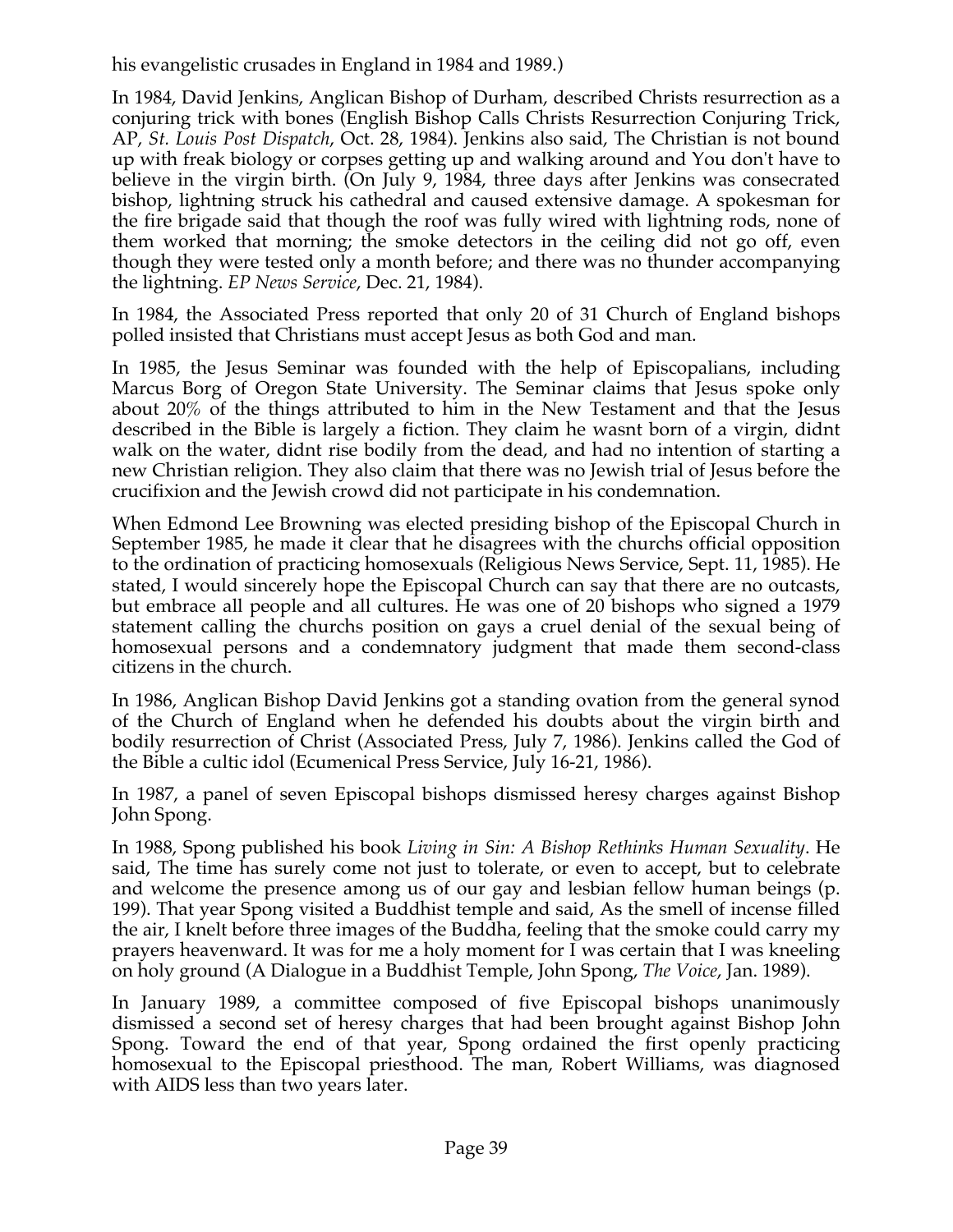According to Integrity, a pro-homosexual Episcopal group, at least 50 practicing homosexuals had been ordained to the priesthood by 1991.

In November 1991, John Spong conducted a seminar in Bangor, Pennsylvania, entitled Exorcising Fundamentalism, Sexual Phobias and Other Demons.

In 1993, a survey of nearly 20,000 Episcopalians showed that seventy percent believed faithful Christians can be sexually active gays and lesbians (*Christian News*, Nov. 1, 1993). Seventy-five percent approved of living with someone of the opposite sex without marriage.

In 1994, it was reported by the *Sunday Times* (July 31) in London that at least 100 Anglican priests are atheists who do not believe in an external, supernatural God.

In 1996, Archbishop of Canterbury George Carey lashed out at fundamentalists who place the Bible above and beyond human inquiry (*Christian News*, Dec. 9, 1996). That same year, the doctrinal commission of the Church of England said hell is not a place of fire and eternal torment. And Episcopal Bishop John Spong wrote in his paper that the image of God in the Bible is no longer operative (ENI, Dec. 6, 1996).

In 1997, a survey found that 31% of Anglican vicars in England do not believe in the virgin birth (*Alliance Life*, March 12, 1997). Actually that figure would probably have been much higher had the survey attempted to discover the number of vicars who believe in the virgin birth only in a figurative manner.

In his 1991 book *Rescuing the Bible from Fundamentalism*, Episcopal Bishop John Spong said the apostle Paul was a self hating, repressed homosexual. That year, Spong ordained another homosexual priest, Barry Stopfel. Lesbian Episcopal priest Carter Heyward delivered the ordination sermon. When Stopfels male lover was introduced, the audience applauded.

In 1998 Episcopalian Bishop John Spong said, I would choose to loathe rather than to worship a deity who required the sacrifice of his son (*Christianity Today*, June 15, 1998). That same year, retiring Episcopal Presiding Bishop Edmond Browning said, It is time to move past using literalistic readings of the Bible to create prejudices against our gay and lesbian brothers and sisters (*Calvary Contender*, May 1, 1998).

In 2002, Richard Harries, Anglican Bishop of Oxford, said Christians should pray to God the Mother *(The Times*, Nov. 3, 2002). That same year, retired Bishop Spong proposed a new Christianity, which must be able to incorporate all of our reality. It must be able to allow God and Satan to come together in each of us. ... It must unite Christ with Antichrist, Jesus with Judas, male with female, heterosexual with homosexual (*World*, July 8, 2002).

In April 2003, Episcopalian bishop Charles Bennison said that Jesus Christ was a sinner (*Worthy News*, April 14, 2003).

On June 7, 2003, the Diocese of New Hampshire elected the first openly homosexual bishop in the history of the Episcopal Church USA. The election was confirmed on August 5 by the General Convention meeting in Minneapolis. Thirteen years ago the newly elected bishop, V. Gene Robinson, broke his marriage vows when he left his wife and two young daughters and moved in with his male partner, Mark Andrew. In a speech in April 29, 2000, the day before a homosexual march in Washington, D.C., Robinson said: ... we are worthy to hold our heads high as gay folk--NOT because weve merely decided we are worthy, but because God has proclaimed it so. That we are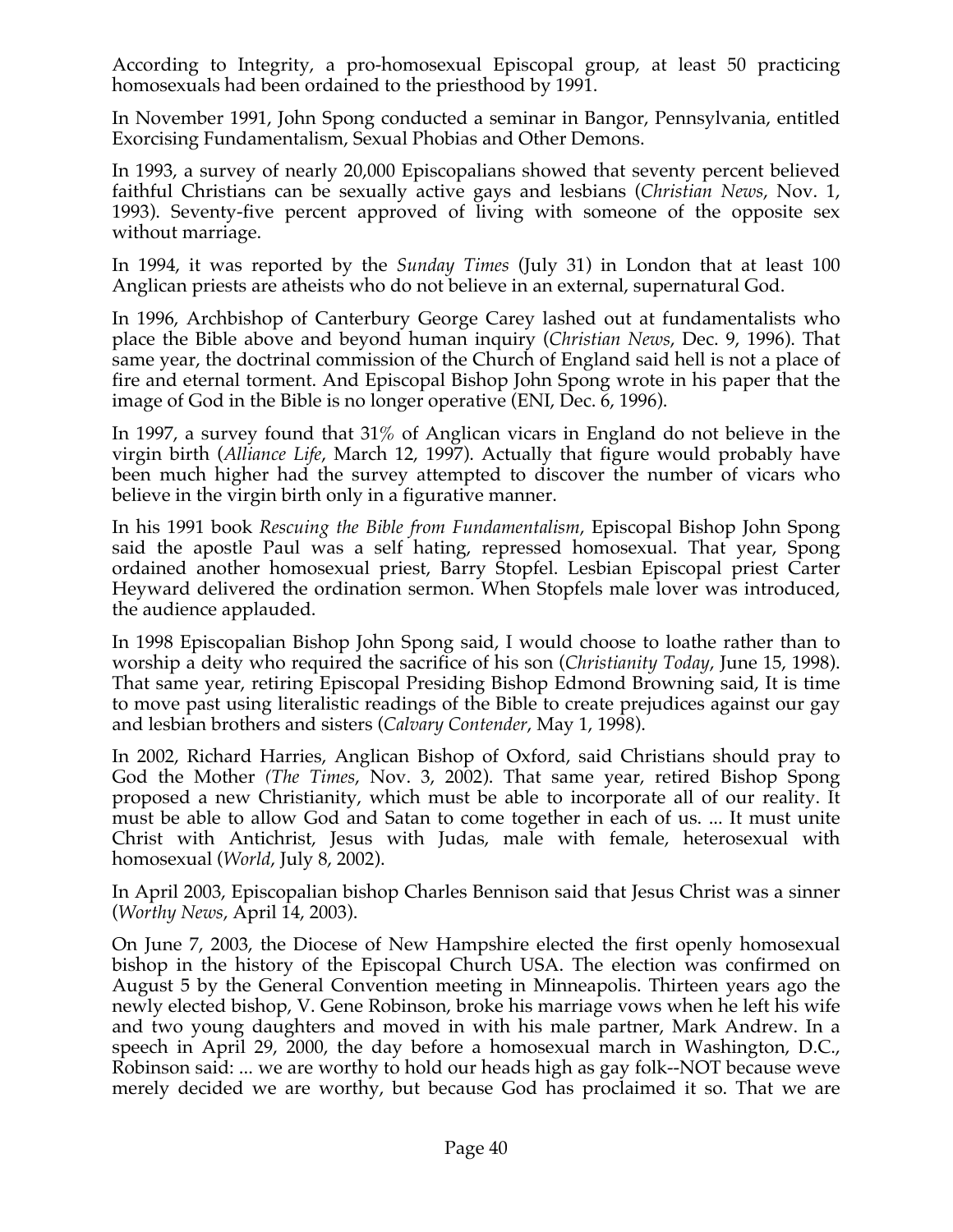loved beyond our wildest imagining by a God who made us the way we are and proclaimed it good. We proclaim today that we too read our Bibles, and through the voices of its many witnesses, we hear Gods voice--NOT saying You are an abomination, but rather, You are my beloved. We lay an equal claim to a savior who loves us as we are and who died to save us from our manifold sins and wickedness, which does NOT include our being gay. And we come here today, laying claim to our full membership- our FULL membership--in the Body of Christ.

In June 2006, the national convention of the Episcopal Church in America voted overwhelmingly against a resolution stating an unchanging commitment to Jesus Christ as the son of God, the only name by which any person may be saved. More than seven tenths of the House of Deputies rejected the motion. One of those who voted against the resolution, a Rev. McDowell of North Carolina, told VirtueOnline that how one lives his life is the more important issue than whether one affirms Jesus as Lord and stated his conviction that all men are already children of God.

The 2006 Episcopal convention was the one that elected the ultra-liberal Katharine Jefferts Schori to be the presiding bishop for a nine-year term. In her first sermon in that capacity she referred to our mother Jesus, claiming that he gave birth to a new creation on the cross and implying that all are his children. Later she told the *Washington Post* that those who believe that the words of the Bible have only one possible interpretation are guilty of idolatry. She said, Im encouraging people to look beyond their favorite understandings (Douglas LeBlanc, Two Minds in One Episcopal Body, *Christian Research Journal*, vol. 29, no. 5, 2006).

At the same convention, Louie Crew and some other voting representatives (called deputies) referred to the Holy Spirit as she. The homosexual bishop Gene Robinson said the Holy Spirit is that part of God that refuses to be confined and contained in the little boxes we have for God (Two Minds in One Episcopal Body, *Christian Research Journal*, vol. 29, no. 5, 2006). He said, further, We dont worship a God who is all locked up in the Scripture of 2,000 years ago. He quoted John Fortunato, a homosexual author who claims that God visited him and confirmed that homosexuality is fine if it is loving. He said, God smiled and said quietly, How can loving be wrong? All love comes from me.

On September 14, 2008, the Church of England officially apologized to Charles Darwin for rejecting his theory of evolution. It said: Charles Darwin, 200 years from your birth, the Church of England owes you an apology for misunderstanding you and, by getting our first reaction wrong, encouraging others to misunderstand you still (Church Makes Ludicrous Apology, *The Daily Mail*, Sept. 13, 2008). The statement was written by Malcolm Brown, who sits on the Archbishops Council, the Church of Englands managing body, headed by the Archbishop of Canterbury (Rowan Williams). Its argument that the theory of evolution is not incompatible with Christian teaching is patently ridiculous. The Bible plainly says that the world was created by God in six days, that the plant and animal life was made to reproduce after its own kind, that man was made in Gods image, that he sinned against God, and that the world was cast into fallen chaos. This fits perfectly with the condition that we see in the world today as well as the archaeological and geological records. If there was no divine creation, if man is a product of evolution, then Genesis is a myth, the fall is a fable, there is no purpose to life, no afterlife, and no salvation. If the account of Adam is a legend, then Jesus Christs apostles were deceived and the gospel they preached a delusion, because they mentioned Adam seven times in their writings, describing him always as a historical figure.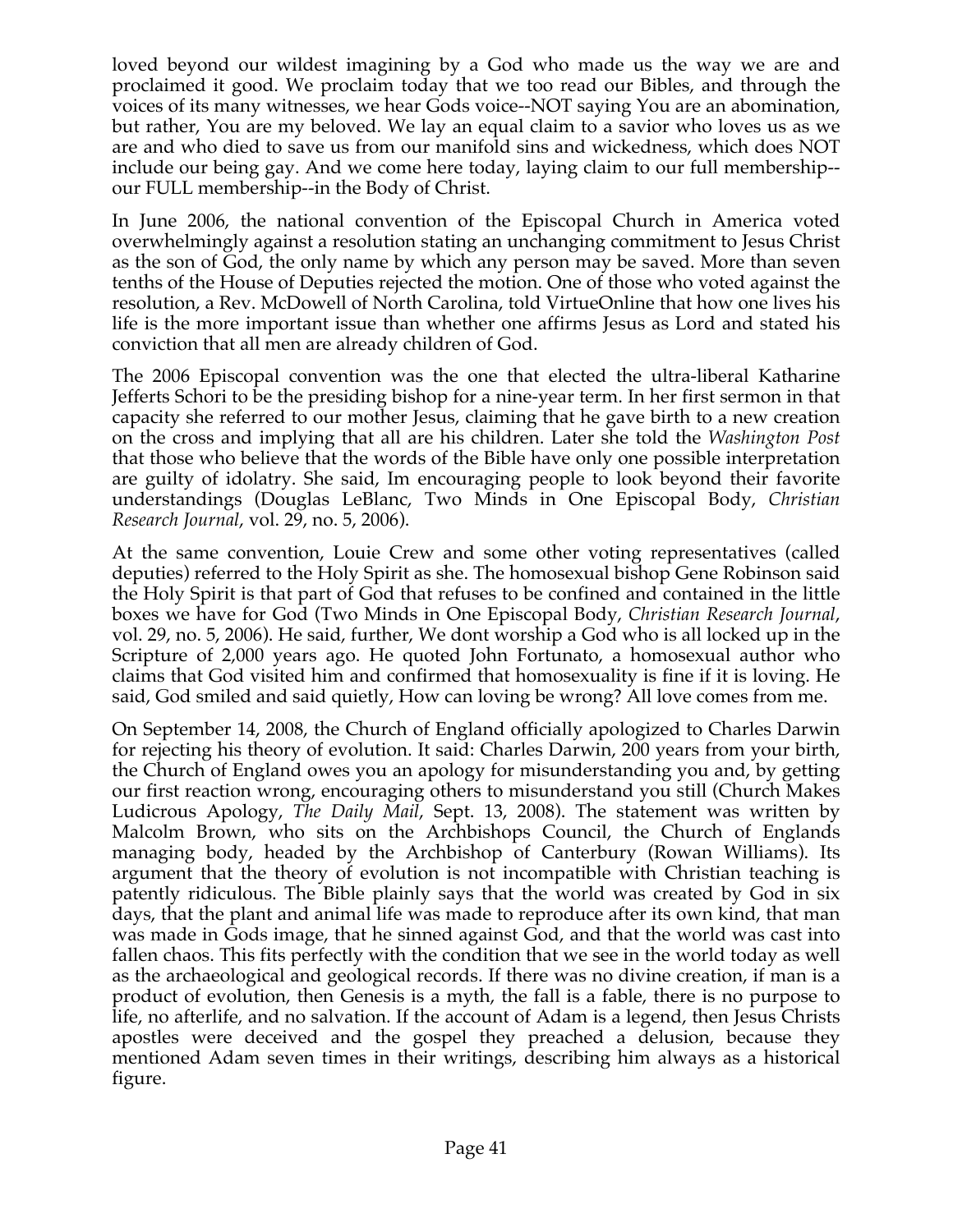On May 16, 2009, the bells of the Anglican Cathedral of Liverpool pealed out John Lennons atheistic song Imagine three times on May 16. A spokesperson for the cathedral said, We feel this performance has inspired many people to think about their relationship with God in their lives (Imagine That, *The Daily Mail*, May 17, 2009). Indeed, as we have seen, many members of the Anglican Church have no problem imagining with Lennon that there is no heaven or hell. John Lennon was anti-christ. His book *A Spaniard in the Works* portrayed Jesus as El Pifico, a garlic eating, stinking little yellow, greasy fascist \*\*\*\*\*\* Catholic Spaniard. In this wicked book, Lennon further blasphemed the Father, Son, and Holy Spirit. In the song I Found Out, Lennon sang, There aint no Jesus gonna come from the sky, and in his song God, he said, I dont believe in Bible. I dont believe in Jesus. I just believe in me. In an interview with a British newspaper Lennon defined God in these words: All the energy is God. Your own energy and their energy, whether doing god-like things or ungodly things (*The Daily Sketch*, Oct. 9, 1967). Lennon and Yoko Ono were heavily involved in occultism. The books *Hellhounds on Their Trail* by Gary Patterson, *Nowhere Man: The Final Days of John Lennon* by Robert Rosen, and *Lennon in America* by Geoffrey Giuliano describe how the Lennons purchased entire sections of occult literature in bookstores, consulted tarot cards, astrologers, and psychics, learned how to cast spells, sought magical power from Egyptian artifacts, and believed in reincarnation.

Following a vote in May 2009 by the General Assembly of the Church of Scotland to approve the appointment of a homosexual pastor, Desmond Tutu, Anglican Bishop Emeritus of Cape Town, South Africa, voiced his approval saying that churches should not be discussing who goes to bed with whom (Desmond Tutu Endorses Homosexual Ministers, *LifeSiteNews.com*, May 29, 2009). The homosexual pastor, Scott Rennie, was ordained the pastor of Queens Cross Church in Aberdeen in 2008, but his appointment was protested and brought before the denominations ruling body. Like Vickie Gene Robinson, who was ordained a bishop in the Episcopal Church of America in 2003, Rennie divorced his wife to live carnally with a man. This is a double sin. First, there is the sin of breaking ones solemn marriage vows before Almighty God. Second, there is the sin of sodomy. Yet these men are so spiritually blind that they claim to hold the moral high ground! (The Church of Scotland is not part of the Anglican communion, but Tutu is.)

Scotland's Equality and Human Rights Commission commented the Church of Scotland has proven itself to be a modern church for a modern Scotland (OneNewsNow.com, May 24, 2009). Indeed, it has, and it has also proven itself to be an apostate religious harlot that loves this present world more than Jesus Christ.

At its annual convention in 2012, the Episcopal Church in America endorsed the blessing of same-sex unions and voted in favor of transgender clergy (Rob Kerby, Why Is the Episcopal Church Near Collapse? *Beliefnet.com*, July 13, 2012). Presiding Bishop Katharine Jeffferts Schori called God the Big Man.

### *I'd like to get a different point across or announce something*

If you have a different point of view, I would be happy to give you room to get your point across. While this publication is my perspective on events, I recognize not everyone may agree and that some people would like to express their own opinion. If you want to write something, please forward your item to Hap (with a note as to whether or not you would like editing help) to: hap@faithfulcenturion.org.